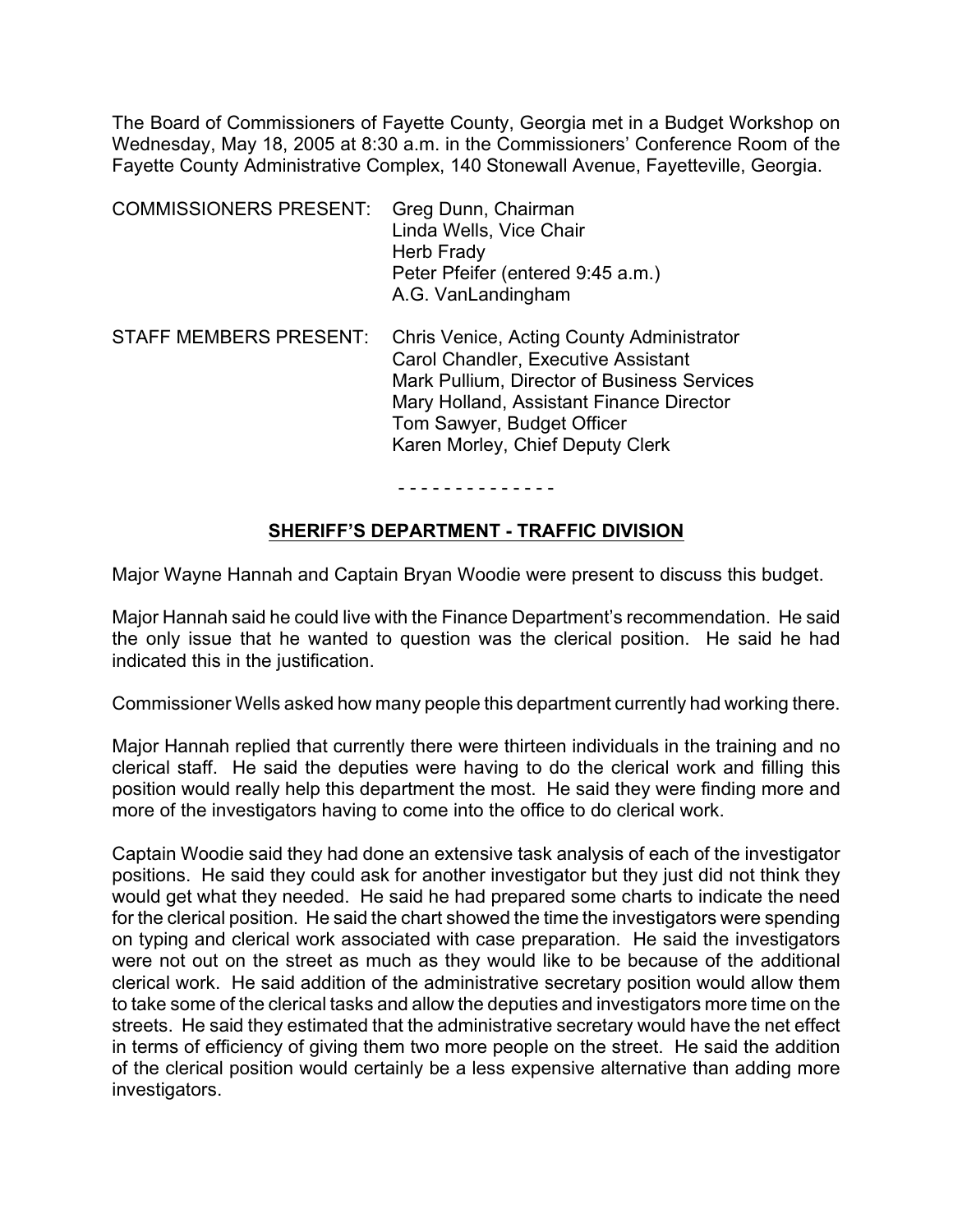Captain Woodie said they expected to take the new person and teach them the procedure for traffic studies that were done on a regular basis. He said this person could gather the data needed for this report. He said this was just one area that would help the department.

Commissioner Wells asked if they could use the TANF Program (Temporary Assistance for Needy Families.)

Mr. Pullium said this was a program where individuals have come upon hard times that were out of work and needed a job. He said as part of their condition for receiving assistance they must have a job. He said from time to time the county has availability of individuals who were available through this program. He said this offers them the opportunity to work and get back into the community.

Commissioner Wells said nobody had to pay their salary because they were already receiving assistance. She said these were just people for whatever reason things have happened in their lives and they were receiving assistance. She said part of the program was to get them trained and back into the work place and this was part of the training program. She said this was a good training ground for these individuals.

Major Hannah said this person would have to undergo a thorough background check.

Commissioner Frady said a lot of times these were just retired people trying to get back into the work force.

Captain Woodie remarked that they envisioned this position doing a lot of things that would require initial training.

Commissioner VanLandingham asked Captain Woodie if they would be willing to try this program.

Commissioner Wells said even if they went through the interview process and hired someone, there was no guarantee that a person would stay. She said the TANF individuals would have to go through the same type of screening and same type of background check.

Captain Woodie asked what would happen if a TANF worker got the job and then their program ran out.

Commissioner Wells said then the person could be hired.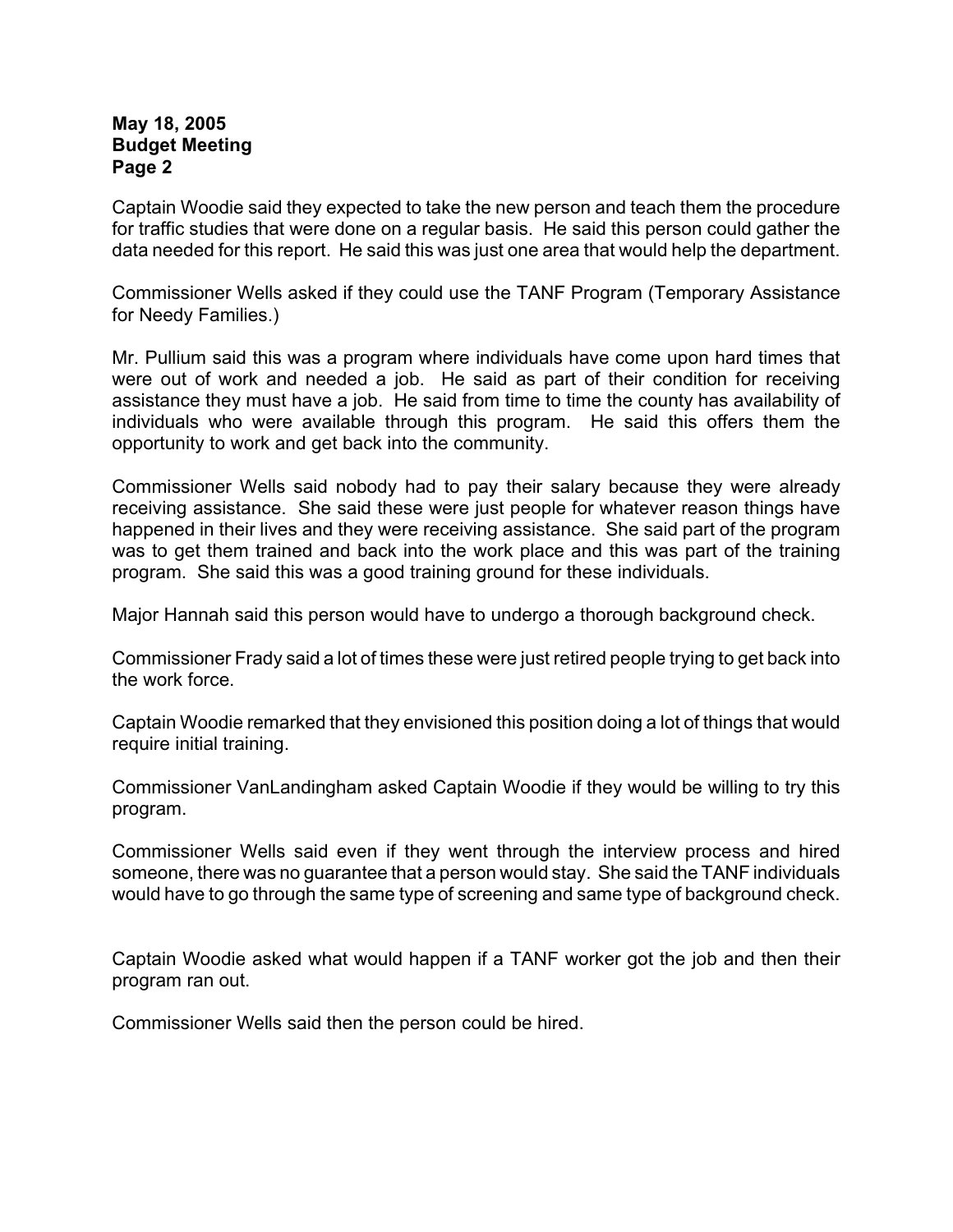Chairman Dunn remarked that there was no guarantee that a person would be available for the skills that this department needed. He questioned if there were no TANF workers available, would a 29 hours a week be alright. He said the person would not have any county benefits.

Captain Woodie said they envisioned the person working 9:00 a.m. to 5:00 p.m. every day.

Commissioner VanLandingham said a part time person could eventually work into a full time person.

Major Hannah said this individual would enter in traffic citations, accident reports and things of that nature.

Mr. Pullium questioned the car system. He said it was his understanding that administration had the responsibility of entering data for traffic citations. He asked if this person would enter this data or would someone else be responsible for entering the information. He felt like this would be duplication of work.

Major Hannah said it was his goal to have this person entering what the traffic enforcement division handled as far as accidents and traffic citations.

Chairman Dunn said when the different requirements were reviewed across the board, it looked like there was no coordination among the Sheriff's departments for clerical assistants and so forth. He said every department was requesting another clerk instead of using one clerk to help with two departments. He said there were other areas where the Board saw authorizations for personnel that have not been filled in years. He said there was the question if the Sheriff could convert one of these slots for another department. He said it seemed like there were five separate budgets out of the Sheriff's Department instead of one large budget.

Commissioner Wells asked Major Hannah what other division his department worked closely with as far as entering data.

Major Hannah replied that they worked closely with the administrative division.

Commissioner Wells asked Major Hannah if it would be practical for the county to hire someone who could be sensitive to his department's needs as well as administrative needs. She asked if this person needed to be full time.

Captain Woodie said they envisioned some of the duties involving the handling of traffic citations. He said those duties would not need to be handled by the administrative services division anymore. He said the person could also handle accident reports.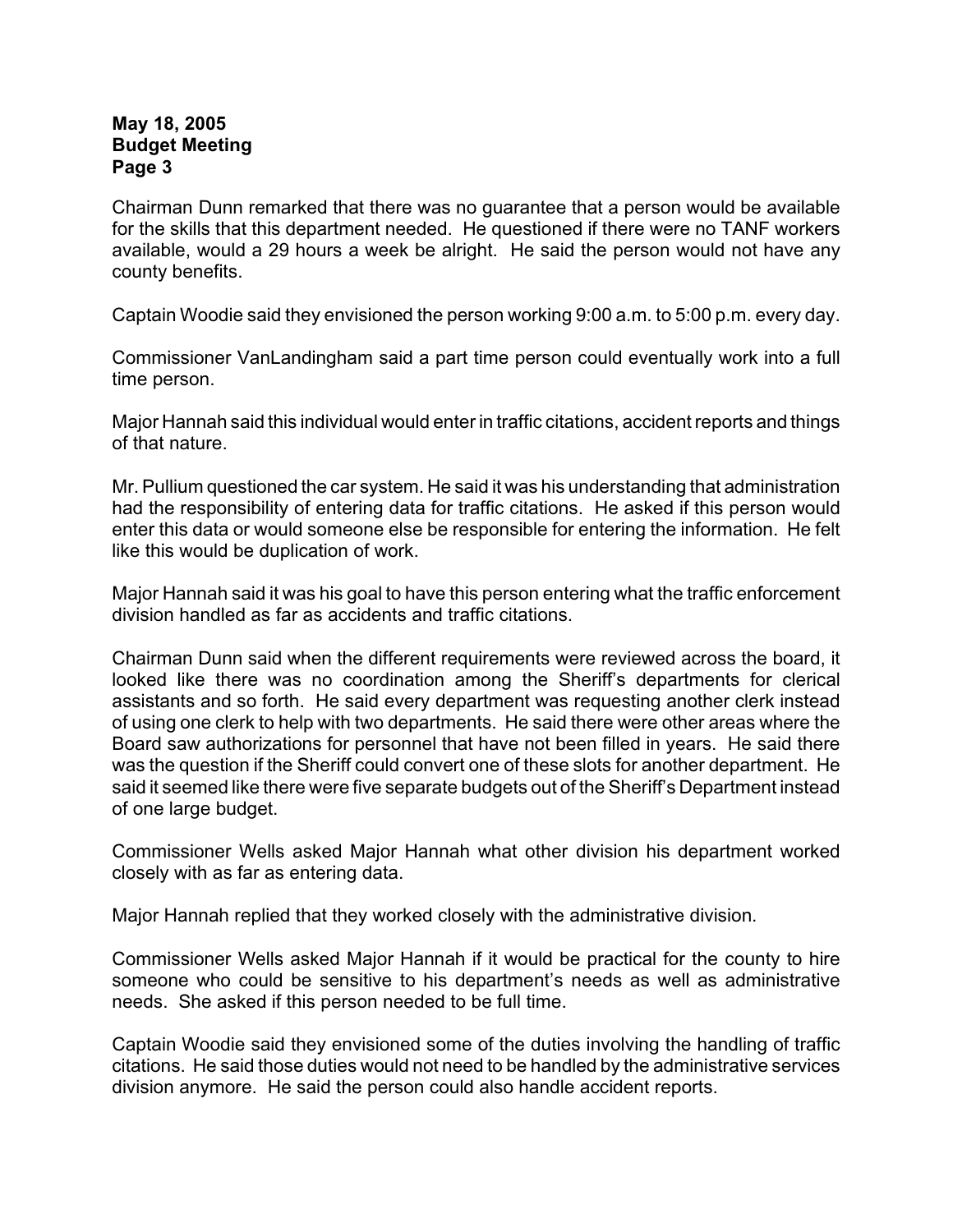Chairman Dunn remarked that when Major Linda Jones appeared before the Board to discuss her departmental budget, she always requested a clerical position. He said if the Board approved a position for Ms. Jones' department and another position for this department, then the Board would have double slotted the same job. He said the Board was having difficult with this.

Major Hannah replied that he certainly understood what the Board was saying. He remarked that with five different budgets it put his department in a difficult situation as well.

Chairman Dunn said during the last four or five years some of these slots had never been filled.

Commissioner VanLandingham said there was a strong indication that the person was not really needed if the slot was not filled.

Commissioner Wells remarked if the Board approved this position would it reflect on the overtime requests or history.

Captain Woodie replied that it probably would not be significant. He said as they had discussed this in last year's budget that they did not find it efficient to assign someone to the 11:00 p.m. to 6:00 a.m. shift because there were so few wrecks.

Commissioner Wells said she was really inclined to consider approval of this request. She said she would much rather pay somebody clerical fees to be doing clerical work and to have law enforcement expertise out on the roads.

Commissioner Frady said he was included to go along with this request too.

Commissioner Wells remarked with the amount of paperwork that this department generated, she did not know how the deputies and investigators would be able to be on the roads where they should be.

Chairman Dunn asked Captain Woodie and Major Hannah if the Board approved this position would this reduce some of the requirements that Major Jones had requested. He said Major Jones did have some legitimate requirements but the Board could not justify both of these departments getting a full time clerical position. He clarified that if the Board approved this person for this department it would reduce the workload in Major Jones' office as well.

Major Hannah remarked that he would do his best to work this out with Major Jones.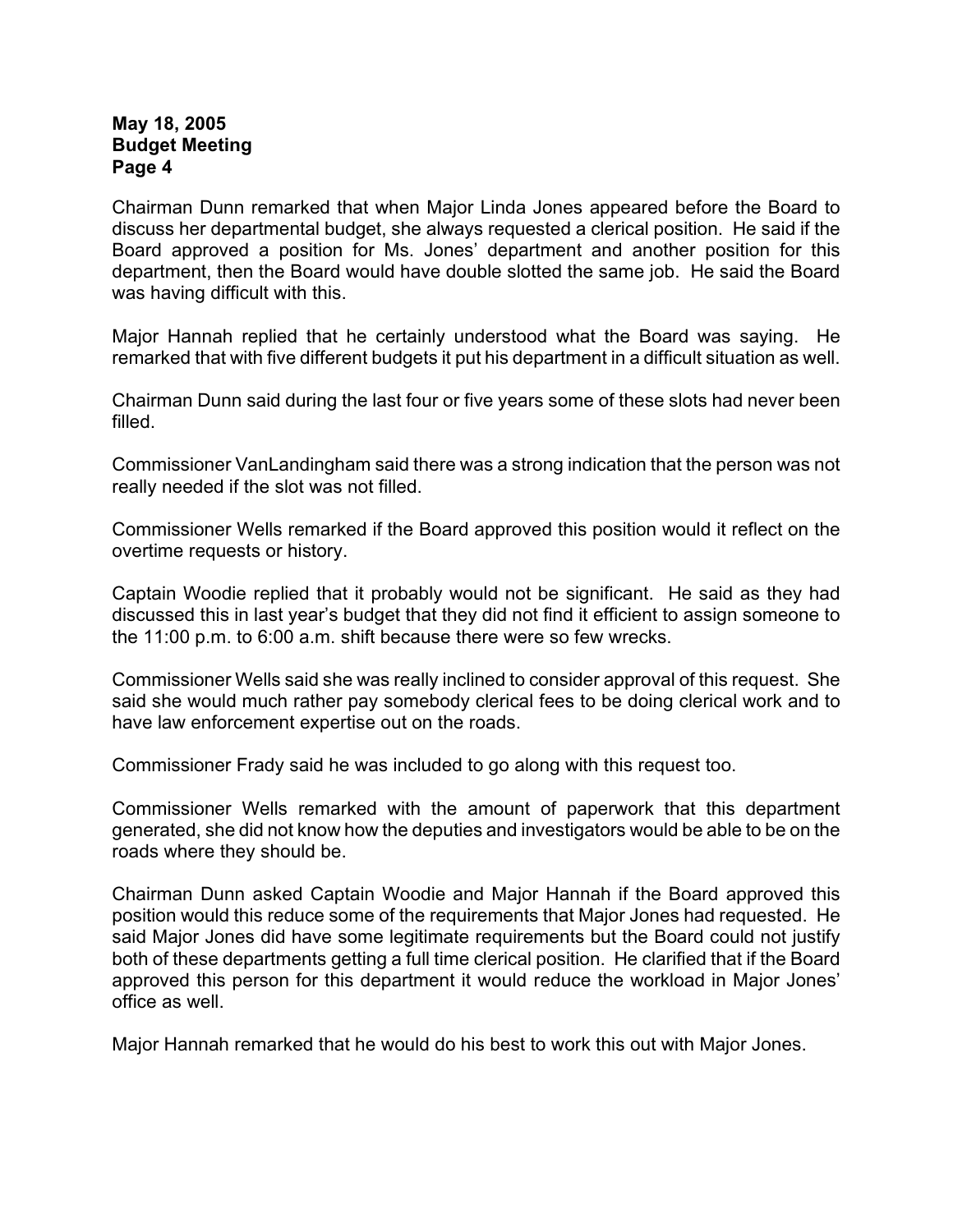Chairman Dunn said the Board was sensitive that Major Jones did have some requirements too but she would have less requirements if the Board approved the clerical position for this department. He said he hoped that one day that all five departments at the Sheriff's Department could sit down and work together on their budgets rather than the Commissioners trying to do that during the budget discussions.

Commissioner VanLandingham said it was very difficult to try and pull five departments together because the requirements as Chairman Dunn stated overlapped greatly.

Chairman Dunn said he had questions about the firing range requirements. He said the Board had asked several individuals from the Sheriff's Office during the budget discussions and the answers were always different. He asked if the State requirement was for a deputy to go to the range twice a year to remain certified.

Major Hannah replied that technically the State did not have a requirement but the Sheriff's Office tried to get an annual requirement.

Chairman Dunn said some of the people from the Sheriff's Office said the requirement was twice and others said they go to the firing range every day. He said there was a lot of ammunition being ordered by every department at the Sheriff's Department.

Major Hannah remarked that the open range was offered twice each month. He said a person could attend one or the other or split fifty rounds.

Captain Woodie said the swat team trained on a more intense basis than the average patrol.

Commissioner Wells said she had found throughout the departments that it was averaging a little over a case of ammunition per person. She said this department had requested seventeen cases for thirteen individuals.

Chairman Dunn said the Board also discovered that a lot of the ammunition was not being used and the ammunition money was being diverted for other things. He said the Board was trying to give the Sheriff's Department all of the ammunition that it needed but the Board did not want to provide five times the amount.

Captain Woodie said his figure was based on firing twice per year and this was a department qualification and it was fifty rounds per person. He said the open range was held every month when there was not a department qualification going on. He said the departmental qualification for open range was fifty rounds per person per month and there were two opportunities to go every month. He remarked that approximately 23% of the people department wide required more than one time to qualify. He said this month this particular departmental qualification course there may be a thirty round course instead of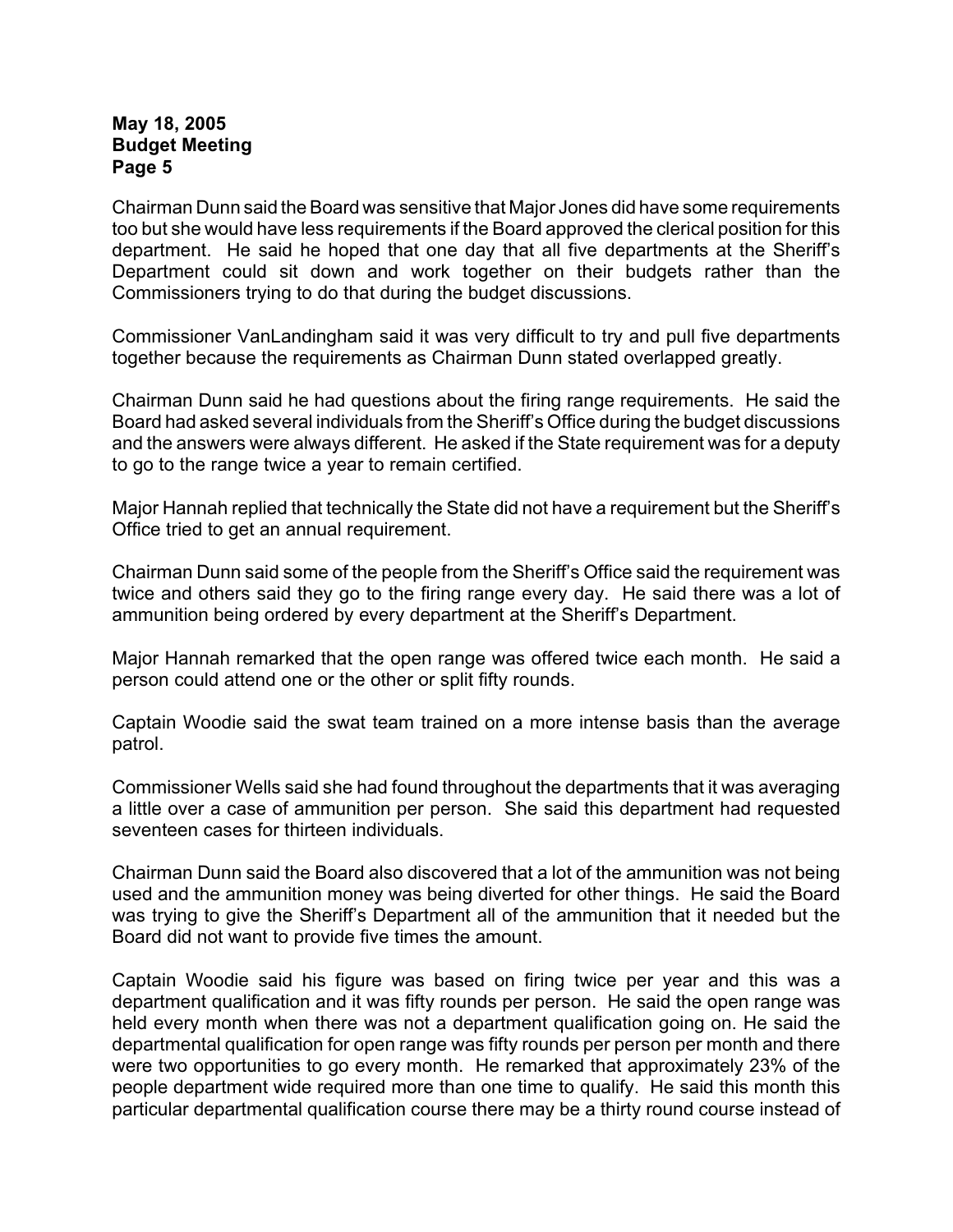a fifty round course. He said there was also shot gun information and rifle information included. He said there were only four rifles assigned to the traffic enforcement division. He said some of these had 250 rounds per case, some 500 rounds per case and some had 1,000 rounds per case.

Commissioner Wells said the request was for 2,000 rounds of ammunition and there were four rifles.

Commissioner VanLandingham asked if everybody qualified on the rifles too.

Captain Woodie replied just those individuals who were assigned rifles.

Commissioner VanLandingham asked what the rifles were used for.

Captain Woodie for enforcement measures if necessary.

Commissioner Wells felt this was excessive.

Chairman Dunn asked Captain Woodie when he was putting the budget together for this item was he assuming that all of his people were firing twice per month.

Captain Woodie replied they only fired once per month. He said there were two firing days per month but they only fired once per month. He remarked that there were also some individuals who had to put in a third time per month for expert qualification for night firing or stress course.

Chairman Dunn said the Board was just trying to find out what the policy was because it was trying to fund this. He felt there was a lot of overlapping in the ammunition requests in the Sheriff's Department. He said the Board was finding that there were a lot of rounds that were not purchased during the year and the designated money was going somewhere else in the Sheriff's Department.

Captain Woodie said he could address some of the issues in the past that were transitioned between one program to another. He said the Commissioners were instrumental in allowing them to get adequate office space which they moved into last February, 2005. He said this caused them several budgetary issues. He said they had to defer purchases toward the end of the year because they did not have storage space. He said they had not requested any duty ammunition for this fiscal year.

Chairman Dunn asked for the figure requested for ammunition for this department.

Mr. Pullium replied it was \$2,357.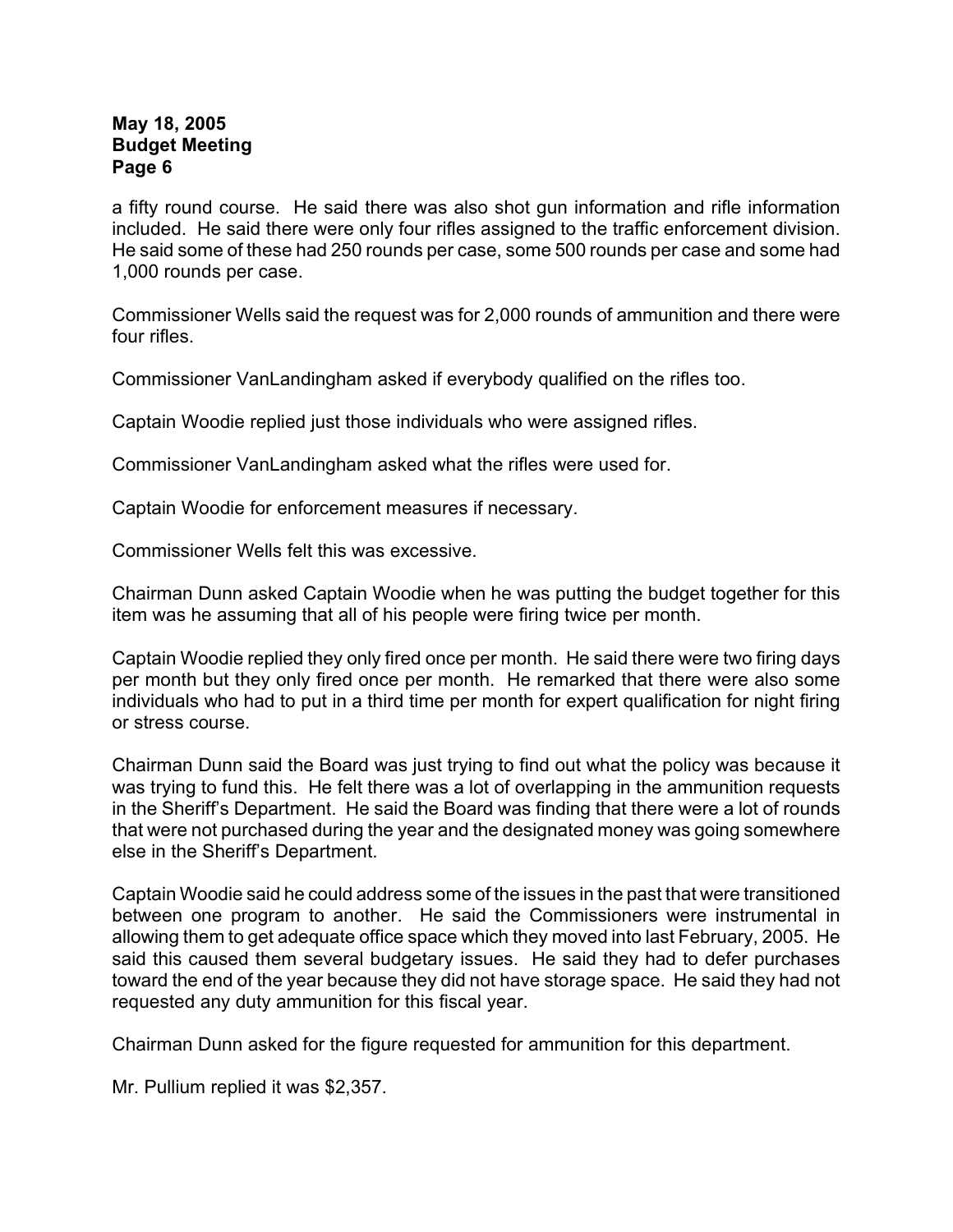Chairman Dunn said it seemed to him like the department should order ammunition and disperse it to each department rather than each department requesting ammunition individually. He remarked that each division in the Sheriff's Department had requirements for certain jobs but there were certain things across the board that could reviewed and purchased accordingly.

Commissioner Wells questioned 2,000 rounds of ammunition for four rifles. She asked if this was in line with what the Board should expect or was it high.

Captain Woodie replied that each person carried 180 rounds with them in case of an emergency. He said this was called a basic load and was per weapon.

Major Hannah remarked that they did not have anything budgeted for duty ammunition and they could use their existing supply.

Chairman Dunn remarked on the clerical position that was of most concern to Captain Woodie. He said the Board felt there was a legitimate requirement for this position. He asked Captain Woodie if the Board approved this position would he speak with Major Linda Jones and let her know that this position would also help with her workload and improve her situation as well.

Commissioner Wells remarked that the money for vehicle repair had increased almost \$10,500. She said her notes stated this was a result of more crashes and accidents involving patrol vehicles. She said the Board was noticing a lot of accident reports and a lot of insurance claims. She asked if there was a particular reason for that and questioned if this was being addressed through training. She asked if the officers needed more training.

Captain Woodie replied yes to all three questions. He said the Commissioners had funded defensive driving last year for law enforcement. He said they have the instructors in place and they have been training the officers as a way of educating them. He said last year they had more deer accidents than in any other year since his employment with the Sheriff's Department.

Chairman Dunn remarked that there had been 74 insurance claims in four years from the Sheriff's Department.

Captain Woodie remarked that all accident reports were reviewed by the county safety committee and both he and Major Hannah attend those meetings. He said they would begin the defensive drivers training. He said all the material was in and the instructors were ready.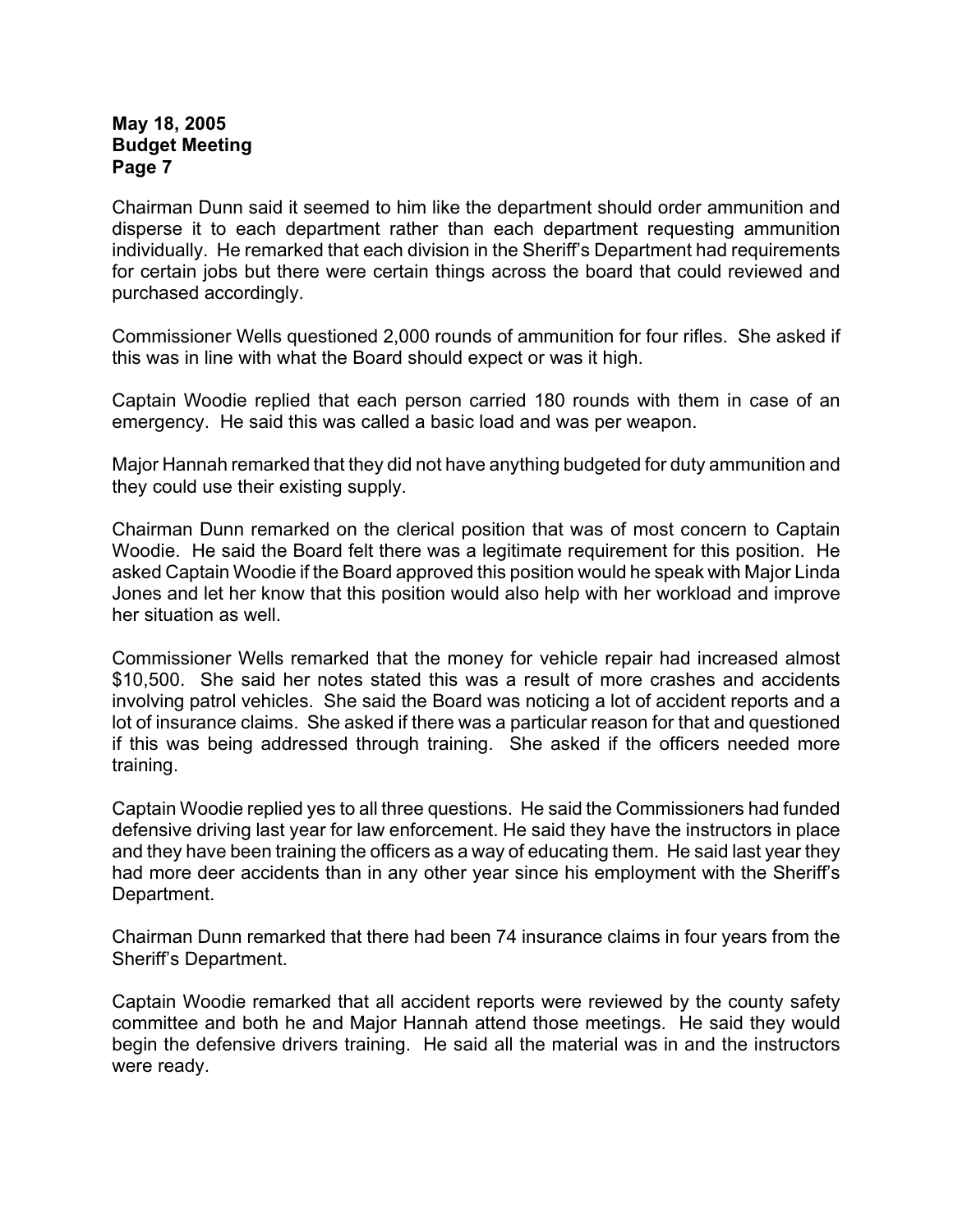Commissioner Wells asked if they were still using the facility in Forsythe for the defensive driving course.

Captain Woodie replied yes, when they could get in a slot.

Commissioner Frady said he appreciated their documentation on justification for the administrative slot. He said the patrolmen needed to be out on the road more than in the office. He commented on traffic citations issue. He remarked that the number of citations was less than in prior years. He asked for the approximate figure for citations this year. Captain Woodie remarked that several things had occurred. He said they had some people leaving the Sheriff's Department and they brought new people in. He said it takes time to get those personnel certified in use and speed detection equipment. He said the same figures from 2002 and 2003 were enlightening.

Chairman Dunn interjected if the enforcement was better then there would not be as much speeding.

Major Hannah said the officers had seen this in the seat belt laws.

Commissioner VanLandingham said one of the court representatives who had appeared before the Board said they were anticipating a 30% increase in traffic citations this year.

Captain Woodie said there might be a 30% increase in activity level and that would be somewhat disappointing to them. He said they aggressively pursue occupant protection violations such as seat belts because they saw a direct correlation between that and a reduced number of injuries. He said Fayette County historically had been recognized for having a low instance of people not wearing seat belts. He said it was actually difficult to find a seat belt violation.

Chairman Dunn asked if the Board had any further questions and there were none. He thanked Captain Woodie and Major Hannah for appearing to discuss their budget.

Commissioner VanLandingham said he wished the Board to decipher every budget as easily as the Board had deciphered this budget. He said it was very thorough and complete and the Board appreciated it very much.

On motion made by Commissioner VanLandingham, seconded by Commissioner Frady to adopt the Traffic and Training Division budget of the Sheriff's Department with the addition of the clerical position. The motion carried 4-0. Commissioner Pfeifer was absent.

### **PATROL DIVISION / SHERIFF'S DEPARTMENT**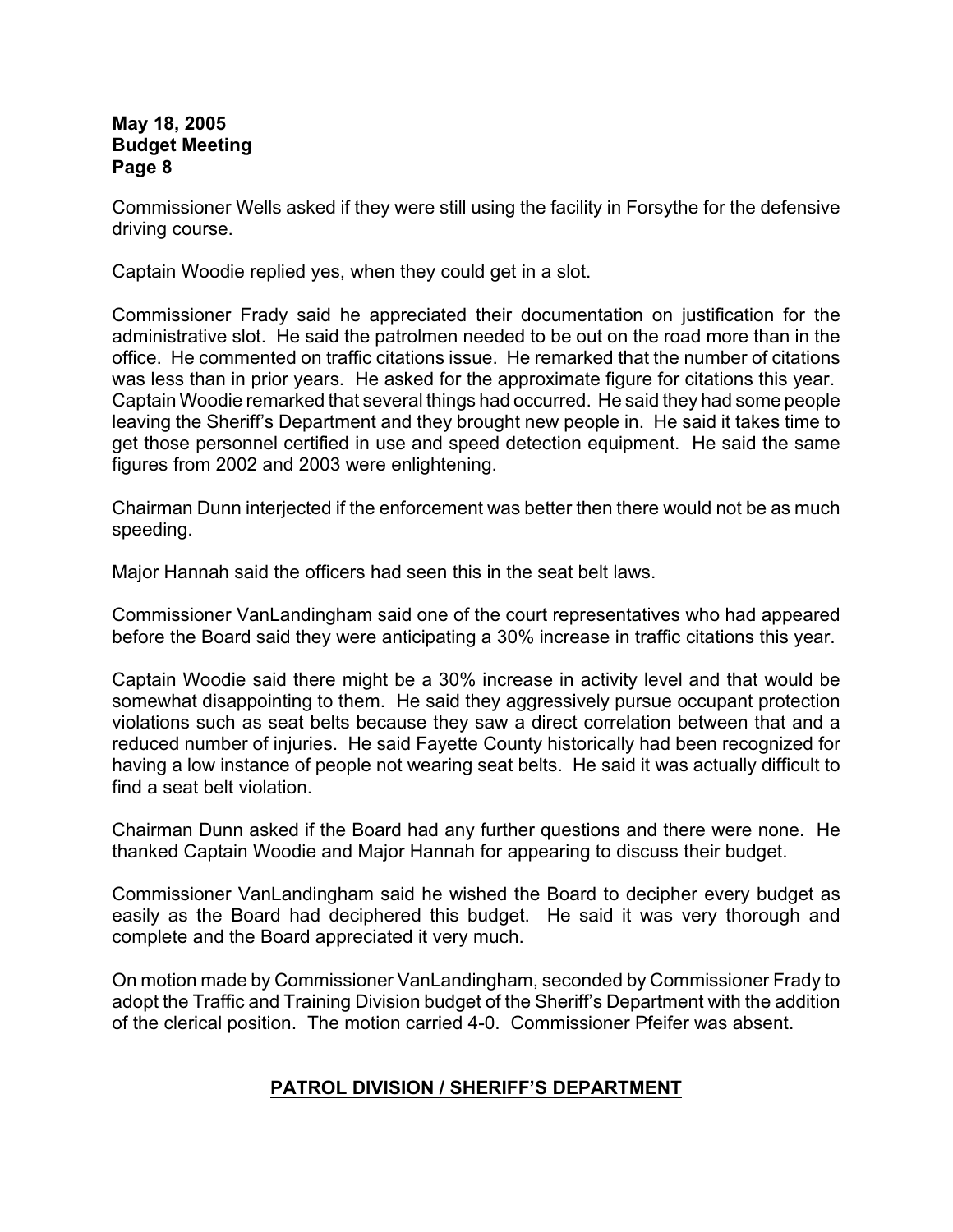Captain Barry Babb said he was pretty much in agreement with what the Finance Department had recommended. He said the issue he would like to discuss with the Board was the issue of manpower.

Chairman Dunn clarified that this division had requested eight new positions and the Finance Department was not recommending any new positions.

Commissioner Frady questioned why the officers at the courthouse were doing a lot of administrative work.

Captain Babb replied that they needed personnel in the courtroom as well as different locations in the courthouse. He said they needed personnel at the x-ray machine, security office, two rovers that could be seen and officers in the courtrooms as well. He said there were evaluations that needed to be done on officers as well as payroll to be done.

Captain Babb replied that Lori Littlejohn prepared this budget. He remarked that Lori was also in the honor guard and had to attend to a funeral this morning.

Captain Babb said the deputies were at the mercy of the Judges. He said there were times when Judges needed certain things done and certain prisoners brought in. He said they made sure the front of the courthouse was heavily patrolled. He said they did not want to make mistakes like some of the surrounding counties had made recently with violence in the courthouse. He said this was the reason they were requesting additional manpower.

Chairman Dunn remarked that most weeks court was not even in session. He said there was no consistent workload factor for the courthouse. He said it was hard to plan to have personnel in all three courtrooms every day of the week.

Captain Babb said in most cases on a daily basis the Magistrate Court, State Court and Juvenile Court had something going on.

Chairman Dunn asked if attorneys were allowed in the courtroom without having their bags checked.

Captain Babb replied that for the most part everybody was checked although there were some individuals who were not checked. He said since the Fulton County incident, they had tightened down a lot. He said they could never let their guard down.

Chairman Dunn said he felt everybody coming into the courthouse should be checked.

Chairman Dunn asked if this division just needed more people and Captain Babb responded that he would not ask for more people if they did not need them.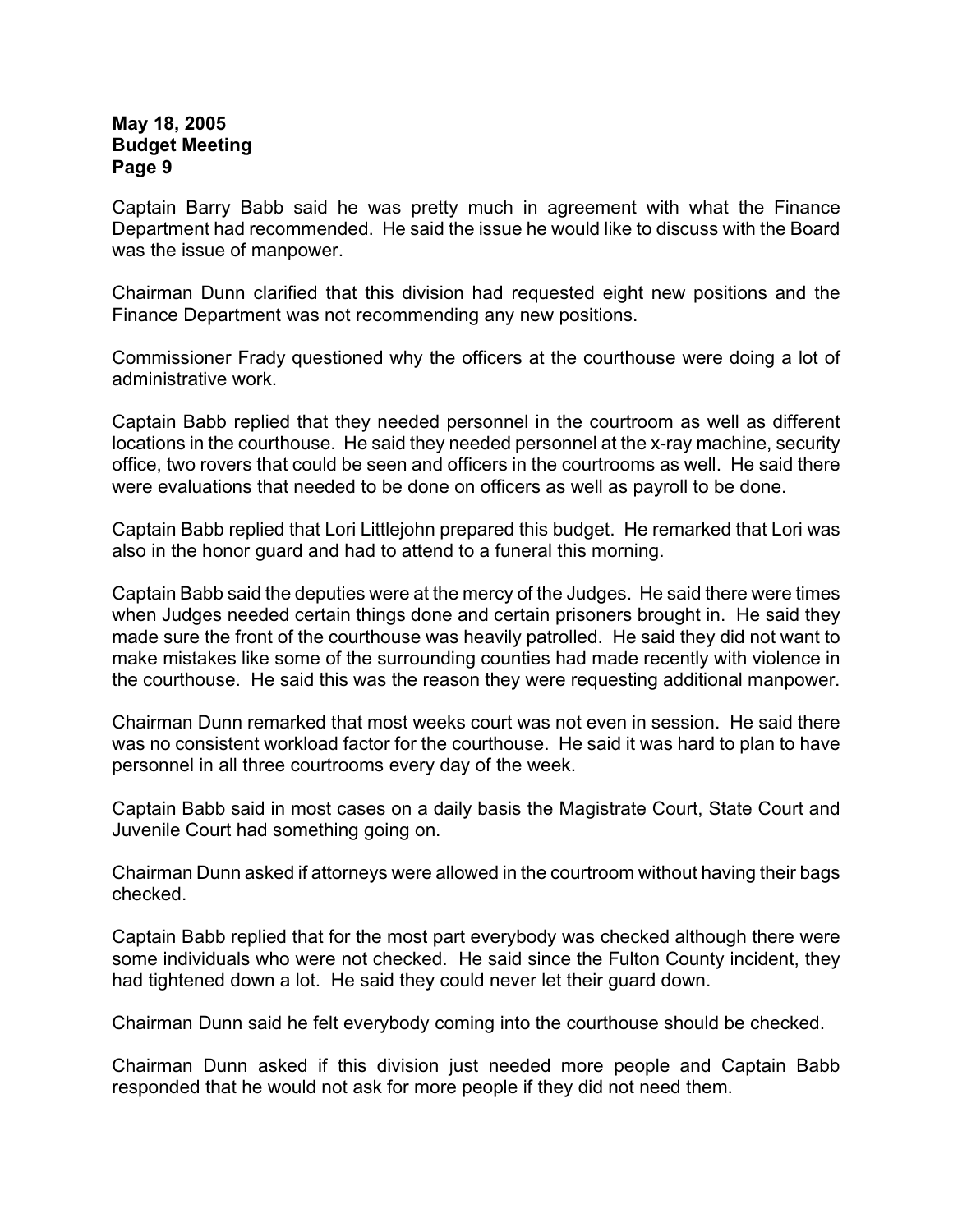Captain Babb said they had sat down post Fulton County with the Fayette County Judges. He said the Judges were very pleased with the system that was currently in place here but they knew that there was still not adequate coverage. He said there were times when there were too many prisoners and not enough officers. He said it was hard to put down in numbers how many people would be necessary for the courthouse.

Chairman Dunn said he did not like to react from an incident in a surrounding county as justification for adding more personnel here. He said Fayette County had better trained people and better equipment and was not starting on the same level that Fulton County was when this incident occurred.

Captain Babb remarked that the majority of people coming in and out of the courthouse were involved in civil litigation and criminal acts and they were out on bond.

Commissioner Pfeifer entered the meeting at this time which was 9:43 a.m.

Commissioner VanLandingham asked how many days court was in session.

Captain Babb said there was a court term in March and some in April and another term in September. He said that was when they saw the bulk of the work.

Commissioner VanLandingham said he was reluctant to jump on and add more personnel because of what occurred in Fulton County especially with Fayette County being much more efficient than Fulton County was. He felt this would be a waste of manpower to load the system up to the fullest because it was not utilized full time. He said he had a problem with adding four additional people and he agreed with Staff's recommendation on this. He said this was something that was not fully justified.

Chairman Dunn said if something did happen it would not necessarily be because of a lack of manpower.

Commissioner VanLandingham said he also agreed that the front part of the courthouse was the most important because it was the first line of detection. He felt it was important to have that area fully manned at all times. He said the other area of concern would be in the area of the courtroom. He said there needed to be a little ingenuity on the entire department's attitude. He said on the heavy days it could very easily be two or three people pulled in from another department to assist in this. He felt cross training would be an issue but it could be done. He felt it would be more effective that way in lieu of adding more people.

Captain Babb said he would like to discuss utilizing more manpower. He said the other request was for four patrolmen. He said with these patrolmen he could fill the gaps in the department. He said out of all of the departments within the Sheriff's Department the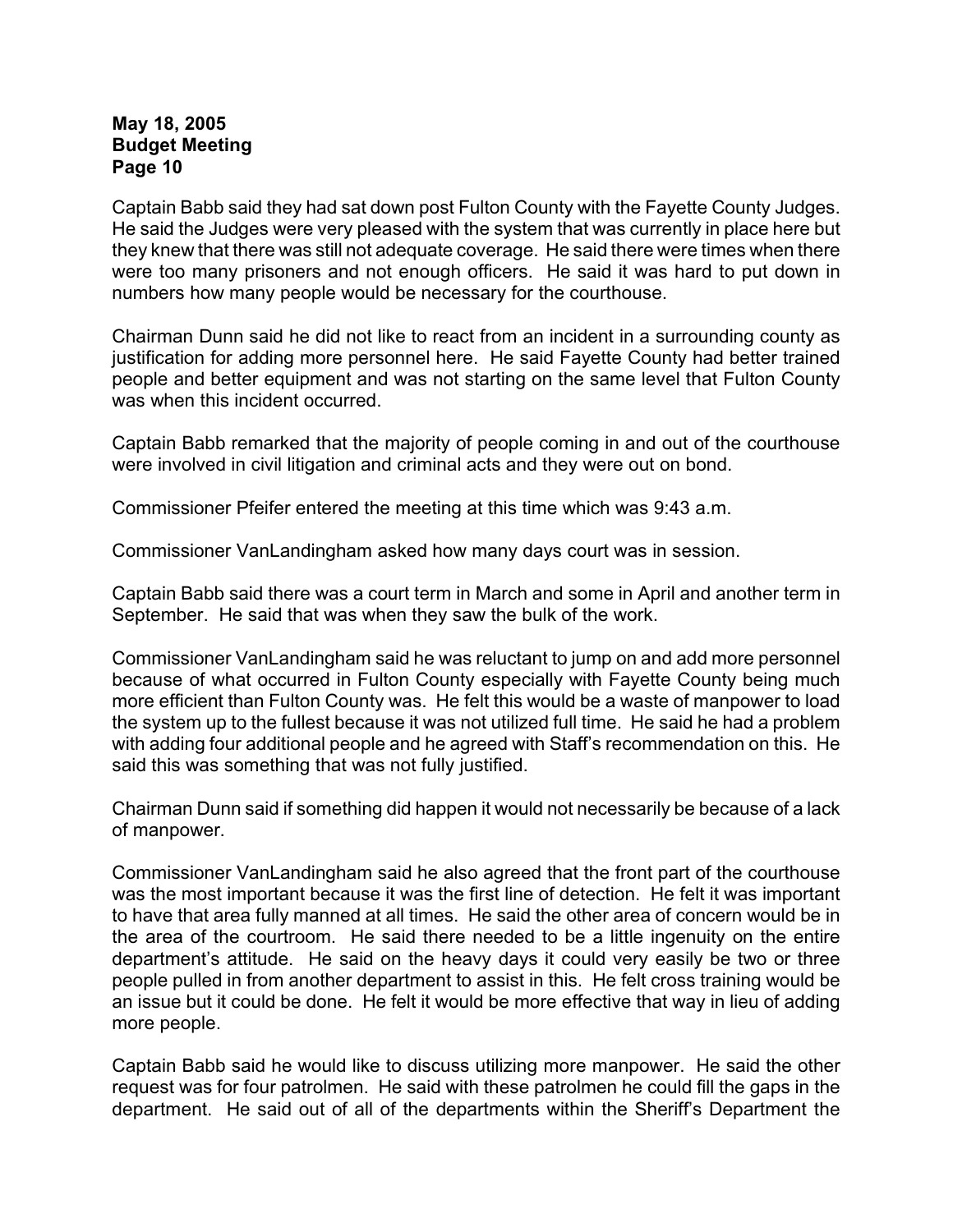patrolmen directly affect the citizens of Fayette County. He said when someone dials 911 the patrolmen were the ones who respond. He said there had not been a significant increase in this department for as long as he can remember. He said the call volume had not changed for the last three and a half years but the response times had steadily increased as well as the types of calls had changed. He said the traffic was getting worse in Fayette County every day. He said violent crimes were increasing every day. He said the Sheriff's Department could not stop these crimes from occurring here but they could adequately respond to them. He said his officers were responding to more violent calls and they needed additional backup. He said the response time was up to approximately twelve minutes which he felt was unreasonable for an average response time for an entire year. He said the officers did not feel adequately protected. He said they had gone from eight hour shifts to twelve hour shifts in order to put more patrolmen on the street at one time. He said the nursing industry had also taken this approach because of staffing levels. Chairman Dunn asked Captain Babb if there were still five patrol areas.

Captain Babb replied that they still had five zones but there were actually six zones.

Chairman Dunn remarked that there had been these same zones for a long time. He said the population figures were different now and there still needed to be the same five zones. He said there were different crime rates occurring in different zones.

Captain Babb responded that these zones had been adjusted. He said when he started with the Sheriff's Department approximately three to four years ago there were four zones. He said after 911 moved to its location, they had to deal with people coming to the Sheriff's Department with complaints. He said they could not leave staff alone to handle these complaints and they had to have an officer there who was fully armed and equipped. He said this actually created an additional position. He said this was actually the sixth zone that had to be manned every day for every shift. He said they had to take a patrolman off the street to man this watch office. He remarked that by law the GCIC machine had to be manned twenty-four hours every day. He said this position required a patrolman with the experience and the knowledge to deal with this. He said this required several years of training. He said zone five was the highest call volume area and also had the most traffic related incidents which included the S.R. 92 corridor. He said it also involved everything East of S.R. 85 and down S.R. 92 from McDonough Road and S.R. 54 South. He said this zone also had the most traffic related problems and the most calls. He said it was not a violent area of the county but it was the busiest part of the county. He said it had the highest response time. He said this zone takes manpower away from the other zones. He said zone 2 had the second highest response time.

Chairman Dunn said the Board understood what was being requested but he did not know if they would all agree that this could be provided. He asked Captain Babb if there were any further requests.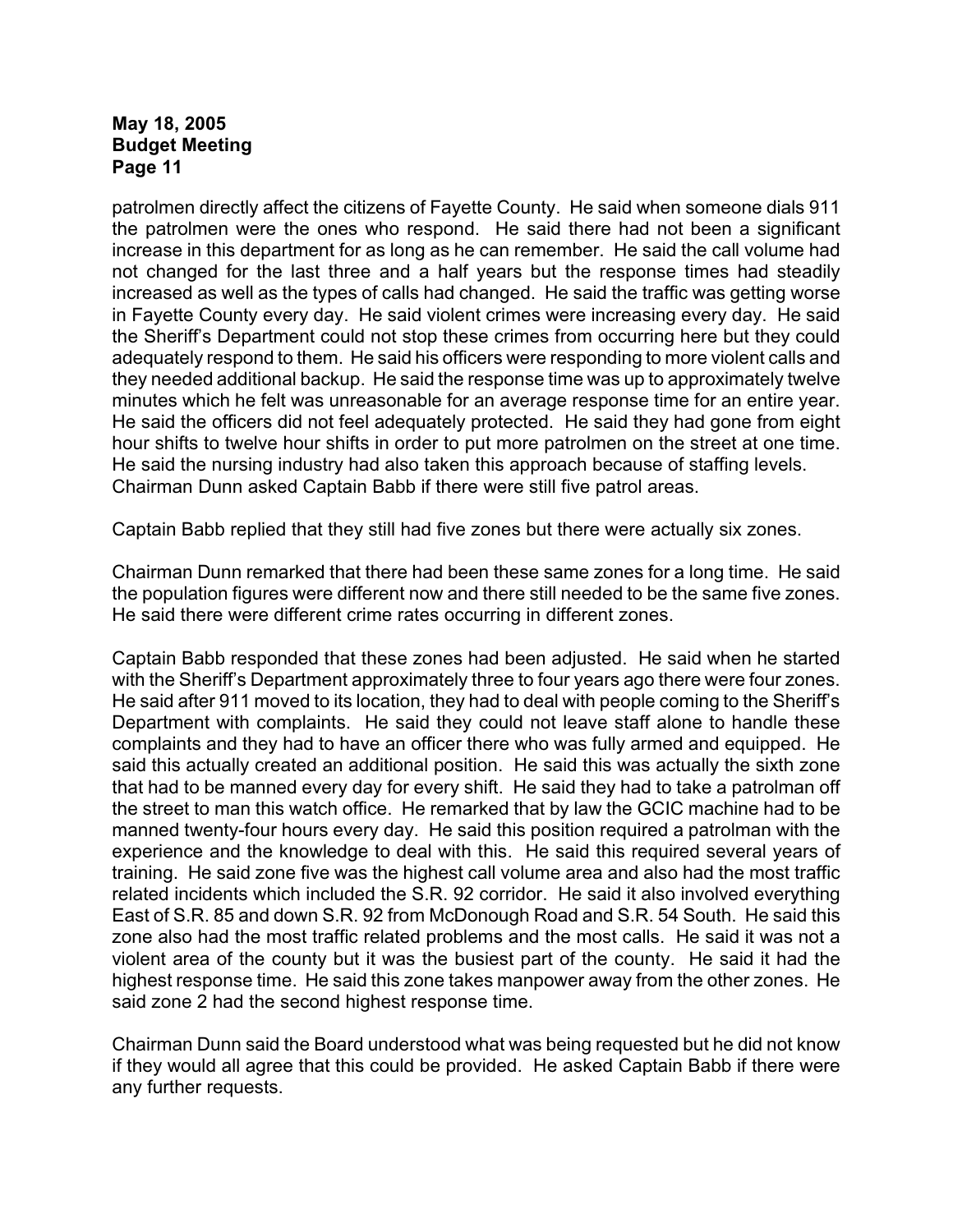Captain Babb replied no and said his department could manage on the rest of the budget but would appreciate anything that could be done with regard to additional officers.

Chairman Dunn said the Board would vote on this budget shortly and thanked them for presenting their budget.

Commissioner Frady said he would be in favor of approving two new officers for this division. He said the traffic at the courthouse had significantly increased.

On motion made by Commissioner Frady, seconded by Commissioner VanLandingham to approve the Patrol Division budget of the Sheriff's Department with two additional officers for the courthouse, discussion followed.

Commissioner Wells said she was more inclined to approve two additional officers for patrol rather than the courthouse. She said there was a lot of down time when the courthouse was not busy and when it was busy they could pull officers from other areas to assist.

Commissioner VanLandingham said he agreed with Commissioner Wells. He said they could pull officers from patrol and put those officers in the courthouse if they needed to. He said it would be hard to pull officers from the courthouse and put them out on patrol. He said he would rather add people to the patrol.

Chairman Dunn said the data he had read was consistent with what he had seen his entire career. He said the department was trying to get the Board to resource the worst case rather than the norm. He said the taxpayers just could not afford that and it was not necessary for good law enforcement either to load up for the worst situation that there could be. He said every department must have ways of moving people around to compensate for the worst times. He said they had the ability to do that today and move people when an incident required it.

Commissioner Wells said she would prefer approving one patrolman. She felt there needed to be more coverage.

Chairman Dunn interjected that crime did not occur equally in the five zones nor did it occur equally on every shift. He felt nobody was looking at the other departments to determine when their workload was down so that personnel could be shifted to departments who needed the additional help. He said response times could not be calculated for the police force as they could be for the fire department. He said patrolman were not located in any one given location and it was hard to know when someone would be available.

Commissioner VanLandingham said the answer was not to transfer somebody when they were needed. He said the answer was to transfer the personnel before a situation occurred.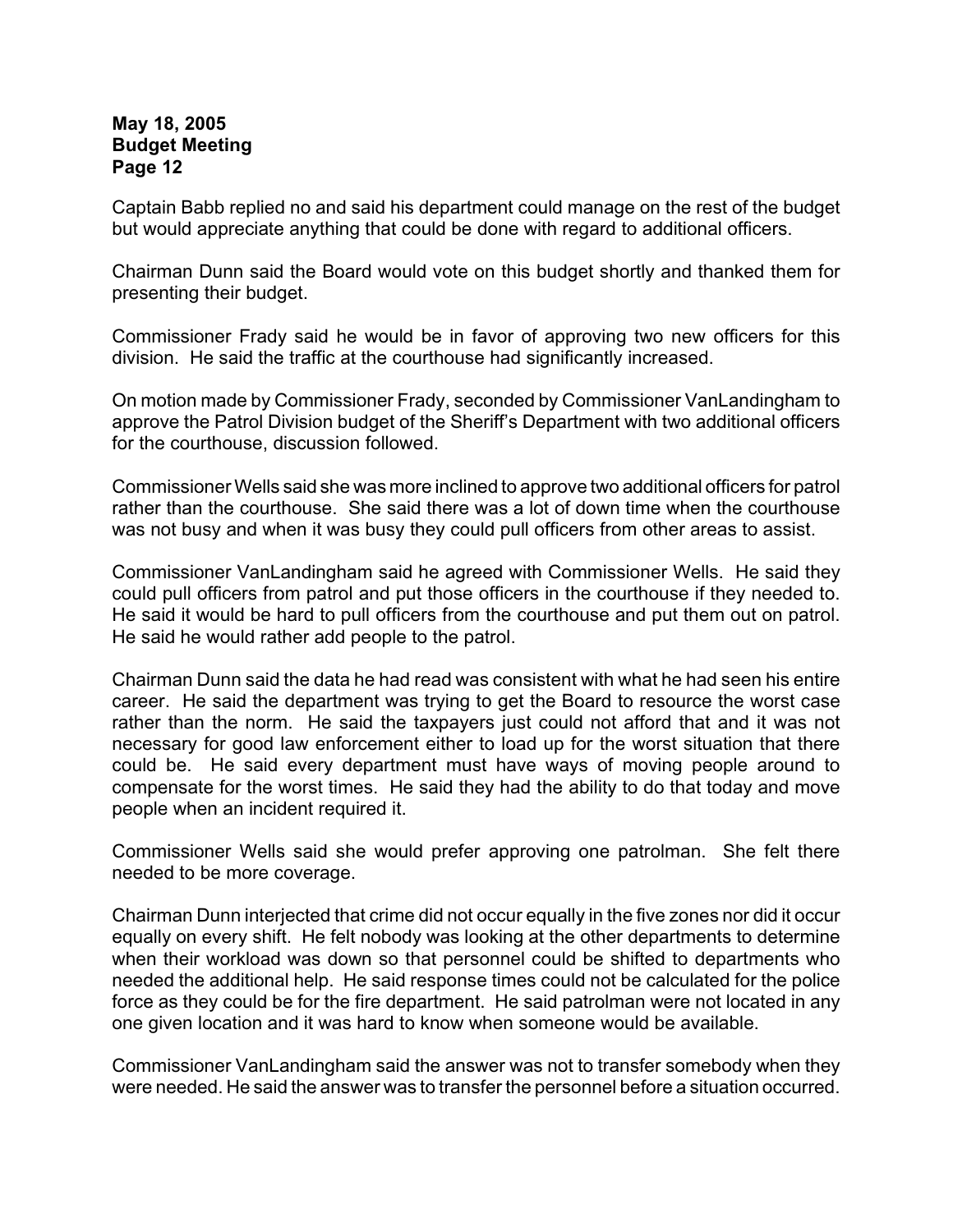Commissioner Pfeifer remarked that every year this Board made its number one priority public safety. He said he included the courts in public safety. He said over half of the money in the budget went toward public safety and every year more money was spent on public safety.

Chairman Dunn remarked that there was a motion on the floor for the approval of this budget plus two additional officers. He called for the vote.

The motion failed 1-4 with Chairman Dunn, Commissioner Wells, Commissioner Pfeifer and Commissioner VanLandingham voting in opposition.

Chairman Dunn asked for the Board's pleasure in this matter.

On motion made by Commissioner Wells, seconded by Commissioner VanLandingham to approve this budget with the addition of one additional patrolman. The motion carried 3-2 with Chairman Dunn and Commissioner Frady opposing the motion.

### **EMERGENCY SERVICES - ADMINISTRATION**

Chief Jack Krakeel appeared to discuss this budget.

Commissioner Wells and Commissioner VanLandingham said they did not have any questions on this portion of Chief Krakeel's budget.

Commissioner Pfeifer questioned the computer equipment for \$7,000 on page 237 for a stand alone server.

Mr. Pullium said this item was over \$5,000 and would qualify for capital improvements.

Chief Krakeel remarked that this would come out of the \$53,000 grant that the department had received.

Commissioner VanLandingham questioned the outsourcing of the ambulance billing. He asked if this was costing the county \$49,000 to do this.

Mr. Pullium said staff did not have the cost for that yet. He said the \$49,000 was just an estimate from the budgetary information that staff had received. He said staff did not have an official quote from a firm at this point in time. He said this figure was based on the volume and the per unit cost.

Mary Holland remarked that it cost \$14 per unit and \$3,500 for transfers.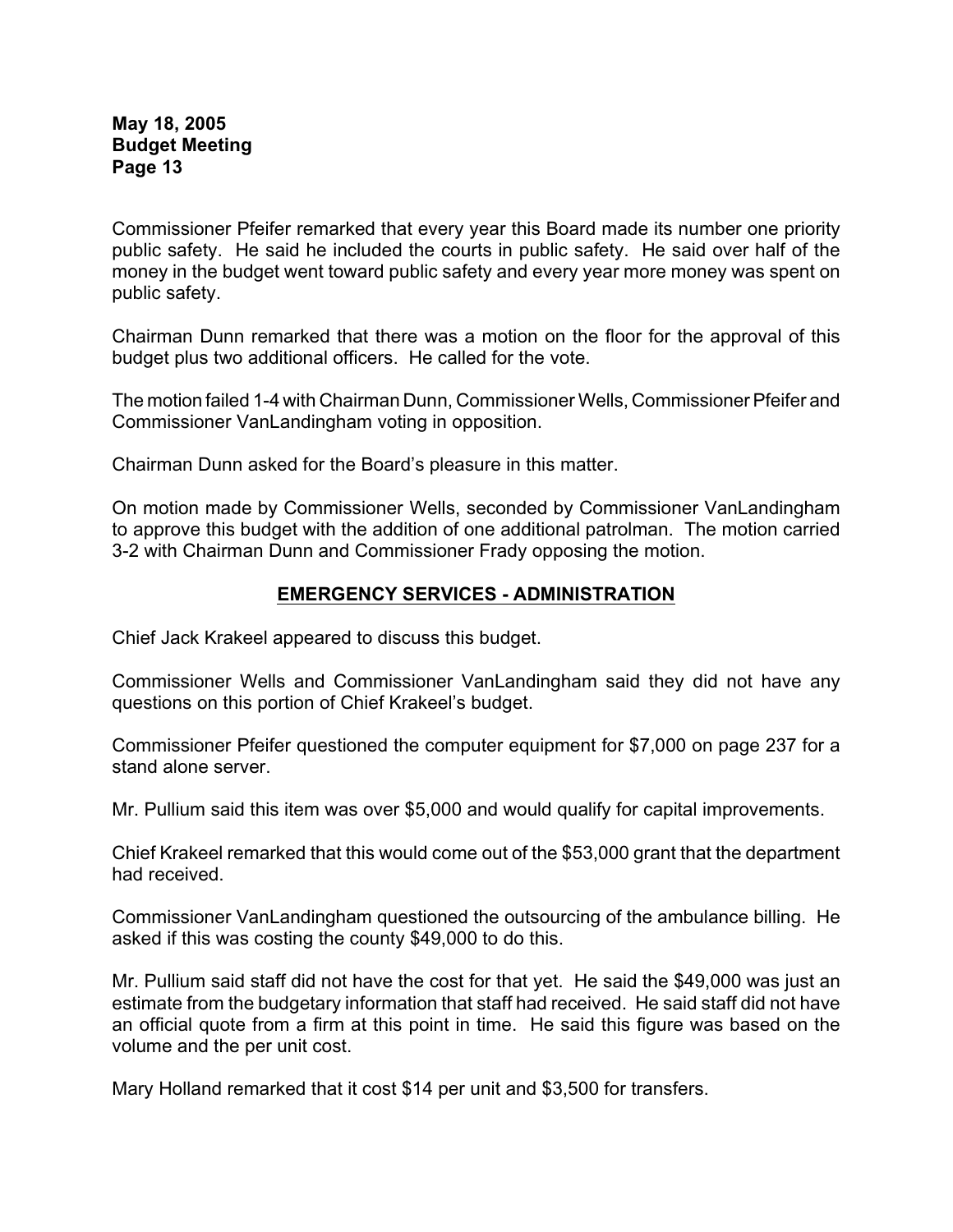Commissioner VanLandingham asked who was currently doing the billing.

Mr. Pullium said it had been voted on to reduce the staff in the Finance Department by one full time equivalent. He said the offset of this billing cost would be that the Finance Department would be losing a position in that Department.

Ms. Holland said the Finance Department had someone coming in on a temporary basis through a temp agency.

Commissioner VanLandingham asked how much the temporary person was being paid to do this job now.

Mr. Pullium replied the temporary person was being paid the standard rate for temporary help.

Ms. Venice said Chief Krakeel could respond to the necessary accuracy of ambulance billing due to the implications of liability that were not currently being addressed.

Chief Krakeel remarked that for the last three years he has had this conversation that he felt Fayette County was in a position of extreme liability regarding EMS billing. He said EMS billing was unlike any other kind of billing and was not like utility billing. He said it required a significant knowledge and expertise not only from the medical coding perspective but also from a regulatory perspective as it related to the primary Federal programs such as Medicare and Medicaid. He said the accounting process of taking a patient's name and logging it into a computer and calculating the cost of the service was not the issue. He said a temp could be hired to do that kind of work. He said somebody with the expertise could be hired to followup on a returned check from a third party provider that was less than the amount that was billed to that patient. He said this individual could argue the county's position for full reimbursement of the patient transport based on the rules and regulations that were in effect related to patient transports. He felt the county had done a fair job but not an excellent job on patient billing. He said it had been his recommendation to outsource this to a billing firm that has expertise in ambulance billing. He felt the return on the county's overall investment would be positive.

Commissioner Frady asked if the problem was with medical coding.

Chief Krakeel replied that this was just one aspect of the problem. He said rules and regulations also needed to be understood and medical codes needed to be translated. He remarked that there were over 20,000 hicpics codes and the county did not have the expertise to make sure it was not in a liable position. He noted that the fee schedule that was put in place in 2001 had changed seven times since April, 2001. He said the county must make sure that it does not find itself in a position of liability with Medicare and Medicaid.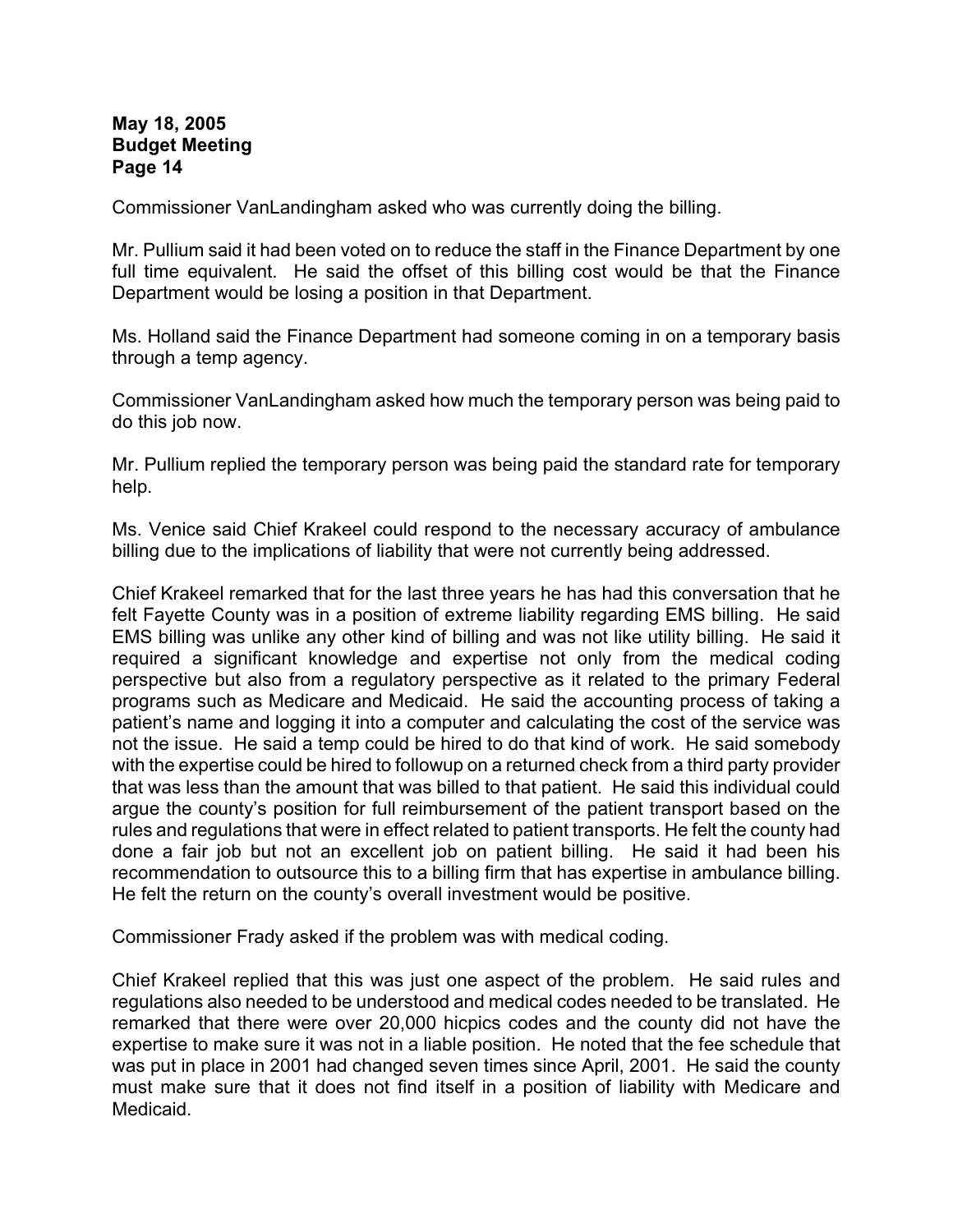Commissioner VanLandingham said he was not having a problem with the outsourcing part but with the person who would be left with nothing to do and then the position abolished.

Mr. Pullium said this position was already vacant.

Commissioner Wells remarked that Chief Krakeel would be instrumental in writing the RFP and choosing the appropriate firm to handle the outsourcing of billing.

Chief Krakeel replied that he had written the RFP and forwarded that to Mr. Pullium.

Mr. Pullium said he would be working very closely with Chief Krakeel on this.

Ms. Holland said if this did move forward then the Finance Department would have to complete the current accounts and this would be done with current staff.

Chief Krakeel interjected that the county's collection rate for ambulance billing would increase beyond what it was currently.

### **EMERGENCY SERVICES - TRAINING**

Commissioner Wells asked if anyone had any questions regarding Emergency Services training and there were none.

### **EMERGENCY SERVICES - OPERATIONS**

Commissioner Wells remarked that there were eight new people in this portion of the budget plus a new ambulance.

Chairman Dunn said staff had recommended approval of the eight new positions.

Mr. Pullium said that was correct. He said staff had made this recommendation because there were almost 400 to 500 calls where the response time exceeded the standard response time. He said units from other areas in the county were having to be sent into the zone affected by the heaviest demand. He said zone 4 had exceeded the national standards for a unit responding to calls. He said other units had to be called in to assist zone 4 with calls.

Commissioner VanLandingham questioned how adding people and not having a station in another zone was going to solve the problems.

Mr. Pullium said they were actually going to add another ambulance unit and put the staffing on that ambulance unit.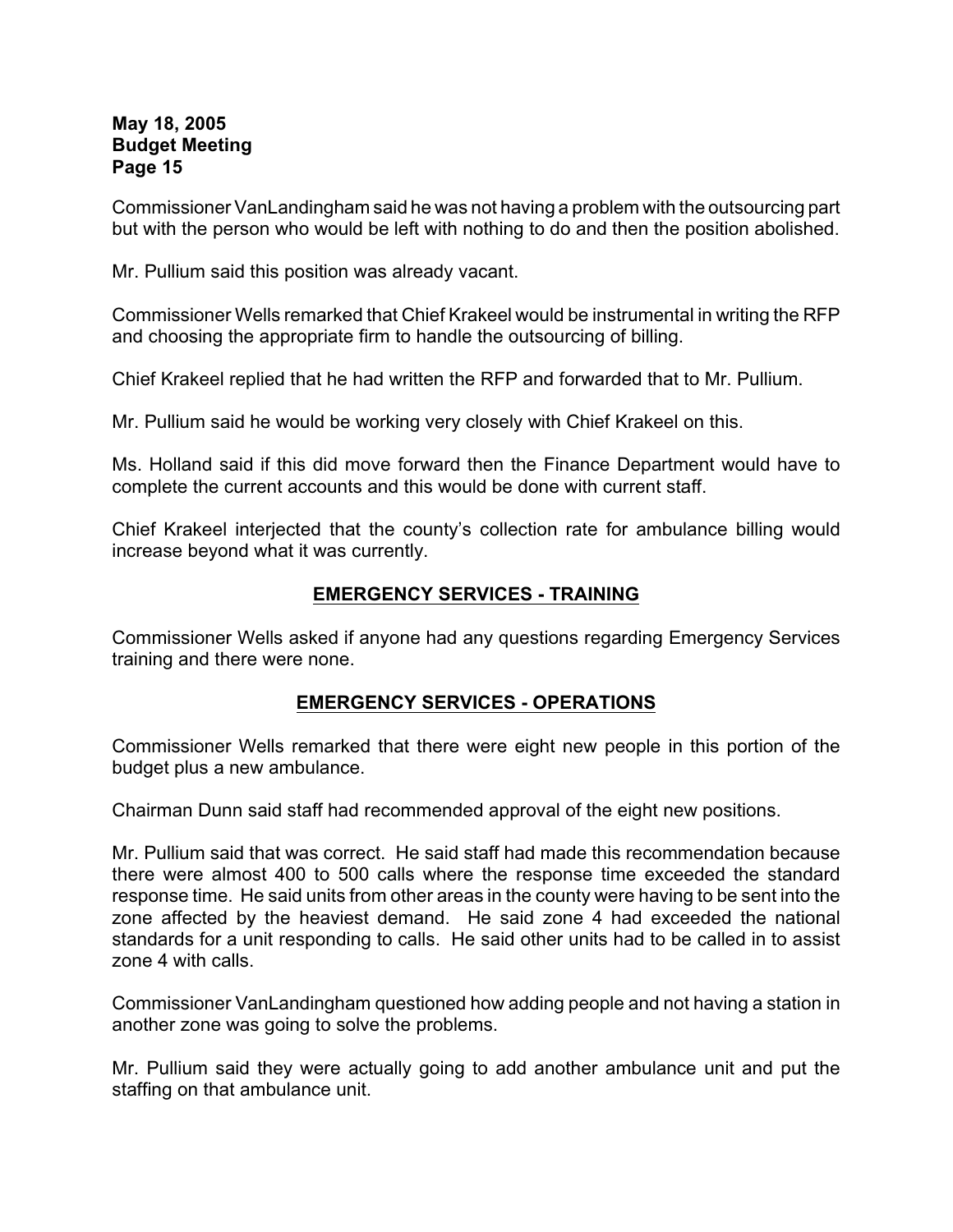Commissioner VanLandingham said that would be for an existing station. He asked how this would help with response time.

Chief Krakeel remarked that the problem was the volume of calls that originated in zone 4 which was the City of Fayetteville area and the surrounding unincorporated areas of the county. He said these calls had exceeded the demand level that they had established for an ambulance unit which was 2,000 calls annually. He said at that level personnel productivity would be maximized. He said this was the annual volume that one unit could handle. He said they would be adding another unit in addition to that unit that handled the demand that was being created in this zone. He said Medic 4 was the primary unit there and would be out on a call and then they would have to pull Medic 3 from Tyrone and Medic 5 from the Southside and Medic 2 from the S.R. 92 North station into the city. He said this had occurred on 566 occasions last year where Medic 4 was not available to respond to a call in the City and they had to pull another unit into the City to handle that call. He said conversely Medic 4 was also responded 398 times to calls outside of its zone because they were the next closest unit. He said by adding the second unit they would effectively be able to reduce those incidences thereby maximizing that particular unit. He said they were running in excess of 200 calls per year. He said the total number of incidents in zone 4 that required a medic unit response was 2,114 calls last year.

Chairman Dunn asked for the data on all of the calls received and noted that there was a great disparity on the areas.

Chief Krakeel remarked that this was an issue of geographic coverage, density where growth had occurred and recognizing the fact that there had been four ambulances covering the unincorporated area of the county.

Chairman Dunn interjected that people were receiving immediate attention and noted that first responders and fire trucks get to a scene before an ambulance arrives. He said people were already being treated at a scene when the ambulances arrive. He pointed out that the data did not indicate that an injured person was having to wait for medical care. Chief Krakeel said he agreed. He said this data reflected the response time of units to the scene of the incident from the notification point.

Commissioner Wells asked if in every single case a transport had been required. She questioned if emergency personnel responded and people were not actually transported.

Chief Krakeel replied that there would be some of those cases in which there was not a transport but never an incident where medics were not required to respond to a call.

Commissioner Wells asked if Fayette County was getting sufficient back up and assistance from the City of Fayetteville.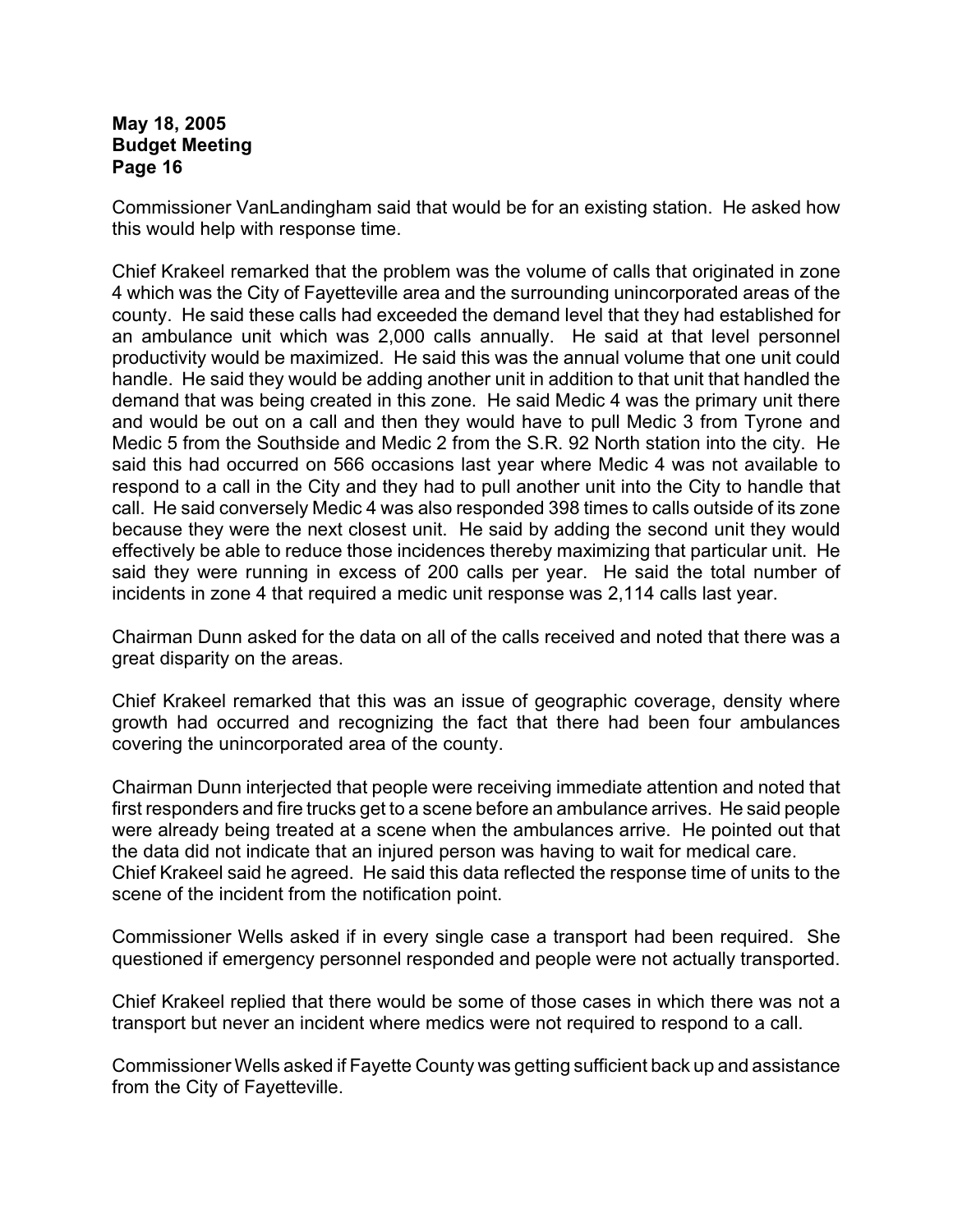Chief Krakeel replied that the City of Fayetteville responds to a majority of EMS calls that the County responds to. He said this was in terms of someone being on the scene prior to the arrival of Medic 3 or Medic 5.

Commissioner Wells questioned the area for Medic 2.

Chief Krakeel replied that Medic 2 was located at the station on S.R. 92 North covering the Northern part of the County. He said station 3 was located in Tyrone and station 5 was Highway 85 South at Bernhard Road.

Chairman Dunn asked for the call volumes for the other units. He recalled the figure of 2,114 for Medic 4.

Chief Krakeel said he would be glad to provide the Board with that information.

Chairman Dunn remarked that the call volumes for the other units was much lower. He said Medic 2 had 260 calls to respond.

Chief Krakeel interjected that figure was just for zone 4.

Chairman Dunn asked where the reserve units were located.

Chief Krakeel replied that the reserve unit was at station 4. He said there were two units there and one of those was a reserve unit that was required by law to be there.

Chairman Dunn asked if the reserve unit was manned.

Chief Krakeel replied no.

Chairman Dunn asked where the manpower squad was located.

Chief Krakeel replied they were at station 4.

Chairman Dunn said the manpower squad could man the reserve ambulance.

Commissioner Wells pointed out that the manpower squad located at station 4 was in addition to the personnel at station 4.

Chairman Dunn said there were two potential ambulances and two crews located at station 4.

Commissioner Wells asked how many ambulances the City of Fayetteville had.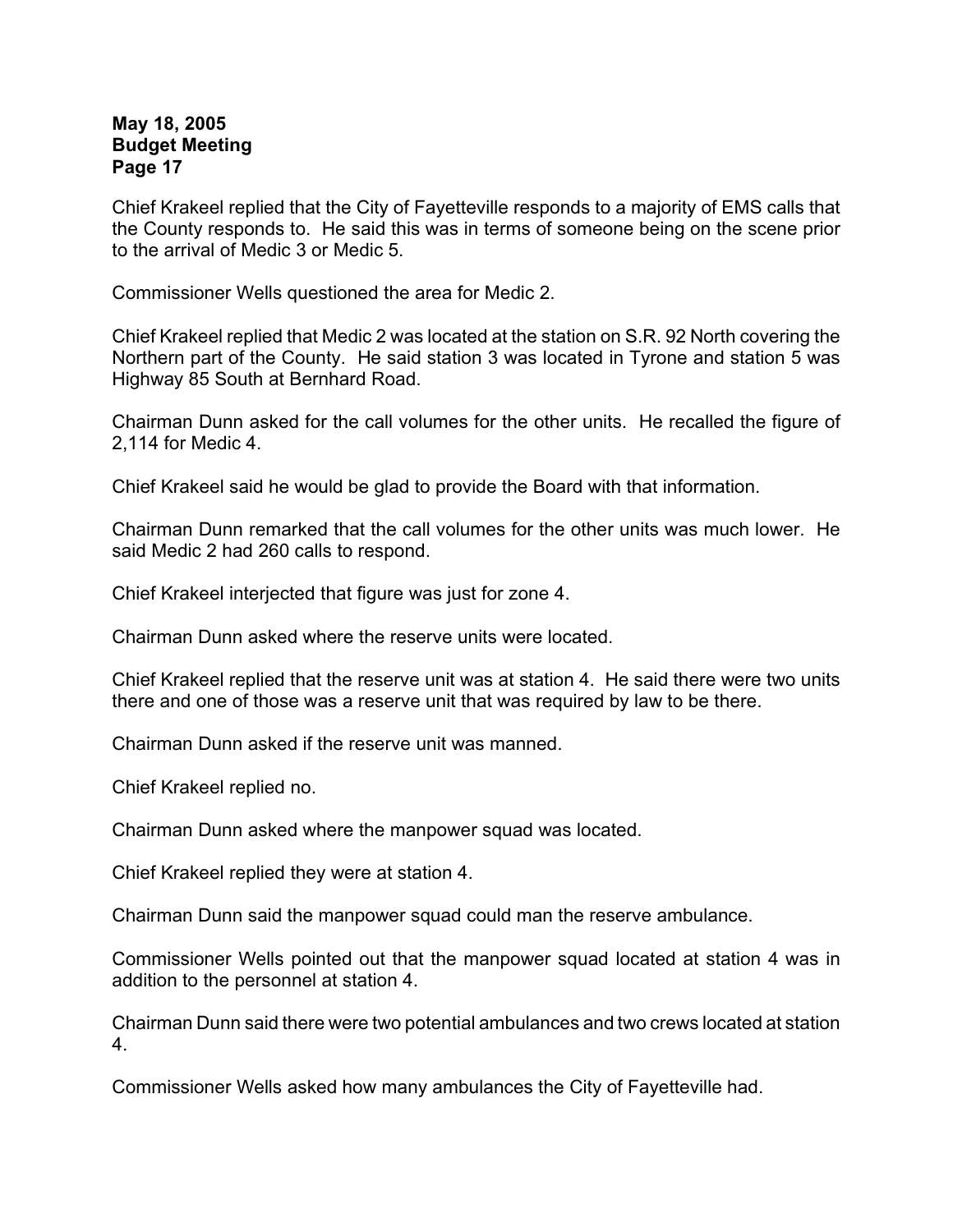Chief Krakeel responded that the City of Fayetteville had no ambulances. He said the County provided all of the ambulance coverage.

Chief Krakeel interjected that there had been 45 days during the past year where there was no available personnel for the manpower squad. He remarked that 38% of EMS calls were for zone 4.

Commissioner Wells asked if station 4 was large enough to accommodate Medic 4, the manpower squad and another squad.

Chief Krakeel replied yes there was enough space.

Commissioner Wells asked if there was another bay area to accommodate another ambulance.

Chief Krakeel replied that they would move the reserve ambulance out to station 8 on Flat Creek Trail. He said the reserve unit was primarily designed to be put into service when one of the principle units was out of service for mechanical reasons so there would still be the level of ambulances that the law specified.

Commissioner Wells asked if there had ever been a situation where all of the County's ambulances had been in use at the same time.

Chief Krakeel replied yes, absolutely. He stated that this was becoming more frequent.

Chief Krakeel said the County brings first responder units who were the closest to a scene. He remarked that these were either EMT's or medics depending on the staffing configuration for that day. He said they had established a five minute average for response times and they were still meeting that time. He said they also had a performance bench mark of having an ambulance on scene within eight minutes of receipt of a call. He said they were not meeting that particular performance standard anymore. He noted that the more calls that they were answering where the principle unit was out of service and a unit was having to be brought from another part of the County then the overall response time would continue to increase. He said they had witnessed that fact over the last four or five years as a result of volume. He said this would be the first ambulance unit that they had added in twenty-five years. He said they had added personnel to the fire trucks from a first responder perspective to get medical care there quickly but they had operated four ambulances for the last twenty-five years.

Commissioner VanLandingham clarified that 65% of the time transports were required and Chief Krakeel agreed.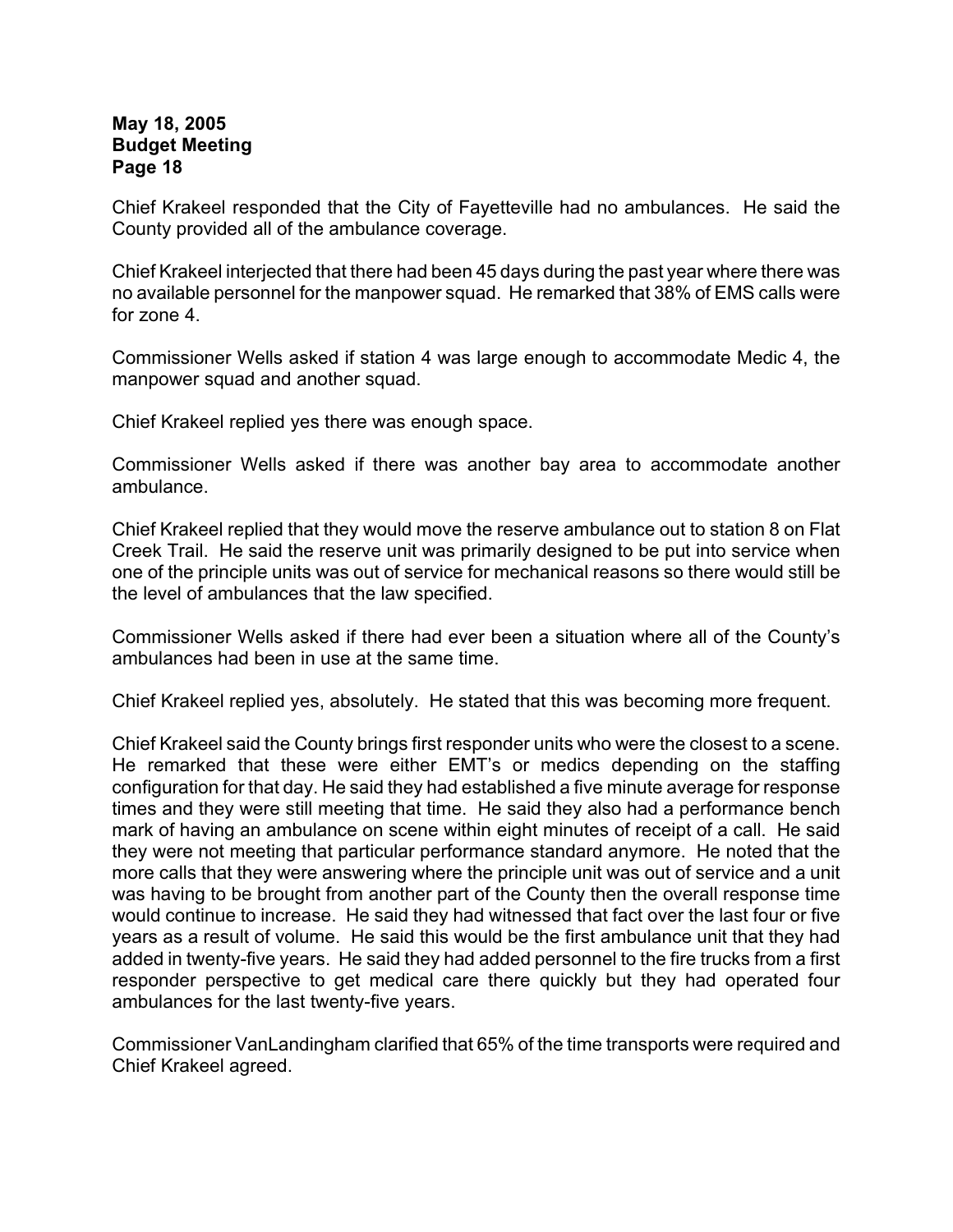Commissioner VanLandingham noted that within the 65% there were varying degrees of how fast the person needed to be transported depending on the critical issues involved. He said the response time for the ambulance was important along with the first responder being there.

Chairman Dunn remarked that the time an ambulance arrived at a hospital might not change.

Ms. Venice interjected that a first responder did not carry all of the equipment that an ambulance carried.

Mr. Pullium said the additional ambulance had been in the Capital Improvements Plan. He pointed out that the ladder truck purchase had been moved further out in the time line. He said the ladder truck had been included this year but Chief Krakeel suggested that they did not need it this year.

Commissioner Frady remarked that it had been in the Capital Improvements Program for a long time.

Chief Krakeel said he had included the ambulance in his analysis five years ago when the Capital Improvements Plan was done. He said this was pretty close to target in terms of the demand volume issue and everything else.

Mr. Pullium remarked if the 65% were transported it would come out to 361 calls where the eight minute standard was not met in this zone.

Chief Krakeel said this was a volume issue. He said his department was dealing with 2,119 calls every year that were occurring in this zone and the one unit was being maximized. He said the threshold capacity had been reached for this one unit.

Commissioner VanLandingham remarked if the County was going to purchase an ambulance why would the County not staff it. He said it was evident that the ambulance currently at that location had reached capacity. He said in his opinion if this request was delayed the County would be playing catch up rather than meeting the needs as they come. He said the County had the ability to meet the need.

Commissioner Frady said this was the reason a C.I.P. was needed and funded over a period of time. He said the money was available in the C.I.P. for this ambulance.

Chief Krakeel pointed out if the Board approved the purchase of this ambulance today it would not go into service until April 2006. He said it would take staff nine months to put this ambulance into service. He said he projected his department having 6,500 calls next year. He remarked that they had 5,972 calls this year and 5,200 last year.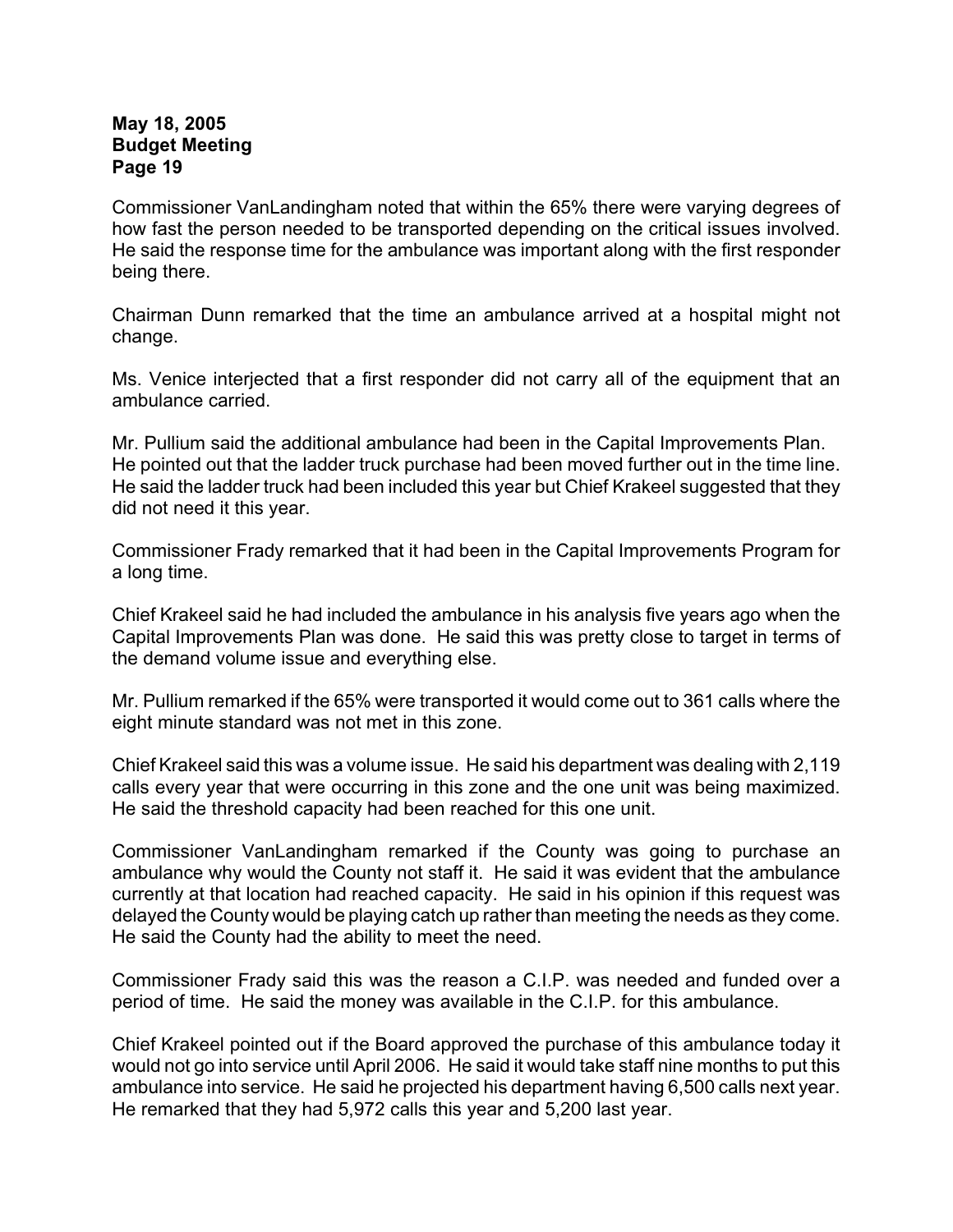Commissioner Wells clarified that it takes eight people to run this and Chief Krakeel replied yes and said it was 24/7 for 365 days a year.

Commissioner Wells clarified that this would give Chief Krakeel one more medic unit.

Chief Krakeel said this would make a total of five transport units.

Chairman Dunn remarked that what Chief Krakeel was asking for was totally consistent with the Capital Improvements Plan that had been developed over time. He said this was running a little behind and the County was supposed to get this ambulance in fiscal year 2005.

Mr. Pullium said the original plan was to get the ambulance at the end of fiscal year 2005 and then start the staffing at the beginning of the upcoming fiscal year.

Chief Krakeel remarked that once the Board adopted the budget it would take him eight to nine months to get the ambulance.

Chairman Dunn asked how soon the people would be needed to staff the ambulance.

Chief Krakeel said he had suggested the eight individuals be hired January 1, 2006. He said his department would probably get the ambulance in March, 2006 and he was looking at a recruit school that was going to take twelve to fourteen weeks. He pointed out that the eight employees that were going to be hired would not be the individuals who would be staffing the ambulance. He said they would be taking existing staff and putting them on the ambulance when it arrived and the eight employees would replace the slots of the current firefighter/EMT's.

Chairman Dunn said this projection was exactly what the Capital Improvements Program was for and this was on time and on target. He complimented Chief Krakeel on being able to prognosticate very well. He felt it was incumbent upon the Board to support the Plan.

Chairman Dunn asked Chief Krakeel if there was anything else in this budget that he wanted to make the Board aware of or asked questions about and Chief Krakeel replied no.

Commissioner Wells questioned the Fayette County Resource Council dues. She asked what this Council was.

Chief Krakeel replied that approximately ten years ago a Council of government agencies in Fayette County and private industry been established. He said \$250 in dues was paid every year to that Council. He said the Council operated under the Local Emergency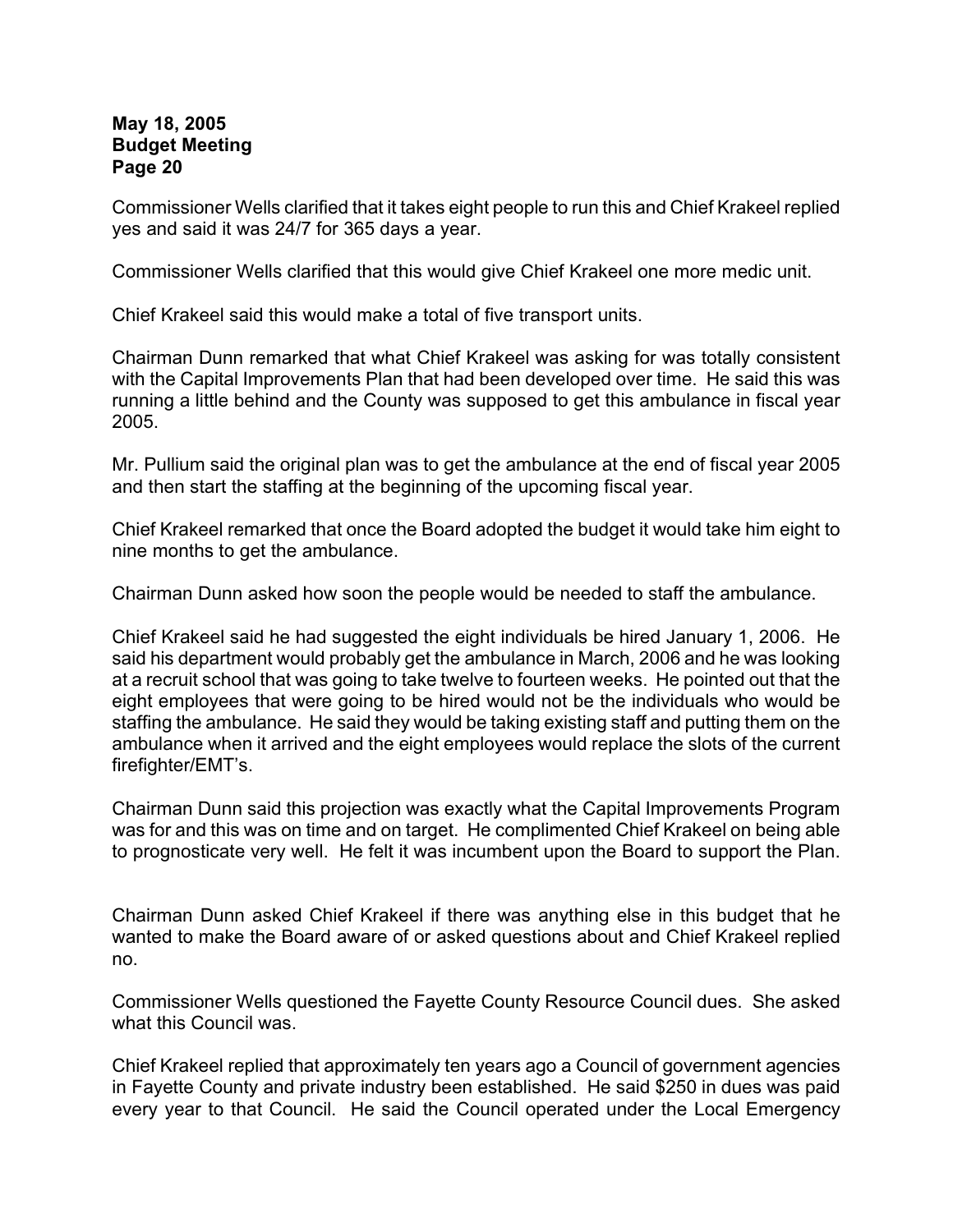Funding Committee. He said the members of that Council essentially agreed to assist each other whenever there was a hazardous material incident so that the assets of private industry could be accessed without private industry having a liability issue in front of them. He said they had done several things over the last few years and typically all of the funding that was generated annually by the dues structure of the private and public sector agencies was reimbursed back to the hazardous materials team. He said there were industries in this County that had soda ash and when the County was confronted with an acid spill he simply made a telephone call and they bring that equipment. He said the Council was a consortium of affected agencies that come together particularly during situations involving hazardous materials and provide their assets and their expertise to mitigate those incidents. He said they were also instrumental in setting up the County's first call system where an area could be evacuated using a reverse telephone dialing system. He said they also instituted a self-monitoring program in industries and a program for self-improvement for industries who participated. He said Fayette County was the first entity to establish this Council and now it was being replicated throughout the State of Georgia.

Commissioner Wells questioned the purchase of portable radios so the County would have a reserve. She asked how many this department currently had and how many radios \$11,000 would buy.

Chief Krakeel replied that his department was trying to slowly build those radios over time. He said the radios cost approximately \$2,800 each and this would buy four units. He said this would give the County approximately 12 radios in reserve.

Commissioner Wells said she was opposed to the banking of 25 radios but she was not opposed to 12 radios. She felt the radios would be obsolete by the time the County purchased 25. She said she favored 12 radios in reserve and said the County could use those right now. She felt to have 25 radios in reserve would be building an obsolescence at \$2,800 per radio.

Chairman Dunn asked if there were anymore questions from the Board on this budget. Hearing none, the Board thanked Chief Krakeel for discussing this budget.

On motion made by Commissioner VanLandingham, seconded by Commissioner Frady to approve the Emergency Services' budgets per staff's recommendations. The motion carried 5-0.

# **FAYETTE COUNTY DEVELOPMENT AUTHORITY**

Randy Hayes representing the Development Authority appeared to discuss this budget. He said he would like to discuss one item in this budget which was #5270 Fayette University Center in the amount of \$25,000. He said a few years ago when they had met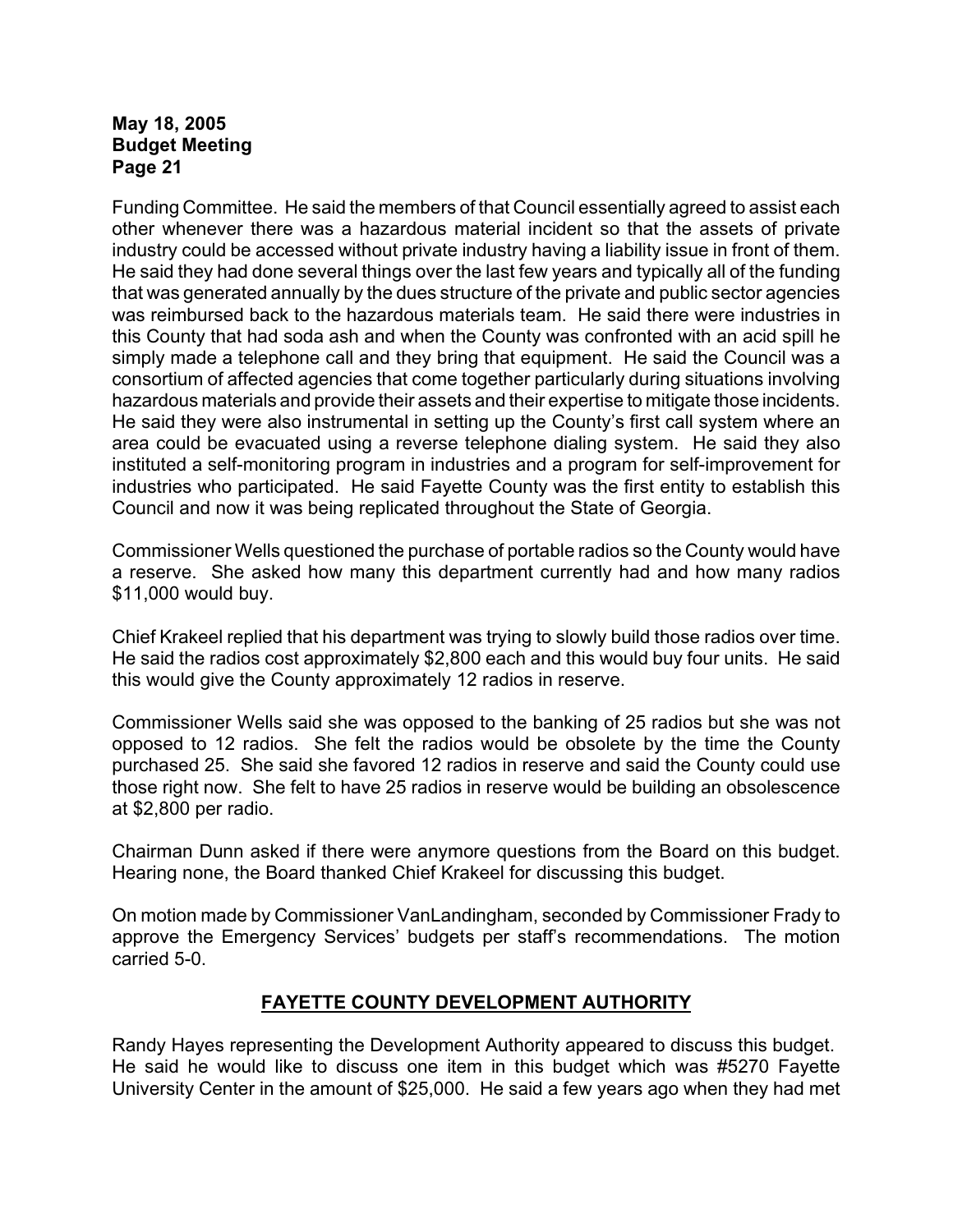with the Board he was asked if the Development Authority would be doing an expense before hand and then request it the next year for reimbursement. He said the Development Authority had tried to live up to the communication that the Board gave the Authority at that time. He said when this budget was approved by the Development Authority Board a \$25,000 line item was put in there for the University Center. He said he felt "seed money" was not the right term for this University. He said this was an allocation that they had put in the budget in case the Authority could move forward this next fiscal year with some kind of promise of having Clayton State actually having a permanent facility here. He said this money would help in any kind of logistical means that the Authority could assist them with. He said other than that the Authority's budget basically remained the same.

Mr. Hayes said he would like to update the Board on the University Center. He said he was aware that some of the Commissioners had spoken with the President Tom Hardin and also with members of the Development Authority. He said this Center has been something on the Authority's dream list for several years. He said the tennis center location was just too small for this operation. He said the Authority had tried to look at the opportunities that might be out there. He said two or three parcels of land had been identified where a University might be built. He said they had not come up with a benefactor to donate ten to forty acres for this school. He said in working with Dr. Hardin and his staff they were also on a limited budget and therefore there might be some cost that the Authority might incur over the next twelve months as far as some engineering on a possible piece of land or some architectural renderings on this piece of property or there might be a possibility of using an existing facility in Peachtree City. He said the Authority could use some of the money to go in and have an interior design consultant come in and help formulate a classroom layout for an existing building.

Chairman Dunn said the Commissioners had voted during the last retreat to make this a potential priority for the Board of Commissioners in the future as well. He said this Board was committed to support trying to bring a first class University to Fayette County rather than a temporary building. He felt the \$25,000 was consistent with the Board's pledge to try and bring a University here. He said the project was undefined but the ground work had to be laid to make this a project that was attractive to everyone. He said he would support the \$25,000 and felt it was consistent with what the Board had done at its retreat.

Mr. Hayes remarked that the Authority would keep these funds in a separate account. He said if for some reason these funds were not expended this year the Authority would certainly make the Commissioners aware of that.

Chairman Dunn said he felt the Board should be partnering with the Authority, the Chamber and the schools and anyone else who was going to help in this endeavor to get a first class University here in Fayette County.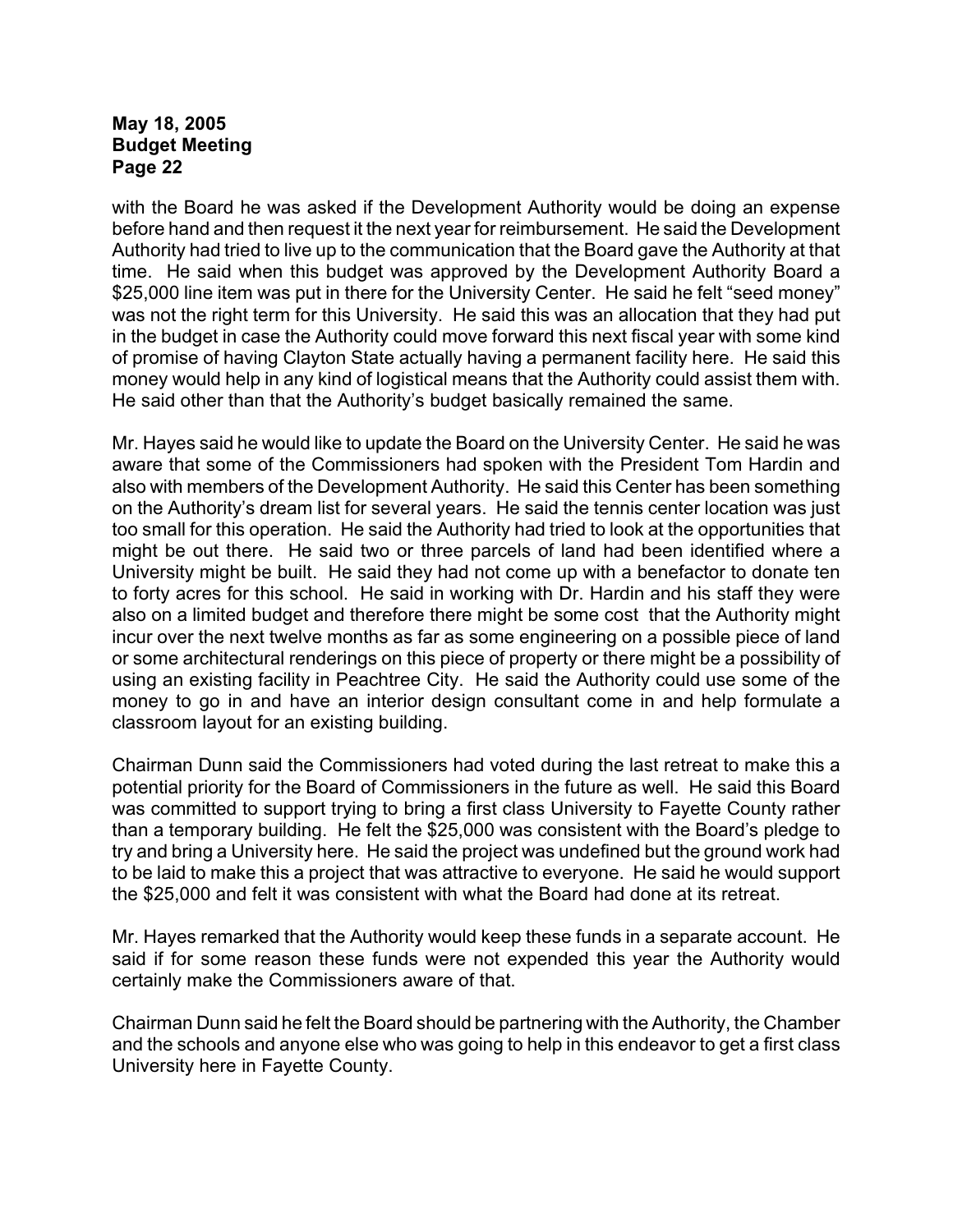Commissioner VanLandingham remarked that staff had recommended using State funds but he was sure everyone was aware that State funds would not be available. He felt the opportunity to bring such a facility as this to Fayette County was going to be a great benefit for everyone and not just a local issue. He felt a campus here in Fayette County would be very appropriate and \$25,000 was not an excessive amount of money for an out lay. He said he would support the \$25,000 on the basis that the money would not be transferred and used for a new University only.

Chairman Dunn noted that sooner or later the State of Georgia would have to come forward with some funds because Fayette County could not pay for the entire cost of this project. He said a network of very important people would have to be put together in order to lobby the government as well as the Board of Regents. He said Fayette County would have to make a statement that it was very serious about bringing a University to Fayette County.

Commissioner VanLandingham interjected that education was the key to the future and he could not see Fayette County passing up this opportunity.

Chairman Dunn said if Fayette County had a large enough facility then a technical component that could be added to it as well. He said he had spoken twice with members of the University Board of Regents and they could bring programs in from other schools to be put there.

Commissioner Wells questioned Mr. Hayes about the Chamber of Commerce expenditure listed in the budget in the amount of \$4,510.

Mr. Hayes replied that included in that figure were the dues that the Authority pays to the Chamber and also the Chairman's Round Table dues. He said also included in that amount was a donation toward the golf tournament for the Business Expo. He said this amount of money not only included membership dues but everything else that would go toward the Chamber.

Commissioner Wells noted that auditing services was listed in the amount of \$8,500. She asked who was doing the auditing for the Development Authority.

Mr. Hayes replied he would be glad to get the name of this firm for the Board. He said it was a new firm who had done this last year. He said Jack Smith had negotiated a three year contract with this firm at \$7,500 to \$8,500 annually for the next three years. He said these services had been increasing every year.

Commissioner Wells said she was going to bring up an issue that the Board of Commissioners had talked about among themselves as well as with other people. She remarked that this was the Fayette County Development Authority and the County was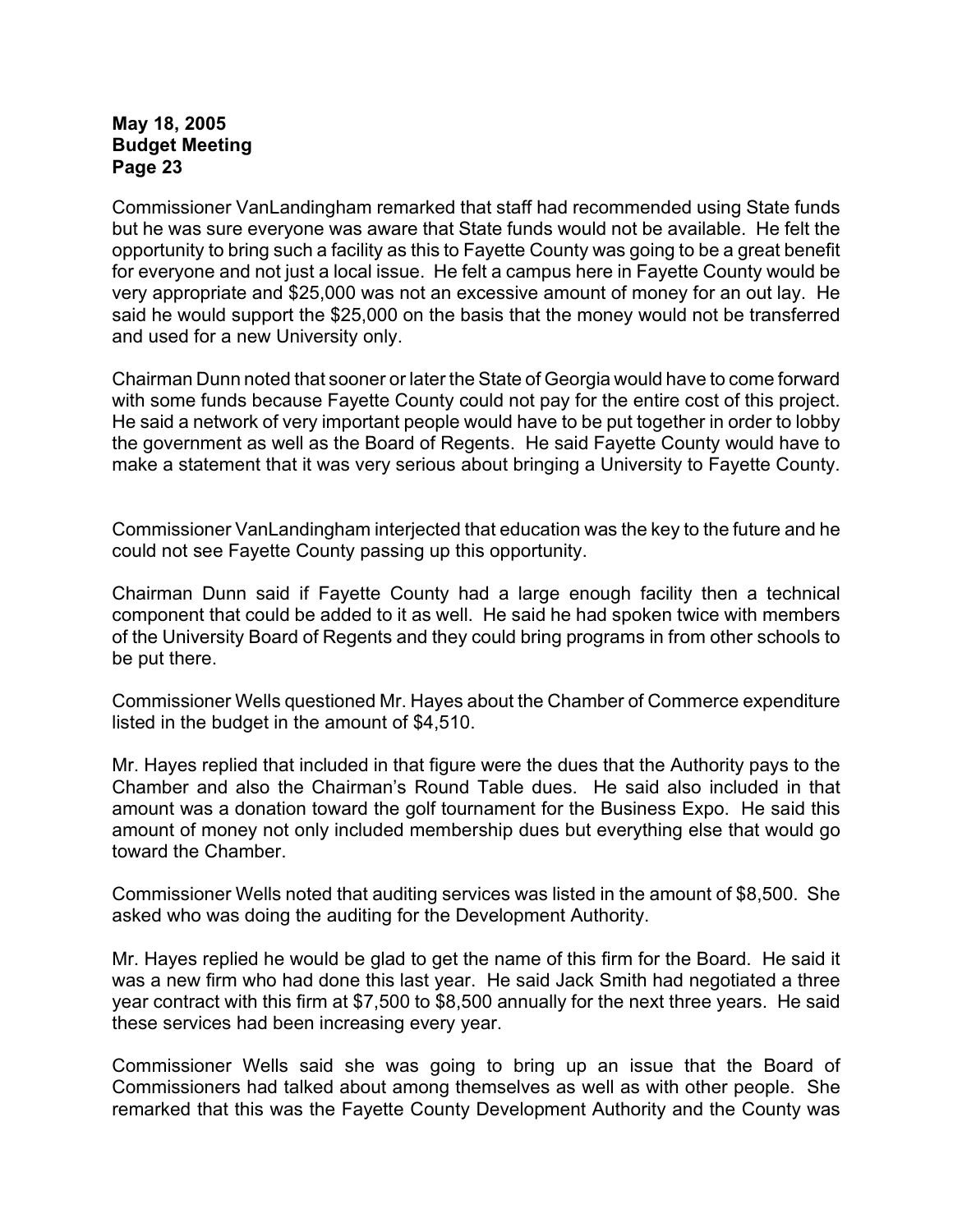giving approximately \$300,000 to develop business in Fayette County. She said she noticed in this budget that the Authority had donated \$1,200 to Main Street/Fayetteville, and \$1,000 to Peachtree City Tourism. She said the problem she was having was that everyone seemed to be forgetting that this was the Fayette County Development Authority and too many times it turned out to be Main Street or the City of Fayetteville who was getting credit for different activities.

Commissioner Wells further remarked that the County was not involved in the Development Authority for what it could get back out of it but for \$300,000 per year she felt the County was being shadowed out by Fayetteville Main Street and by Peachtree City Tourism. She said the County was the entity who was funding the Authority.

Mr. Hayes apologized and asked that everyone remember that the Development Authority had partners and the Authority had tried to bring everybody on line to be part of everything. He said the Authority was trying to get the bike race again for next year and they were going to make sure things were done correctly.

Chairman Dunn said he had attended the function the night before the race and the race the next day and although he knew who was responsible for supporting the Fayette County Development Authority, he felt as though he was at a City of Fayetteville event. He said it appeared that Fayette County was not even a part of the Authority.

Mr. Hayes said these were points well taken and he would pass them along to the Development Authority Board and also the Director.

Commissioner Pfeifer remarked that he felt this program should be the example of what could be done cooperatively.

Chairman Dunn remarked that the Board was very happy with the ways were going with the Development Authority and also to support it. He thanked Mr. Hayes for discussing this budget.

On motion made by Commissioner VanLandingham, seconded by Commissioner Pfeifer to approve the Development Authority's budget as presented including the \$25,000 for the university. The motion carried 3-2 with Commissioner Wells and Commissioner Frady voting in opposition.

On motion made by Commissioner Wells, seconded by Commissioner Frady to approve the use of the \$25,000 to be put in contingency for the new program for Fayette University Center upon submission of appropriate documentation. The motion carried 3-2 with Chairman Dunn and Commissioner Pfeifer voting in opposition.

Commissioner Frady exited the meeting at this time.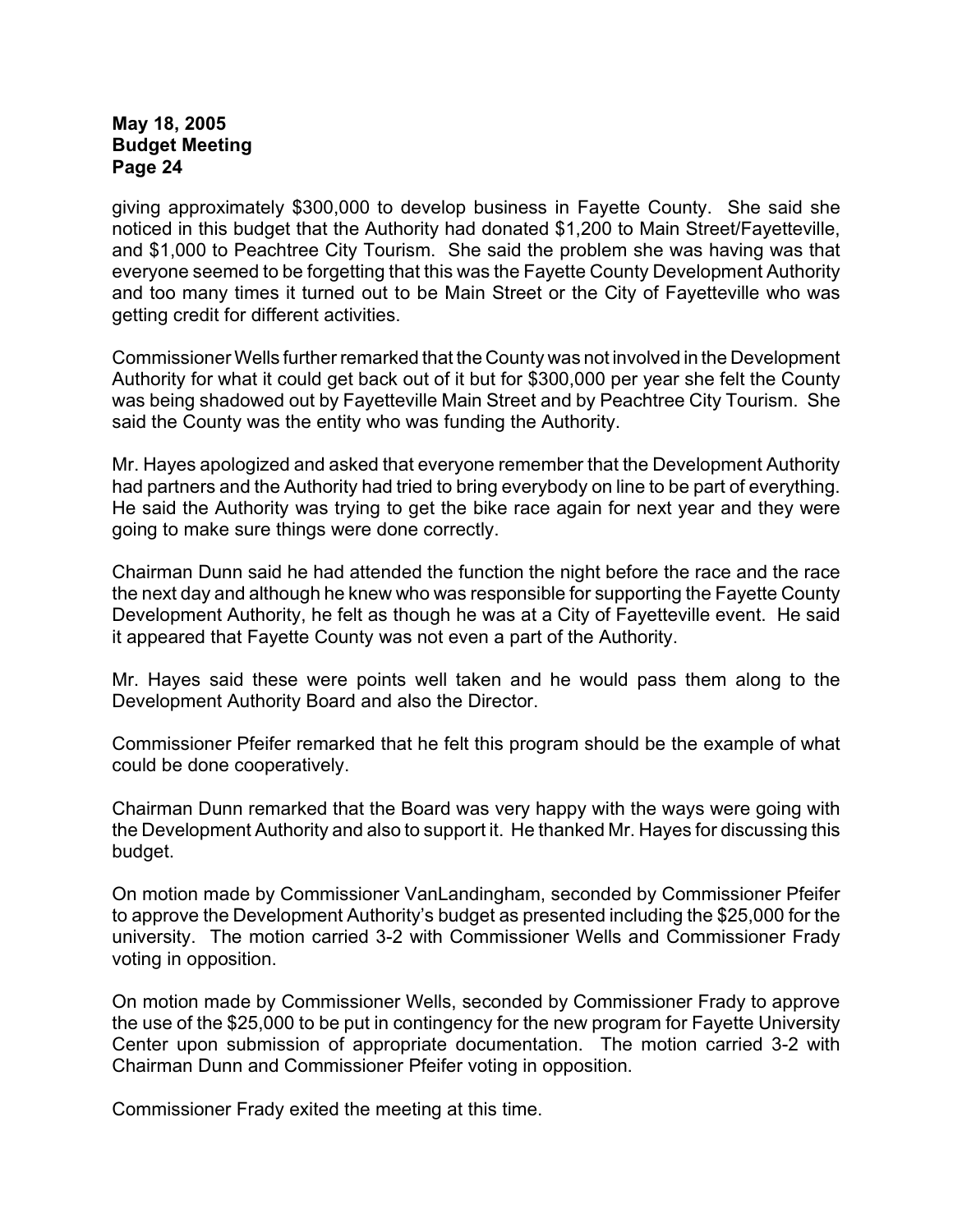#### **FLEET MAINTENANCE DEPARTMENT**

Commissioner Pfeifer questioned the two mechanic positions that were being moved to the Sheriff's Department budget.

Chairman Dunn said this amounted to \$80,000 in the budget. He asked if there were any other questions on this budget.

On motion made by Commissioner Pfeifer, seconded by Commissioner VanLandingham to approve the Fleet Maintenance Department budget. The motion carried 4-0 with Commissioner Frady being absent for the vote.

### **HEALTH AND WELFARE BUDGET**

Mr. Pullium said this department had requested a health nutritionalist. He said this department was asking for the County to finance this program. He said staff had recommended that this position be self-supporting right now.

Commissioner Wells pointed out that this position request was not in this budget last year.

Mr. Pullium said the person for this position had already been hired and currently was being paid through this department.

Mr. Pullium discussed fees for this department. He said staff felt the fees for this department especially in environmental health were too low and needed to be reviewed.

Chairman Dunn asked if the State controlled these fees.

Mr. Pullium replied no and remarked that this was actually a locally controlled area. He said what he was hearing as he went through the workshop hearings with this department was that as developers and others were coming in to pay for inspections they remarked that Fayette County's fees were lower than surrounding counties. He felt the environmental health department should almost be self-supporting.

Chairman Dunn suggested that a letter be sent to this department directing them to do that.

Chairman Dunn said this department also charged some fees for medical services. He asked if those fees were controlled by the State.

Mr. Pullium replied that in terms of the medical fees he was not sure if it was controlled by the State. He said there was also a scale for fees for needs based services.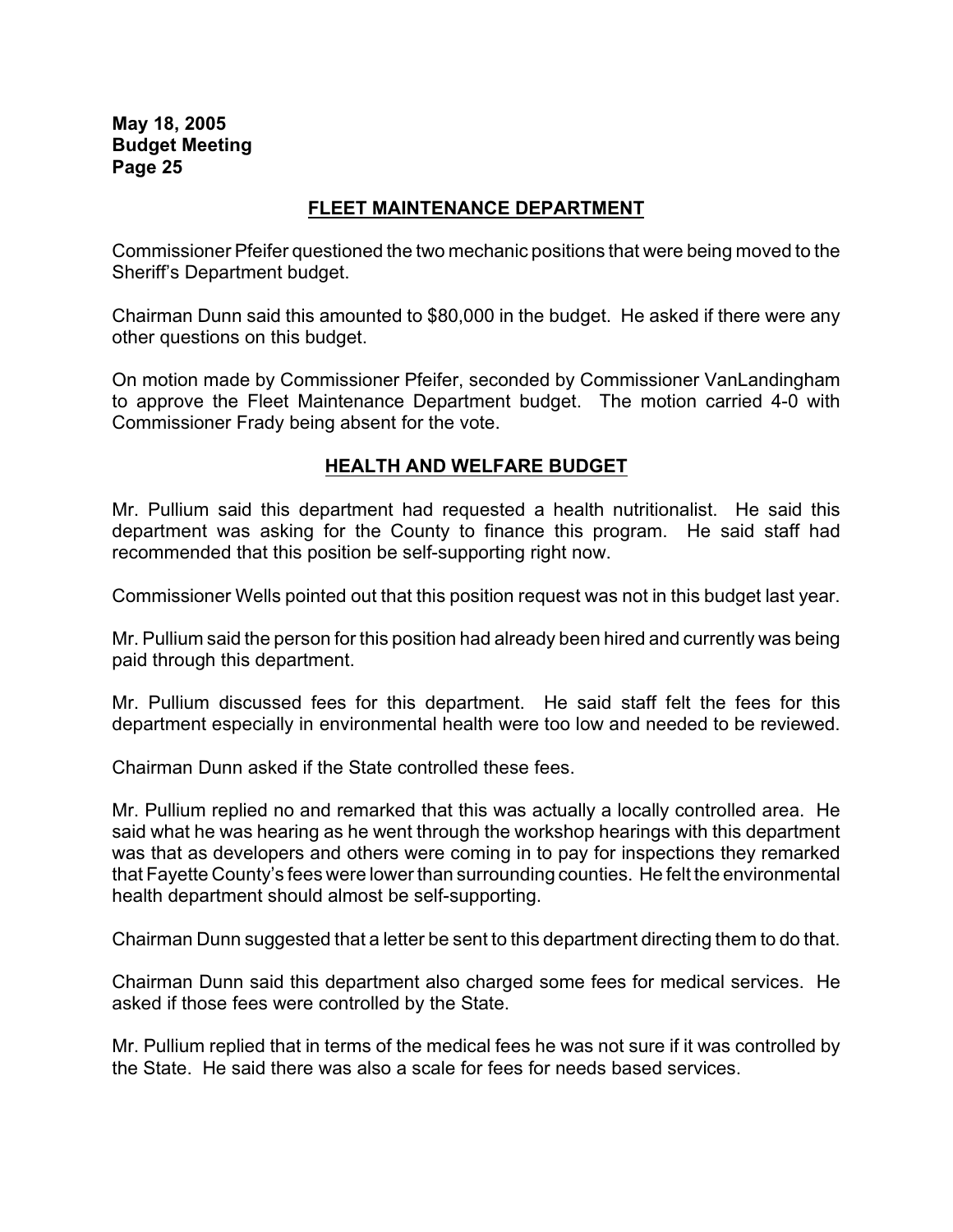Chairman Dunn remarked that the amount of traffic going to the Health Department was enormous compared to what it used to be. He said the parking lot was half full every day just with people coming and going with their children to the Health Department.

Mr. Pullium said they were also seeing people from outside Fayette County coming here to this particular location and they cannot be turned away.

Chairman Dunn asked if the department could identify where the clients were coming from.

Mr. Pullium replied that he did not know if they had done that.

Chairman Dunn expressed concern because the number of clients was steadily increasing.

Chairman Dunn asked if there were anymore questions on this budget and there were none.

On motion made by Commissioner Wells, seconded by Commissioner Pfeifer to approve the Health Department budget as recommended by staff. The motion carried 4-0. Commissioner Frady was absent for the vote.

# **FAYETTE COUNSELING CENTER**

Commissioner Wells questioned the narrative portion of this budget where it said \$113,750 had been requested but the figure at the top of the page was \$116,870. She said she needed clarification on this budget.

Mr. Pullium remarked that Finance Department staff had entered this information therefore this was an internal error.

On motion made by Commissioner Wells, seconded by Commissioner Pfeifer to approve the Fayette Counseling Center budget as recommended by staff. The motion carried 4-0. Commissioner Frady was absent for the vote.

### **DEPARTMENT OF FAMILY AND CHILDREN'S SERVICES**

Commissioner Pfeifer noted that this department was requesting \$52,820.

Mr. Pullium said this department had requested an increase in the emergency assistance area but realistically they had not been using the emergency assistance money. He said they really needed it in the foster care area because of the increase in children being placed in foster care.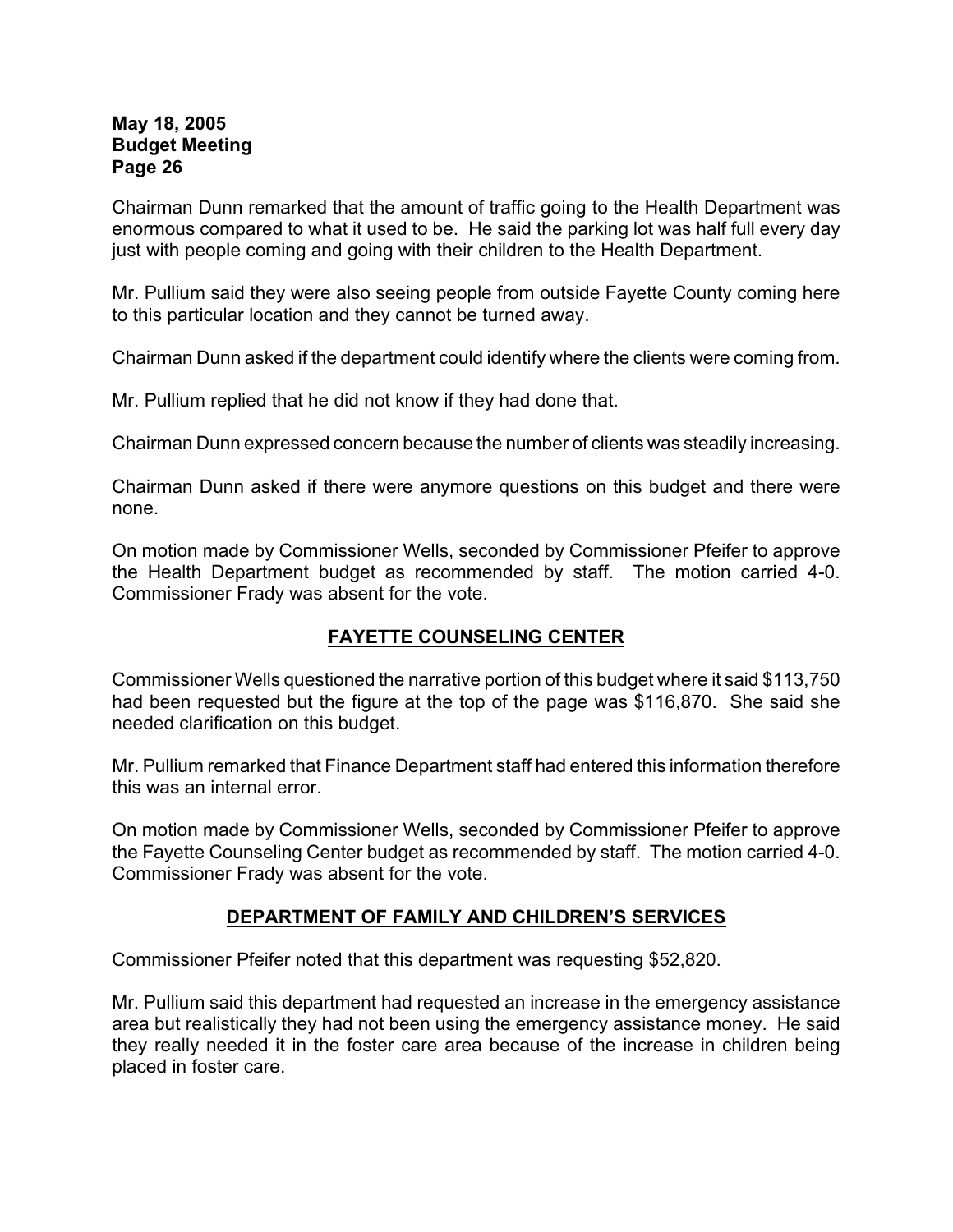Commissioner Wells questioned the amount of \$4,800 being requested for miscellaneous.

Mr. Pullium recalled the request for \$4,800 for miscellaneous would cover the cost of clothing for the children in foster care, gifts at Christmas and so forth.

Commissioner Wells said she did not agree with that and pointed out that these children were adopted out at Christmastime as well as their families. She said there was also a clothing closet available for them.

Commissioner Wells said she would like further clarification on this budget request.

### **FAYETTE OPTIONS**

Commissioner Wells remarked that Fayette Options was requesting an additional \$25,000 to offset the cost of moving.

Mr. Pullium commented on the facility where they were currently located.

Commissioner Wells said she was aware of the current facility but pointed out that Fayette Options was a State agency.

Chairman Dunn remarked that this agency received a \$13,000 increase last year and now it was being suggested that this budget go all the way up to \$83,000. He said they needed additional funds to assist them with the moving of their office. He said they were also requesting \$5,000 to purchase new furniture.

On motion made by Commissioner Pfeifer, seconded by Commissioner VanLandingham to approve the Fayette Options budget with an additional \$5,000 for a one time payment for the new program, discussion followed.

Chairman Dunn said the total amount for this budget would be \$58,171.

Mr. Pullium said he would request this organization to provide an audit to the County.

The motion carried 3-1 with Commissioner Wells voting in opposition. Commissioner Frady was absent.

### **SENIOR SERVICES**

Commissioner VanLandingham questioned the new in home service.

Mr. Pullium remarked that this was a request for a new staffing position.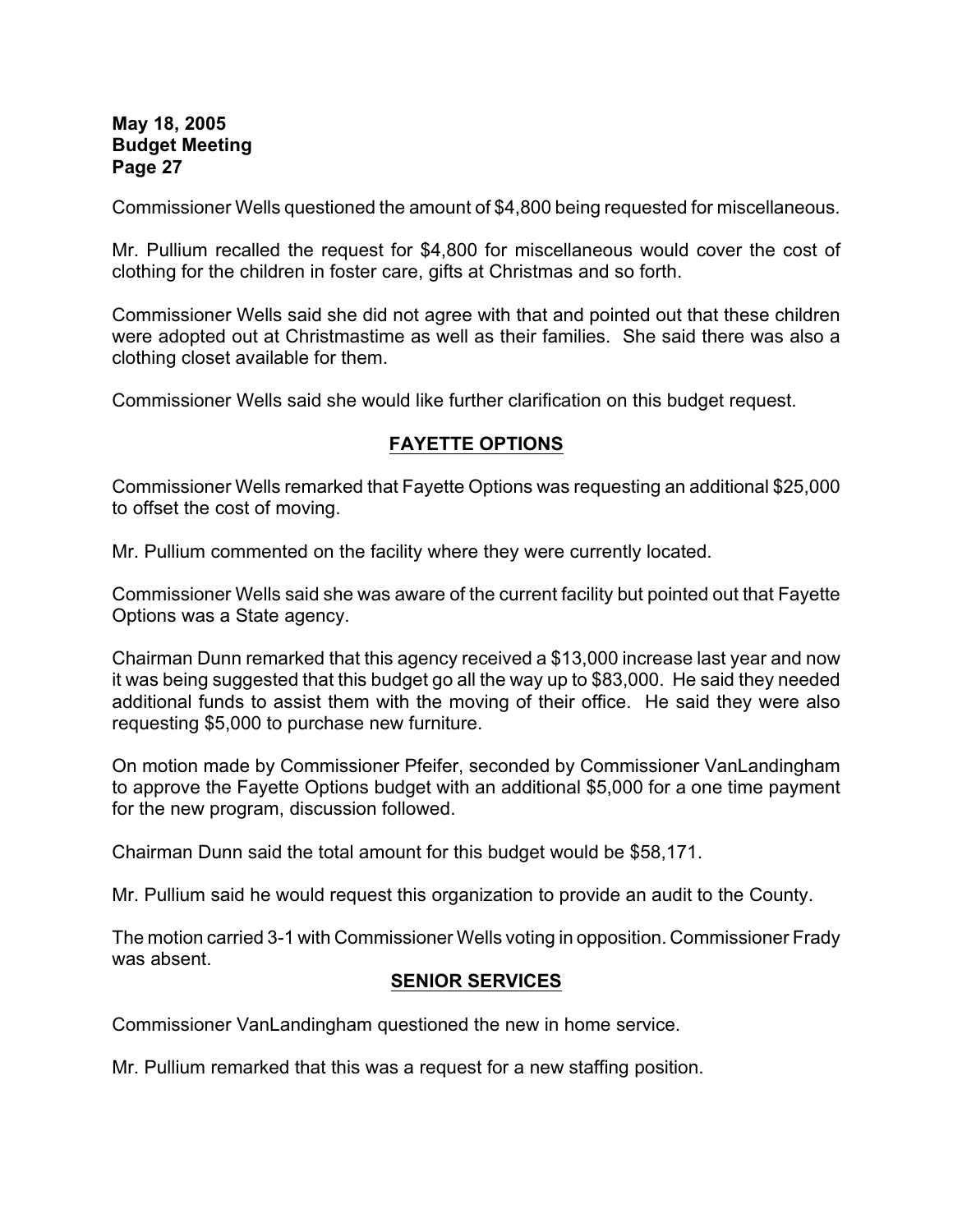On motion made by Commissioner VanLandingham, seconded by Commissioner Wells to approve the Senior Services budget as presented with the recommendation from staff that there was no increase for a staff position, discussion followed.

Chairman Dunn remarked that the new staff position related to in home service of some kind.

Mr. Pullium said this position was for a personal care and homemaker staff person.

Chairman Dunn said the only thing the County had agreed to pay for programmatically there was Meals on Wheels. He said the County's portion pays for the food for this operational program. He pointed out that the \$25,000 for the senior facility was no longer going into this budget.

The motion carried 4-0. Commissioner Frady was absent.

# **YOUTH PROTECTION HOME**

Chairman Dunn questioned the new program.

Mr. Pullium remarked that more and more parents were getting involved in bad situations and neglecting their children. He said part of this process means that the children then go to the Youth Protection Home. He said their number of days in care had increased over the last three years. He said this was not a new program but was an increase in the old program. He said this was illustrated as a new program in order to demonstrate the need.

Commissioner Wells said the total budget was \$34,872 which was an increase from last year which was \$20,000. She felt the Board needed to look at this budget very carefully. She said there was no agreement for any kind of contract and nothing was binding here.

Mr. Pullium agreed that there was no contract here. He said they were also receiving State funding and also from several other community fundraisers.

On motion made by Commissioner VanLandingham, seconded by Commissioner Wells to hold this budget to remain the same as the 2005 budget in the amount of \$20,556. The motion carried 4-0. Commissioner Frady was absent.

Mary Holland questioned how the Board wanted to pay this. She said previously it was based on a monthly bill and the number of children.

Commissioner Wells suggested this be done on a quarterly basis.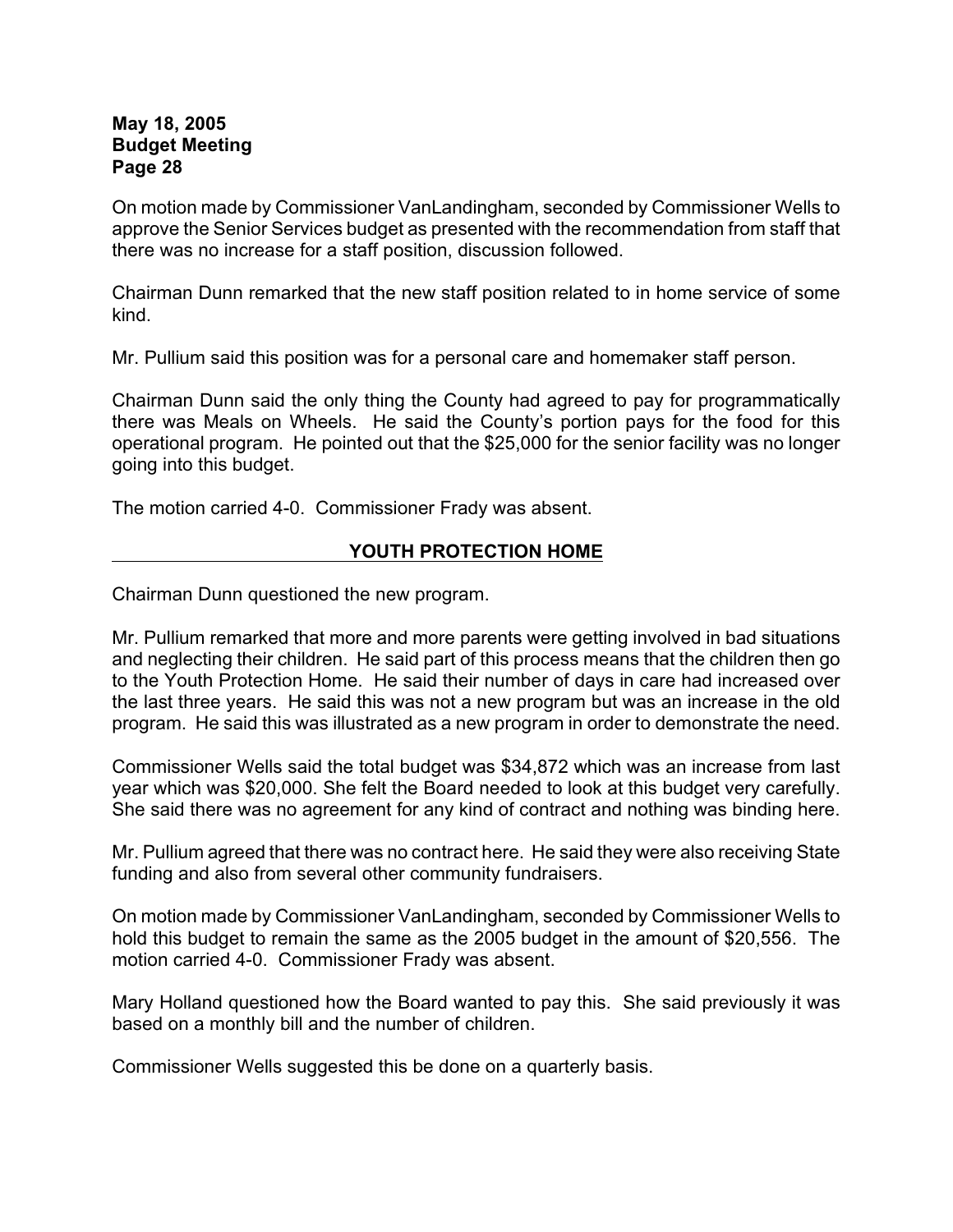Chairman Dunn clarified that the County would be giving them \$5,000 per quarter.

#### **DEPARTMENT OF FAMILY AND CHILDREN SERVICES (CONTINUED)**

Mr. Pullium said it was his recommendation based on this new information to remove the \$4,800 from this budget. He said the \$4,800 pertained to staff appreciation, training, supplies and so forth.

On motion made by Commissioner Wells, seconded by Commissioner Pfeifer to approve the Department of Family and Childrens Services and remove the \$4,800. The motion carried 4-0. Commissioner Frady was absent.

#### **RECREATION**

Commissioner VanLandingham remarked that he had a question on page 287 regarding the large amount of grass cutting being contracted out in the amount of \$43,550. He said he did not understand why the county was paying \$43,550 to get the grass cut. He remarked that this was not even a full year operation.

Mr. Pullium remarked that he had discussed this with the Director of Building and Grounds Maintenance Greg Ownby. He said he did not agree with the idea that a contractor would give the county a better quality job than part time staff would.

Commissioner Wells pointed out that their income was predicated on speed in getting it done and getting on to the next job.

Mr. Pullium said Mr. Ownby's argument was that they would take the full time grounds keepers off of the mowing and have work on other projects that were needed.

Chairman Dunn felt the question was if the county could get this done better with somebody who had just retired and wanted to come back and do this work.

Mr. Pullium remarked that they had this recommendation in Buildings and Grounds for one person. He said this had been put out for bid and had received two different contractors that were doing the mowing now.

Commissioner Wells said staff had indicated that they did not have the mowers to do the work but the county was mowing up to two years ago.

Mr. Pullium said the county was doing some of the mowing now and noted that the contractor did not provide all of the mowing that was being done now.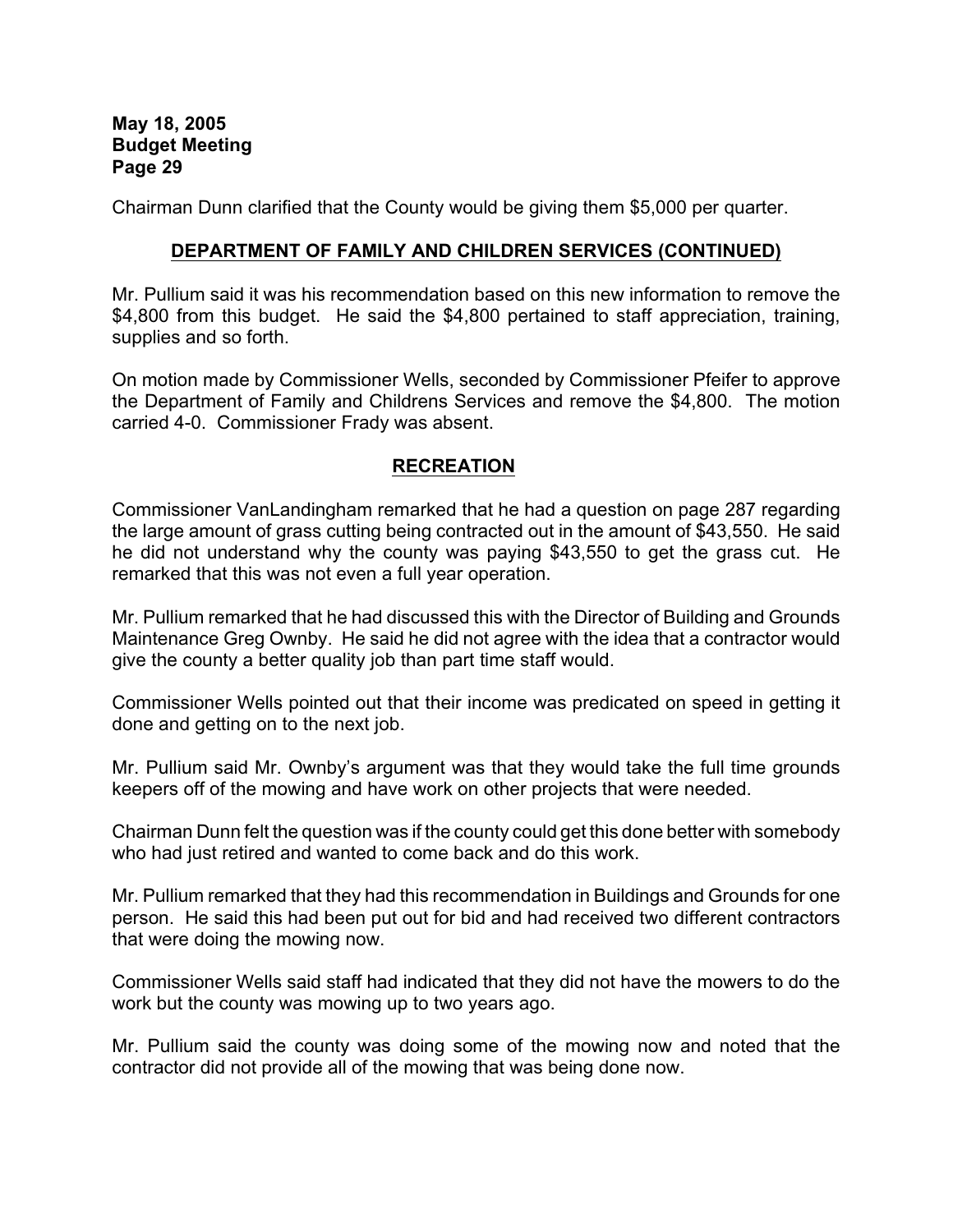Commissioner Wells questioned the number of mowers that were requested. She said she recalled the Water System having a lot of mowers.

Chris Venice interjected that Building and Grounds had taken over some of the Water System's mowing.

Commissioner Wells questioned if they were mowing the Water System's property every day eight hours each day. She asked if it would be less expensive for the county to add one more building and grounds person and the county would be getting year round usage of \$43,500 instead of just seasonal usage out of this amount.

Ms. Venice said it would take a good number of people to mow all of the county fields twice each week.

Chairman Dunn pointed out that a year or two ago it was decided to contract out some of this grass cutting and he recalled that the county had gotten rid of some of the equipment.

Mr. Pullium said he did not recall that.

Chairman Dunn asked if they had reduced the number of personnel.

Mr. Pullium remarked that the county had not taken out any equipment or personnel. He pointed out that there were 16.2 full time staff that were grounds keepers. He said if this was multiplied out times 40 hours per week times 16.2 this comes to 652 staff hours each week. He said what he had seen in the past was these persons would be working on a task and then all of a sudden their priorities would get changed and it was inefficient and they would get pulled off one job and put on another job.

Chairman Dunn asked if the maintenance staff had been used inappropriately in the past and then the county had to contract out some of their work.

Mr. Pullium said he agreed that part of the problem was a management problem.

Commissioner VanLandingham said he found it strange that two years ago the county began outsourcing it and kept the people. He asked what these people were doing during this time if it was such a heavy job.

Mr. Pullium remarked that part of what they were doing was some additional routine maintenance that had been neglected for years. He said the fact still remained that they have 16 full time staff people. He said he somewhat agreed with Commissioner Wells if one more person was added and maybe another part time or another seasonal then for the \$43,000 he believed the county would be better off. He said the county would have that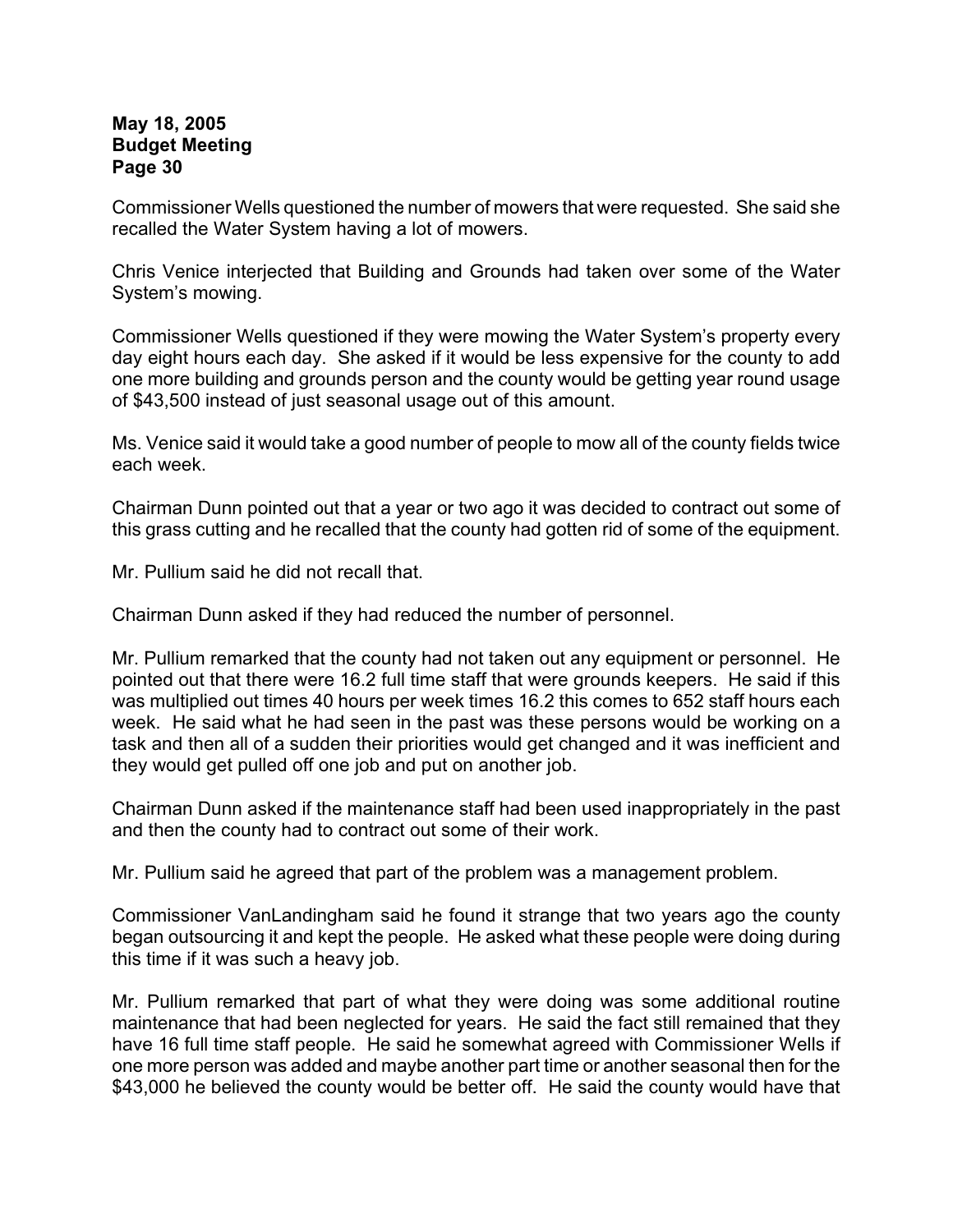person year round that could be employed. He said the key to this was management and staying on task.

Mary Holland said she recalled when this issue first came up approximately two years ago it was also related to the new buildings that would be opening up. She said there was going to be more buildings to take care of like the justice center.

Mr. Pullium interjected that there was not that much to be done at the justice center. He said it did not take that much staff time.

Chairman Dunn remarked that the county properties were looking great. He asked who currently cuts the grass at the justice center.

Mr. Pullium replied the county staff was responsible for that.

Chairman Dunn said there were contractors at McCurry Park, Kiwanis Park and Brooks Park.

Mr. Pullium remarked that was where the extra mowing was taking place.

Chairman Dunn clarified that the county had spent \$43,000 to cut the grass at McCurry, Kiwanis and Brooks Parks.

Ms. Venice said this was cutting twice per week during the growing baseball activity season.

Chairman Dunn felt this was not a lot for all of this mowing. He said he did not feel that one person could cut all three of those parks during the growing season.

Mr. Pullium said there were 16 grounds keepers. He said there were also building and grounds maintenance people in addition to that. He said they had 35 people in that department.

Commissioner VanLandingham questioned two years ago when the county outsourced the grass cutting and there was still 16 people on staff. He said the county still had the same number of personnel and the county took \$43,000 worth of work off of them.

Mr. Pullium said currently there had been some additional work and that was the criminal justice center and Lake Horton mowing that was taken over by the Building and Grounds Maintenance Department.

Chairman Dunn said the problem was that the county was building things that the county did not know about.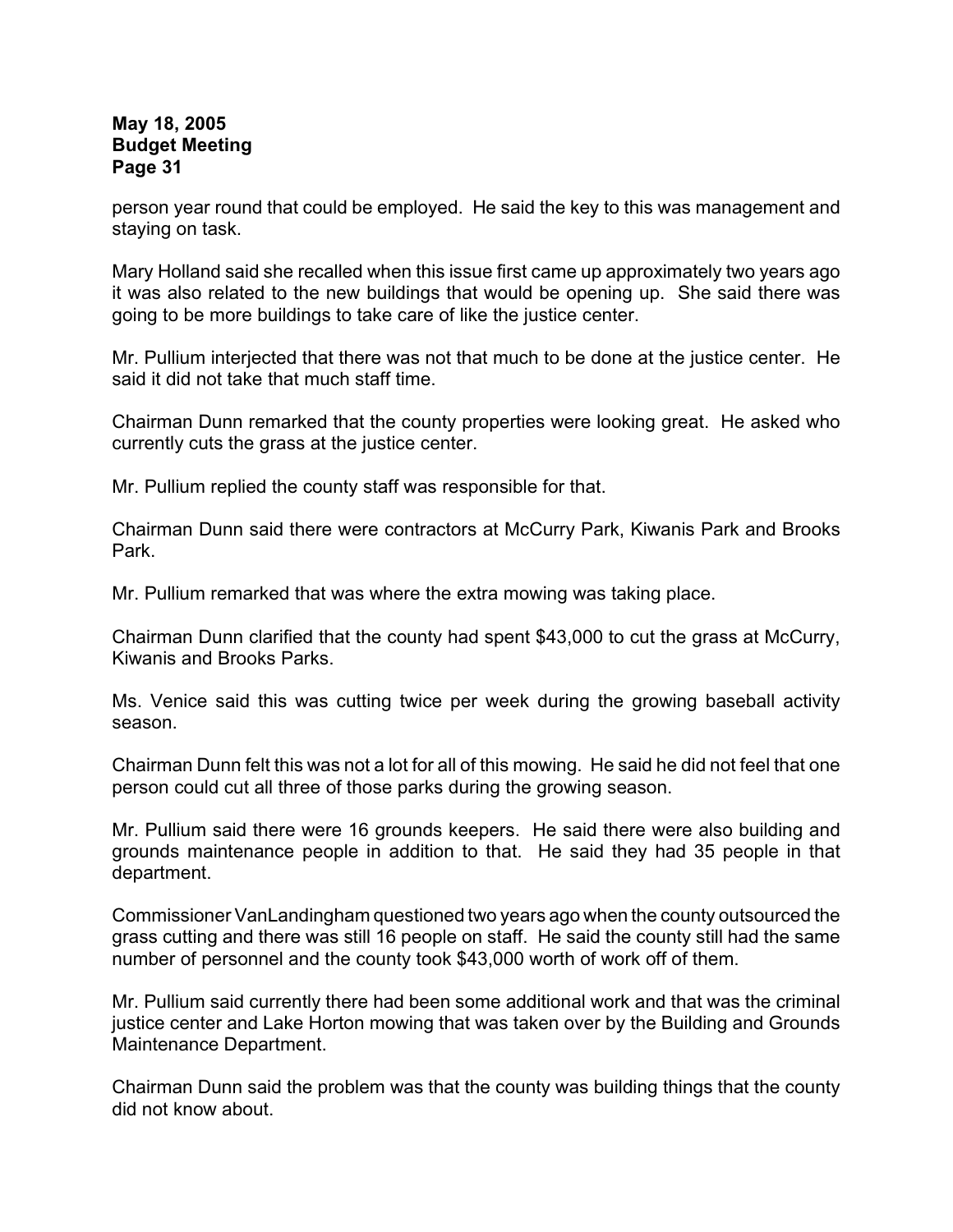Commissioner VanLandingham felt this should be investigated. He felt this was excessive. He said this had been taken out of their work program but no personnel were moved. He said by adding one person he did not see why the grass could not be kept cut. He said somebody needed to show him why this could not be done. He said he cuts seven acres of his own property and it takes almost all day.

Commissioner Wells asked acreage wise how much land was at McCurry Park.

Tom Sawyer interjected that total acreage including ball fields and parking lots was 472 acres.

Mr. Pullium pointed out that figure also included all of the parking lots.

Commissioner VanLandingham said he was still concerned about the number of personnel who were there before and the work was getting done.

Chairman Dunn said the recreation facilities had been tremendously upgraded over the last two or three years.

Commissioner VanLandingham felt maybe this should not be touched this year but it should become an issue for exploration and review. He felt to jump into it right now would be too soon since the county was right in the middle of the season. He said next year he felt this should be a very important item for recreation to discuss.

Chairman Dunn asked who had advocated a contractor.

Mr. Pullium said he did not advocate this and remarked that there were enough persons to handle the mowing.

Commissioner VanLandingham commented on ground supplies listed on page 299. He asked if these were new speed bumps that were being requested in the amount of \$1,000. He recalled all of the upgrading of parking lots had already been done.

Mr. Pullium replied that there would be additional speed bumps.

Commissioner VanLandingham remarked that every softball field had lime, bases and so forth. He asked why all of these could not be combined and have one cost center for all of the fields.

Mary Holland said staff was requested to provide extensive information in regard to the cost that was being spent for the different sports at the various parks. She said they had come up with some accounts where these could be tracked a lot easier.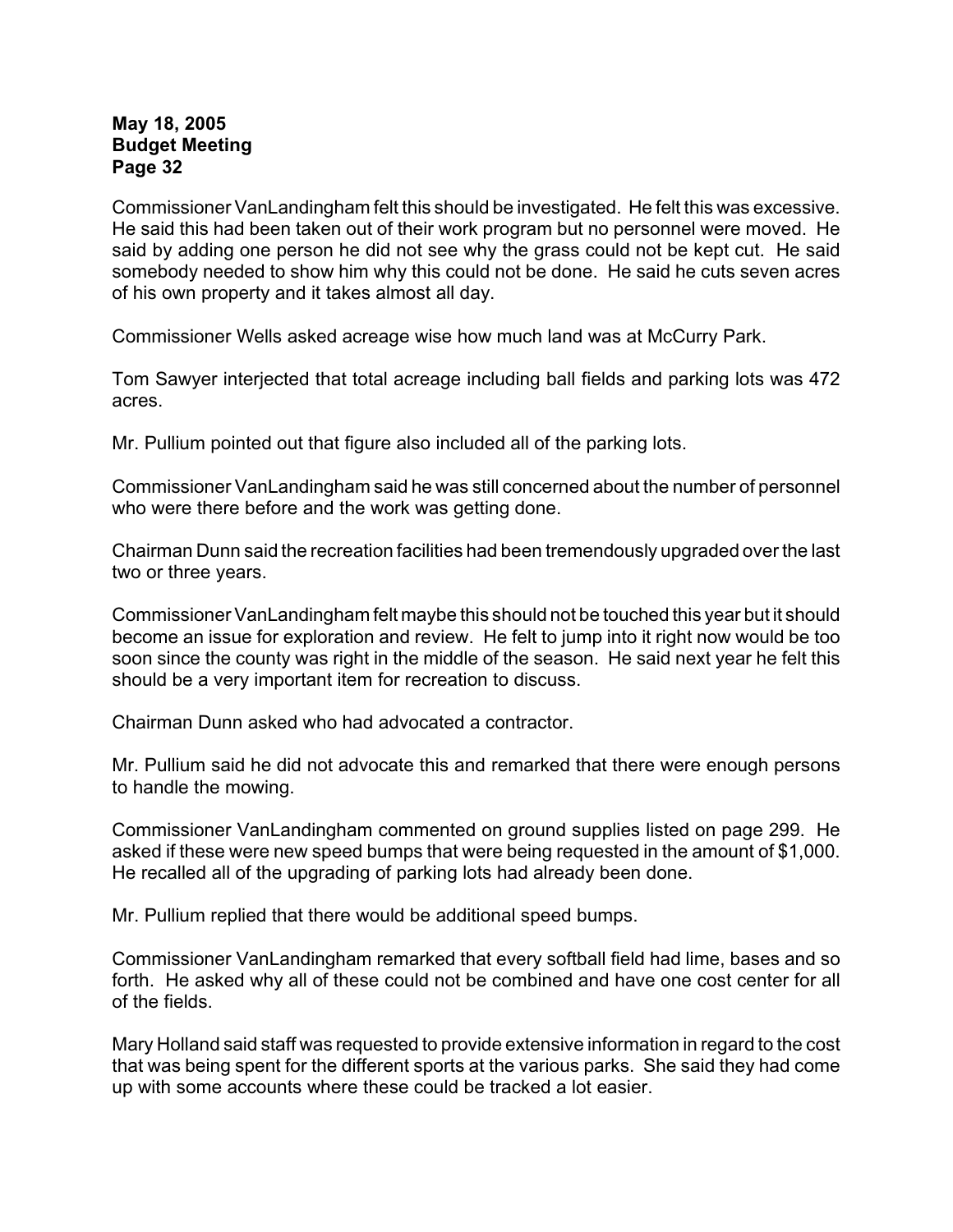Commissioner VanLandingham said he saw no reason to give the Athletic Associations that information. He said as long as a produce was there for these groups to use, they did not need to have an accounting.

On motion made by Commissioner VanLandingham, seconded by Commissioner Pfeifer to consolidate the cost centers so that they are comprehensible for the county and reduce the paper work. The motion carried 4-0. Commissioner Frady was absent.

Commissioner Wells questioned the grass cutting issue.

Commissioner VanLandingham said this was in the middle of the season now but next year this would have to be scrutinized during the budget.

Mr. Pullium said staff had received a request from Peachtree City for a significant increase and a request from Tyrone as well. He said staff had recommended the same level of funding for Peachtree City and no funding recommended for Tyrone.

On motion made by Commissioner Wells, seconded by Commissioner VanLandingham to approve the Recreation budget as recommended by staff and to direct the County Administrator to investigate grass cutting and to determine the most cost effective procedure.

Chairman Dunn questioned the new programs.

Commissioner Pfeifer said there were the new computers.

Mr. Pullium said they did have a new program of converting a part time person to a full time person. He said they were also giving up two seasonal staff positions.

Chairman Dunn remarked that a full time employee with benefits would be added.

Mr. Pullium said they would be upgrading the part time position to full time.

Chairman Dunn said this would be creating a new authorization on the books and Mr. Pullium agreed.

The motion carried 4-0. Commissioner Frady was absent for the vote.

### **LIBRARY**

Commissioner VanLandingham questioned the request for a new position and cited the reason as days off to cover the seven day a week library schedule. He felt staff's week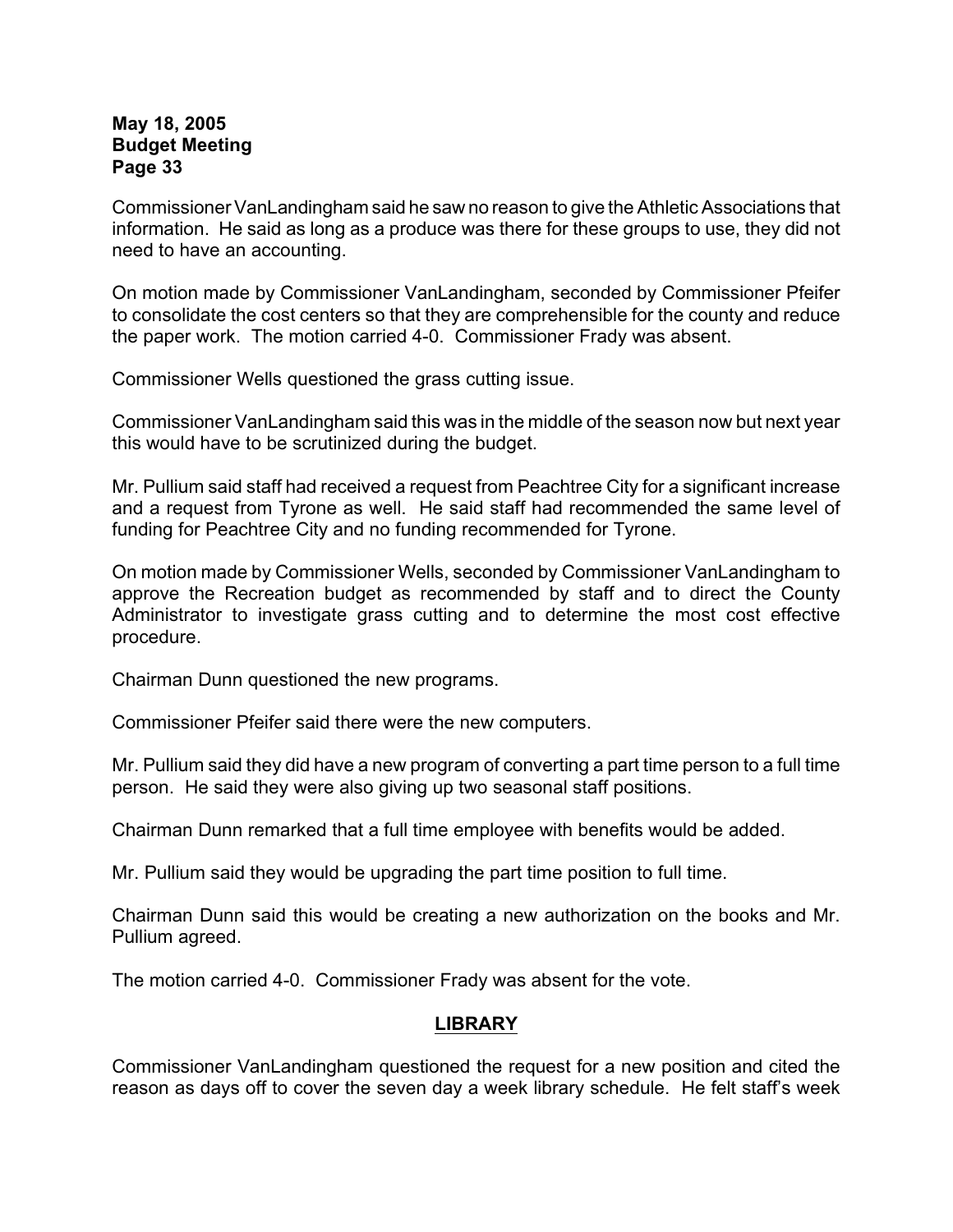could be staggered in order to cover Saturday and Sunday and days offs could be rescheduled.

Chairman Dunn noted that staff had not recommended the additional position.

Commissioner Wells questioned legal services for the library. She said this department had not spent one dime on legal services. She noted that last year this was budgeted for \$250 and this year they were requesting \$1,200.

Chris Venice interjected that the library has had some liability issues and also the library's constitution and bylaws that were redone last year. She said the library did have some legal research that had to be done. She felt \$1,200 should be sufficient to cover these costs.

The Board agreed with Ms. Venice that \$1,200 would be sufficient to cover legal fees for the library.

Commissioner Wells noted that the \$18 for Employee Assistance Program would be removed because every employee has this benefit.

On motion made by Commissioner Wells, seconded by Commissioner VanLandingham to approve the library budget as presented by staff. The motion carried 4-0. Commissioner Frady was absent for the vote.

# **COUNTY EXTENSION OFFICE**

Chairman Dunn asked if the Board had any questions on this budget. Hearing none, he asked for the Board's pleasure in this budget request.

On motion made by Commissioner Wells, seconded by Chairman Dunn to approve the County Extension Office budget as presented. The motion carried 4-0 with Commissioner Frady being absent.

### **GEORGIA FORESTRY COMMISSION**

Chairman Dunn asked if there were any questions on this budget and there were none.

On motion made by Commissioner Wells, seconded by Chairman Dunn to approve the Georgia Forestry Commission's budget as presented. The motion carried 4-0. Commissioner Frady was absent for the vote.

# **CAPITAL IMPROVEMENTS BUDGET**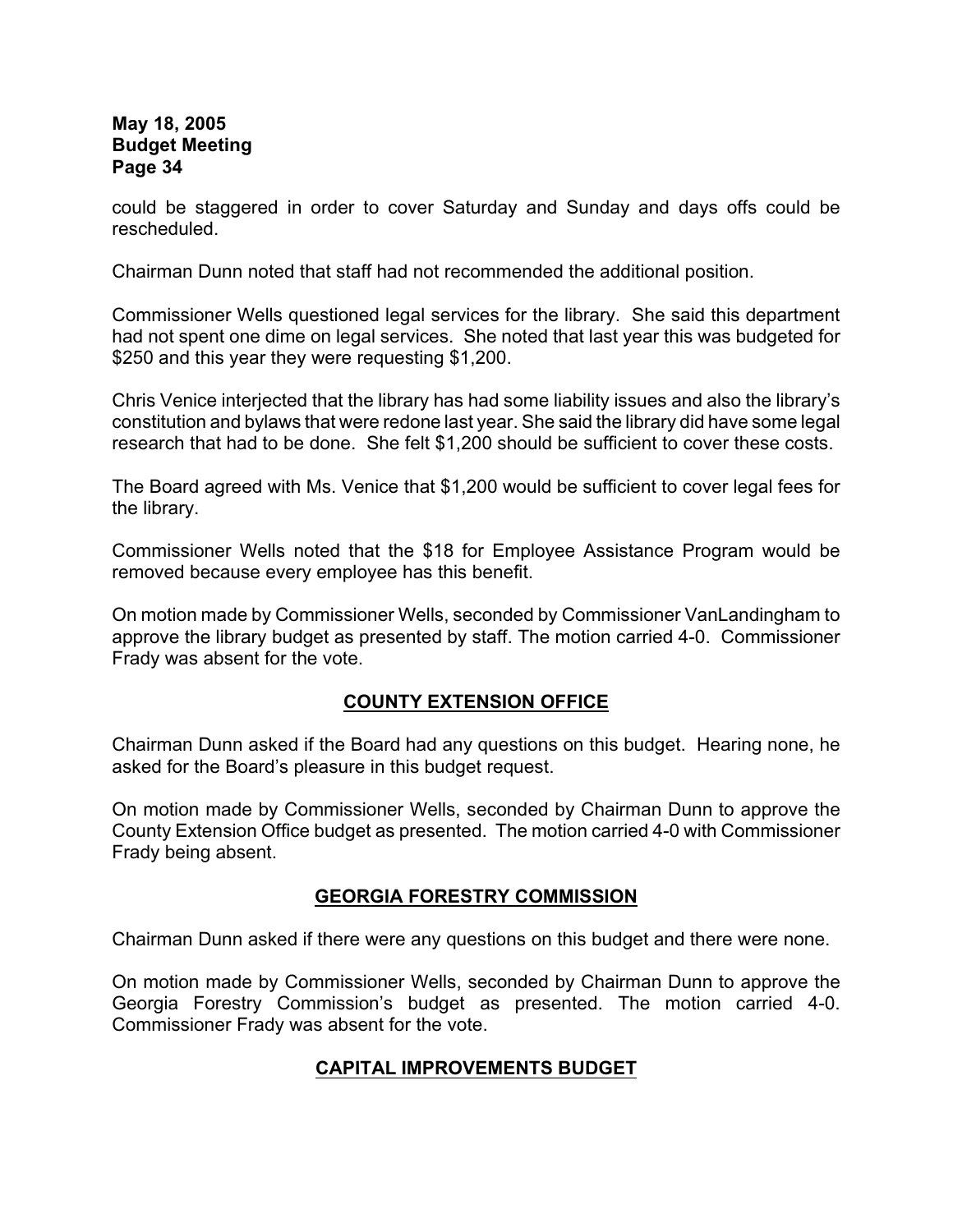Chairman Dunn asked if there were any questions on this budget and there were none.

On motion made by Commissioner Wells, seconded by Commissioner Pfeifer to adopt the Capital Improvements budget as presented. The motion carried 4-0. Commissioner Frady was absent for the vote.

### **PERMITS AND INSPECTIONS BUDGET**

Mr. Pullium commented on the positions he had listed in the budget for this department. He said there were two adopted positions for a building inspector II. He said there were three adopted positions for a building inspector III. He said there was one Assistant Director for Permits and Inspections. He said there were no building inspector IV's or V's authorized. He said there was one Director of Permits and Inspections. He stated there was also two technicians for Permits and Inspections and one office manager for a total of ten positions.

Chairman Dunn remarked that there was no authorization for the two recommendations to promote individuals to a level IV. He said there was no slot for the level IV's.

Mrs. Venice agreed and remarked that this went back to the policy adopted by the Board back in 2001 stated as individuals received their certifications to advance to the next level they were automatically put into those slots.

Commissioner Wells said two of the inspection III's would move to the IV's slots. She asked if there needed to be slots for two inspector IV's.

Mrs. Venice agreed and said that one of the inspector IV's would move ultimately to an inspector V but not at this time.

Chairman Dunn said this needed a structural review and Mrs. Venice interjected that every department needed this done.

Chairman Dunn said the county never has had an inspector IV or a V and now all of a sudden the County needed these. He said this would also cost the County more. He questioned if an inspector III could do the job why

Mrs. Venice remarked that the level IV and V inspectors would have an additional level of expertise and have passed additional certifications. She said this was an ever evolving profession and was a big liability for the County. She said with all of the construction in Fayette County the more knowledge that the inspectors have and the more they were certified the better.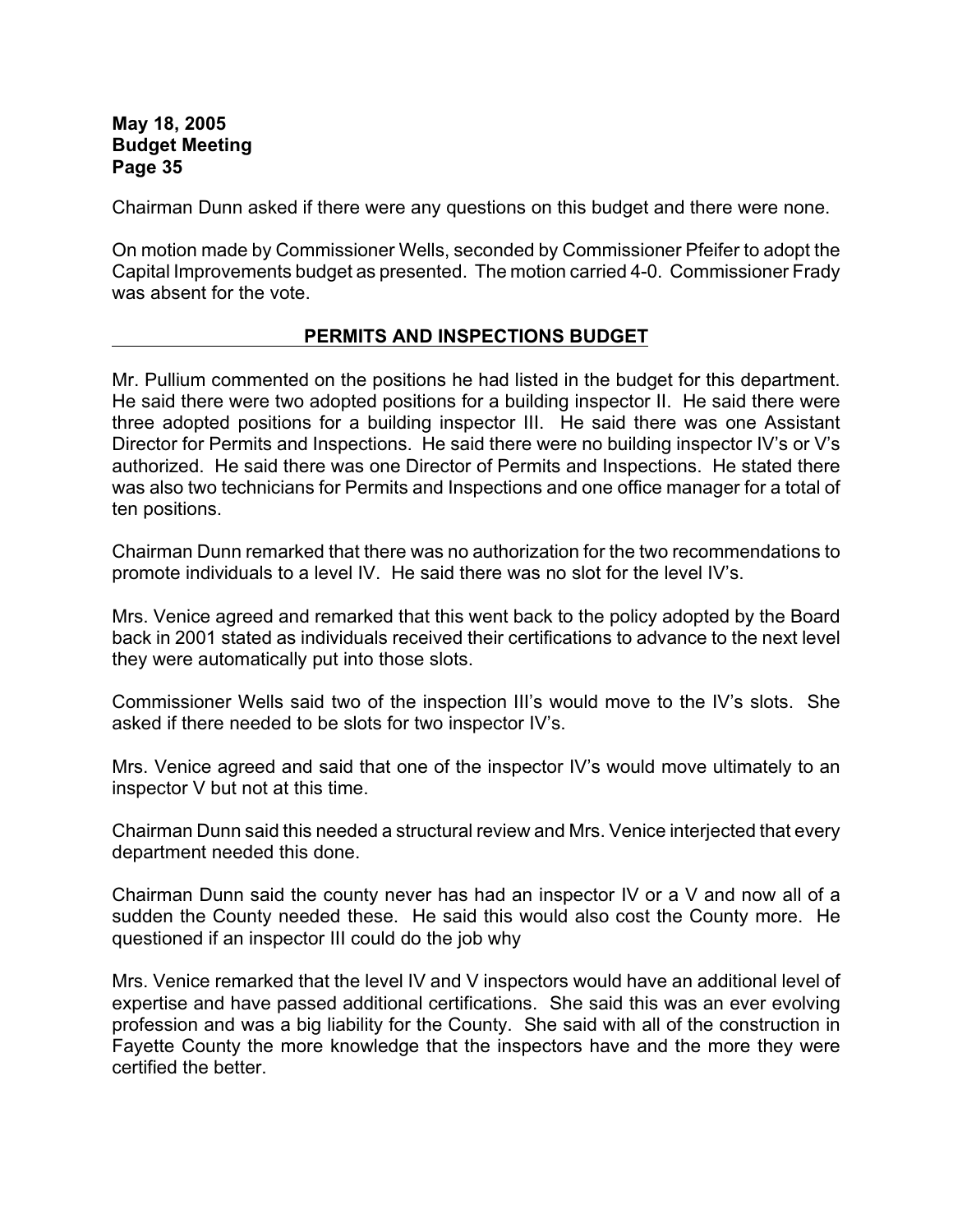Chairman Dunn asked how many authorizations there were for inspectors.

Mrs. Venice replied seven.

Mr. Pullium said this was designed to be a self-supporting function and paid by user charges.

Commissioner Wells questioned the promotion of individuals to the level IV and level V and if there would be any inspector II's.

Mrs. Venice replied yes there would be two inspector II's, three III's and two IV's.

Chairman Dunn said that would be a good spread and Commissioner Wells agreed. He said there needed to be a model structure in place for the future.

Commissioner VanLandingham felt this was just another way for a topped out employee to get a raise. He said an employee was aware of the salary when they accepted a job with the County and they also were aware of the maximum salary for that job. He said if the County did not put a stop to this procedure of trying to go beyond the top pay then this problem would come back to the Board every year. He said the model was the way to accomplish this.

Mrs. Venice said the dilemma in the way that the Permits and Inspections progression was set up was that it did not allow for time to apply what someone had learned in training before that person proceeded to the next step. She said she wanted to tie a certain amount of time, experience and training into the new job descriptions for each of these levels. She said in addition to the limited number of positions, there would also be more criteria to fill that position. She commented that the new job description that she was currently working on stated that if someone was hired as an inspector I then that person had 18 months to reach the qualifications of a level II.

Chairman Dunn said he would be in favor of two inspector II's, two inspector III's, two inspector IV's and one inspector V.

Mrs. Venice said that would work for the personnel currently at this time but they were also requesting one new position for an inspector III level.

Chairman Dunn said it did not make sense in the model to have more inspector III's than there were inspector II's.

Mrs. Venice remarked that there would be two inspector II's, three inspector III's, two inspector IV's and a potential inspection V.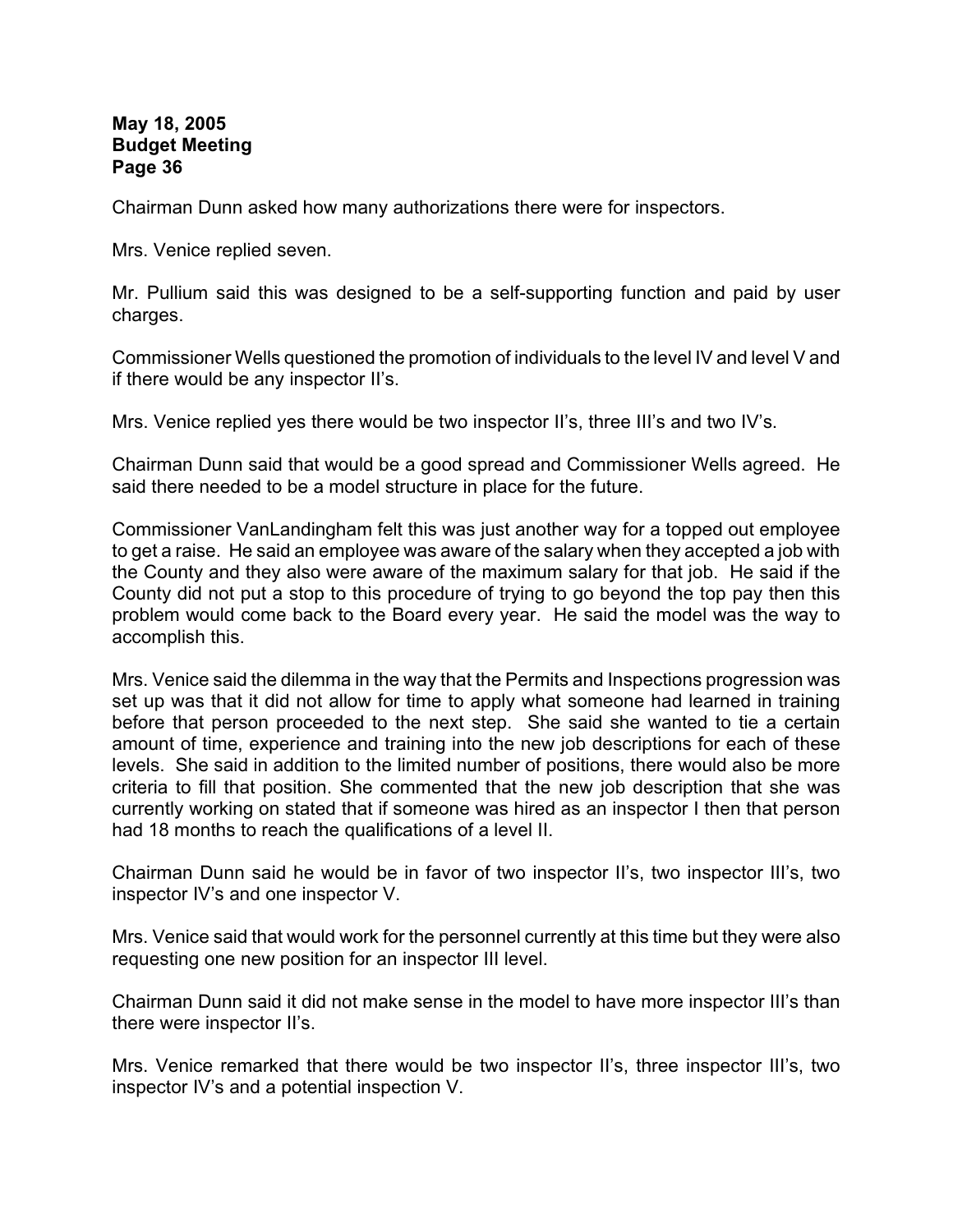Mrs. Venice interjected that this would not just be for Permits and Inspections but for all of the departments with certifications.

Chairman Dunn said the work force had to be stabilized and Mrs. Venice said she understood.

Commissioner VanLandingham said the individuals who were getting additional education and passing tests were preserving their jobs. He said this was not to enhance their pay totally.

Chairman Dunn asked if there was anymore discussion on this matter.

On motion made by Commissioner Wells, seconded by Commissioner Pfeifer to approve the Permits and Inspections budget as presented by staff. The motion carried 4-0. Commissioner Frady was absent for the vote.

### **PLANNING DEPARTMENT**

Chairman Dunn asked if there was any discussion on this budget and there was none.

On motion made by Commissioner VanLandingham, seconded by Commissioner Wells to adopt the Planning Department's budget as presented. The motion carried 4-0. Commissioner Frady was absent for the vote.

# **ZONING DEPARTMENT**

Commissioner VanLandingham questioned why seminars and dues increased.

Mrs. Venice said the new program was meant to get an employee in that department back into the Clerk's Certification Program. She said this person takes minutes for a County Board that might possibly be sued.

On motion made by Commissioner VanLandingham, seconded by Commissioner Wells to approve the Zoning Department budget as presented. The motion carried 4-0. Commissioner Frady was absent for the vote.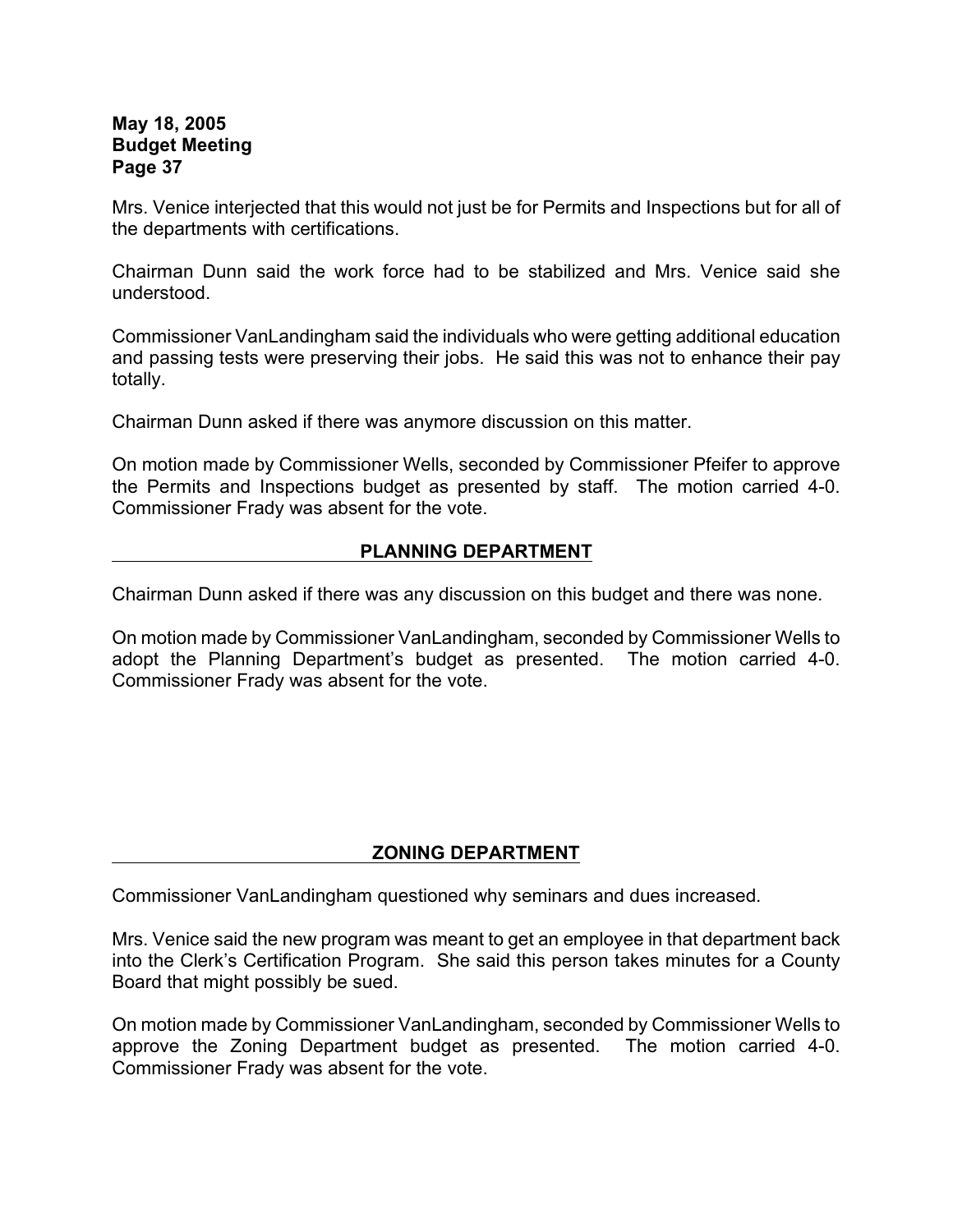#### **TRANSFER TO OTHER FUNDS BUDGET**

Chairman Dunn asked if there was any discussion on this budget and there was none.

On motion made by Commissioner Wells, seconded by Commissioner VanLandingham to approve the transfer to other funds budget as presented by staff. The motion carried 4-0. Commissioner Frady was absent for the vote.

#### **LAW LIBRARY - SPECIAL REVENUE FUNDS BUDGET**

It was a consensus of the Board that there were no questions regarding the law library, confiscated fund, confiscated U.S. property for customs, or confiscated Federal property.

On motion made by Commissioner Wells, seconded by Commissioner VanLandingham to approve the law library and the special revenue funds budget as presented. The motion carried 4-0. Commissioner Frady was absent for the vote.

### **EMERGENCY 911 FUND**

Chairman Dunn remarked that this department was requesting an additional person because of the 2% increase in telephone calls.

Mr. Pullium felt there was a safety factor involved here for the staff. He said they were requesting this position for the evening shift when they were the busiest.

Chairman Dunn felt this request could be looked at again in six months with the department head providing documentation to the Board.

On motion made by Commissioner Wells, seconded by Chairman Dunn to adopt the E-911 budget without the new position at this time. The motion carried 4-0. Commissioner Frady was absent for the vote.

# **JAIL CONSTRUCTION BUDGET**

Chairman Dunn asked if there was any discussion on this budget and there was none.

On motion made by Commissioner Wells, seconded by Commissioner Pfeifer to approve the jail construction budget as presented by staff. The motion carried 4-0. Commissioner Frady was absent for the vote.

### **JUVENILE SUPERVISION**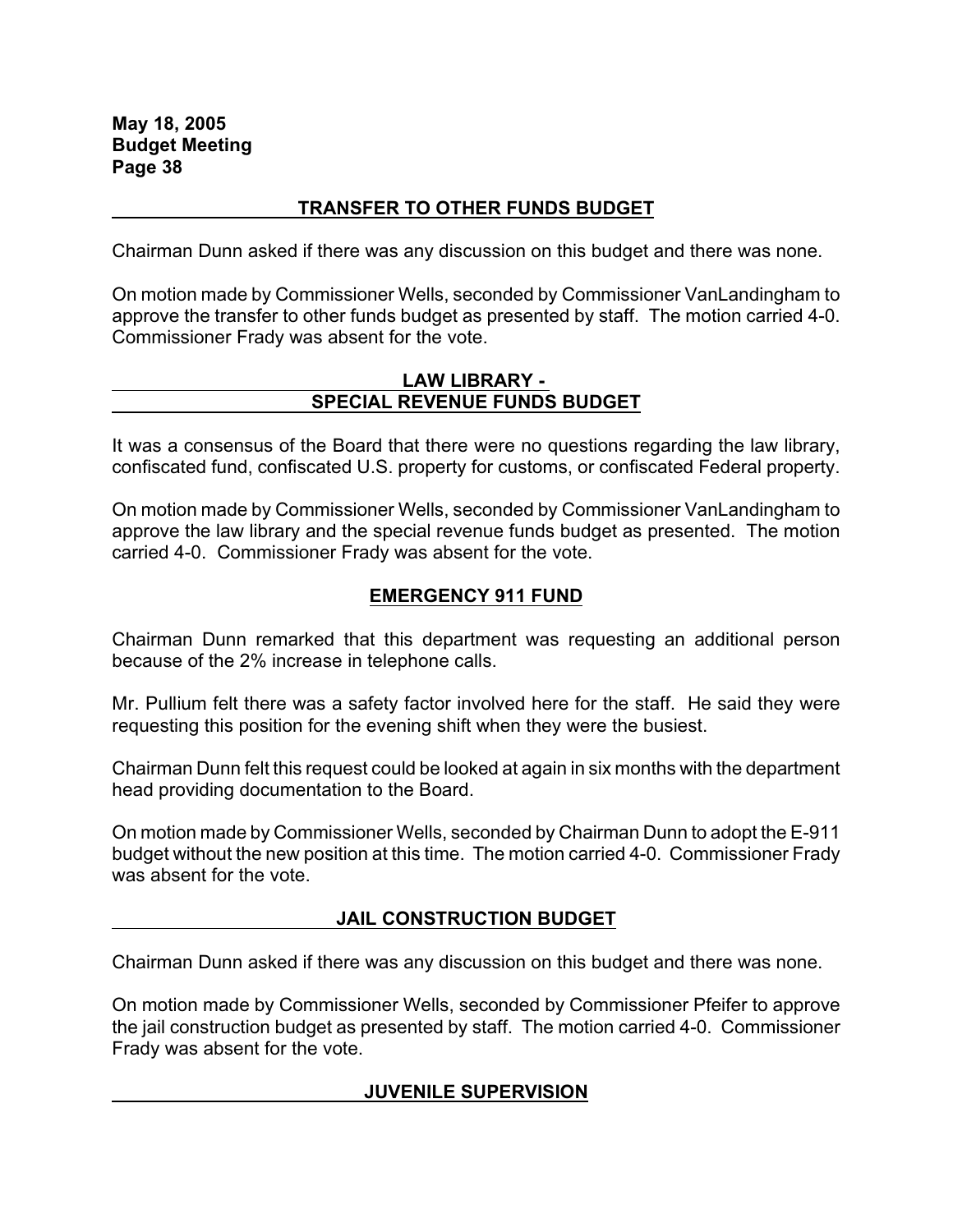Chairman Dunn asked if there was any discussion on this budget and there was none.

On motion made by Commissioner Pfeifer, seconded by Chairman Dunn to approve the juvenile supervision budget as presented by staff. The motion carried 4-0. Commissioner Frady was absent for the vote.

#### **VICTIMS ASSISTANCE PROGRAM**

Mr. Pullium asked that the \$10,000 that staff had inadvertently put into this budget be removed. He said this was listed on page 23 of the budget for category 572010.

Commissioner Wells questioned why the County was paying for the license fee of an Assistant Solicitor General.

Mr. Pullium said that was where this person was stationed.

Commissioner Wells questioned the amount of the request for printing and binding of materials.

Mr. Pullium recommended funding the same amount that was budgeted last year and Commissioner Wells agreed.

Commissioner Wells questioned the funding for lodging and meals and noted that this amount had tripled. She said this funding had not been used and questioned why the request had tripled.

Mr. Pullium recommended \$650 and Commissioner Wells agreed.

Commissioner Wells questioned seminars and dues. She said the Board did not have a list of those from this department.

Mr. Pullium said he recalled that staff had received a list from this department.

Chairman Dunn recommended zero funds for this category because staff had already budgeted for it in the Solicitor's Budget.

Commissioner Wells questioned the request for victims assistance in the amount of \$5,000. She noted that last year they received \$250 for this.

Mr. Pullium said nothing was spent on this item last year and the Board agreed to budget zero.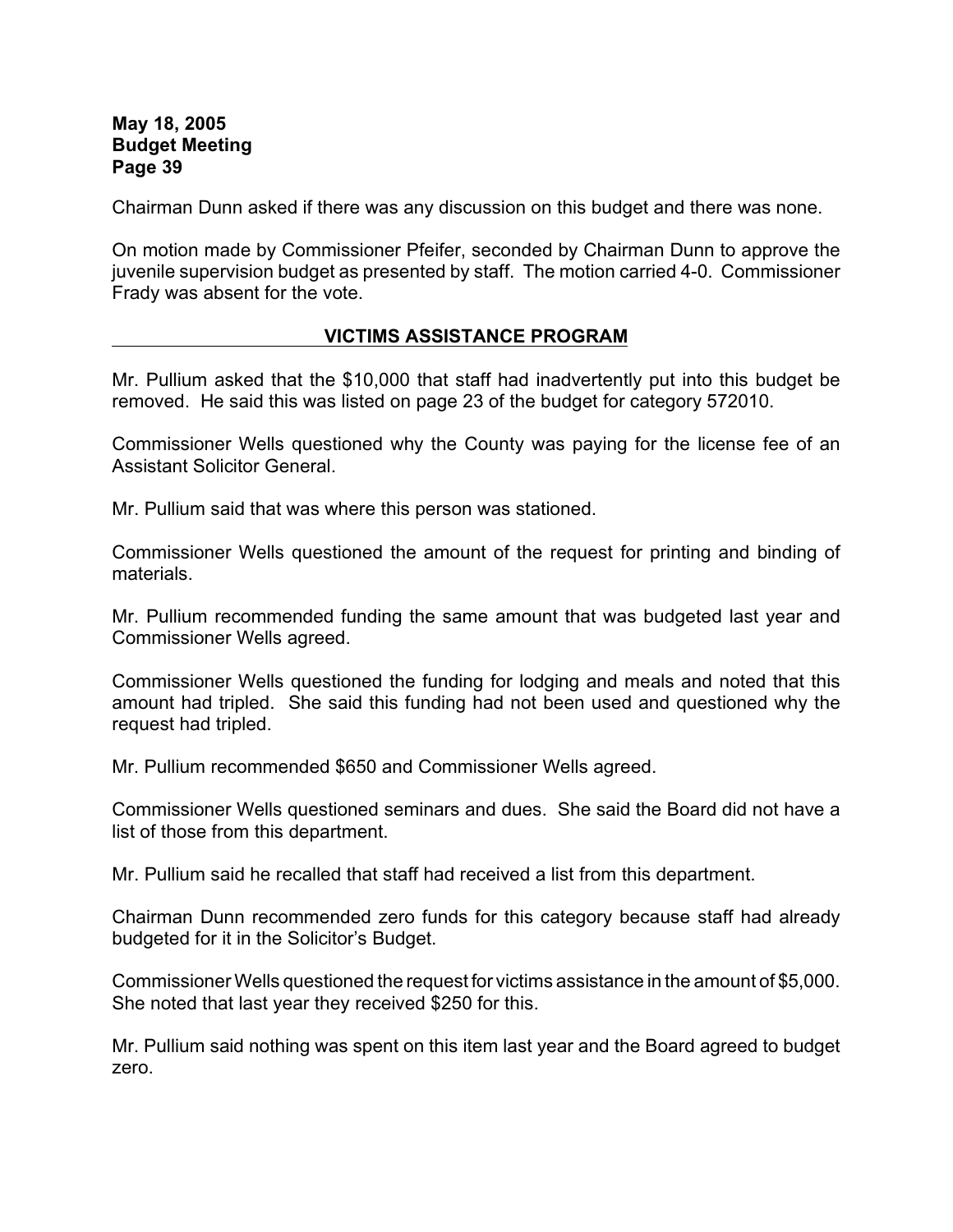Commissioner Wells noted that only \$19 had been spent in the last three fiscal years.

Chairman Dunn recommended that \$250 be left in for this item and not to zero it out.

### **DISTRICT ATTORNEY VICTIMS BUDGET**

Commissioner Wells remarked that they were asking for \$73,000 and a new investigator position. She said the position had not been recommended.

Mr. Pullium said staff was not in favor of the new position. He said fund could not afford to keep spending the fund balance on staffing and then be looking at the County to take them over somewhere else at some point in time.

Chairman Dunn clarified that the new position was not recommended.

On motion made by Commissioner Wells, seconded by Commissioner VanLandingham to approve the Victims Assistance budget as presented. The motion carried 4-0. Commissioner Frady was absent for the vote.

### **DRUG ABUSE TREATMENT AND EDUCATION**

Commissioner Wells remarked that staff's recommendation was that money was not recommended to be used for other school programs.

Mr. Pullium remarked that this funding source had gone down tremendously. He said staff had received a request from the Sheriff's Department and also a request from the school for this drug abuse treatment and education. He said staff felt it would be best especially because there was such a limited amount of money that it would be best used by the school board doing the programs that they had articulated. He said this would not fund all of that had been requested and it would not fund anything for the Sheriffs to go to the airport to pass out flyers or anything of that nature. He said staff was recommending that the money that was available for this budget be used to fund the Board of Education's request.

Commissioner VanLandingham questioned why the County would be funding something that was for the Board of Education.

Mr. Pullium remarked that this money was actually the result of a surcharge on every case that was going through the court system. He said it was not a tax but actually an additional court cost that generated the revenue to pay for this government education program. He said the idea here was to take part of that money as part of the court costs and then use that in a drug education or drug preventative type program. He said this was not a property tax or a general fund revenue but was actually a special surcharge for this program.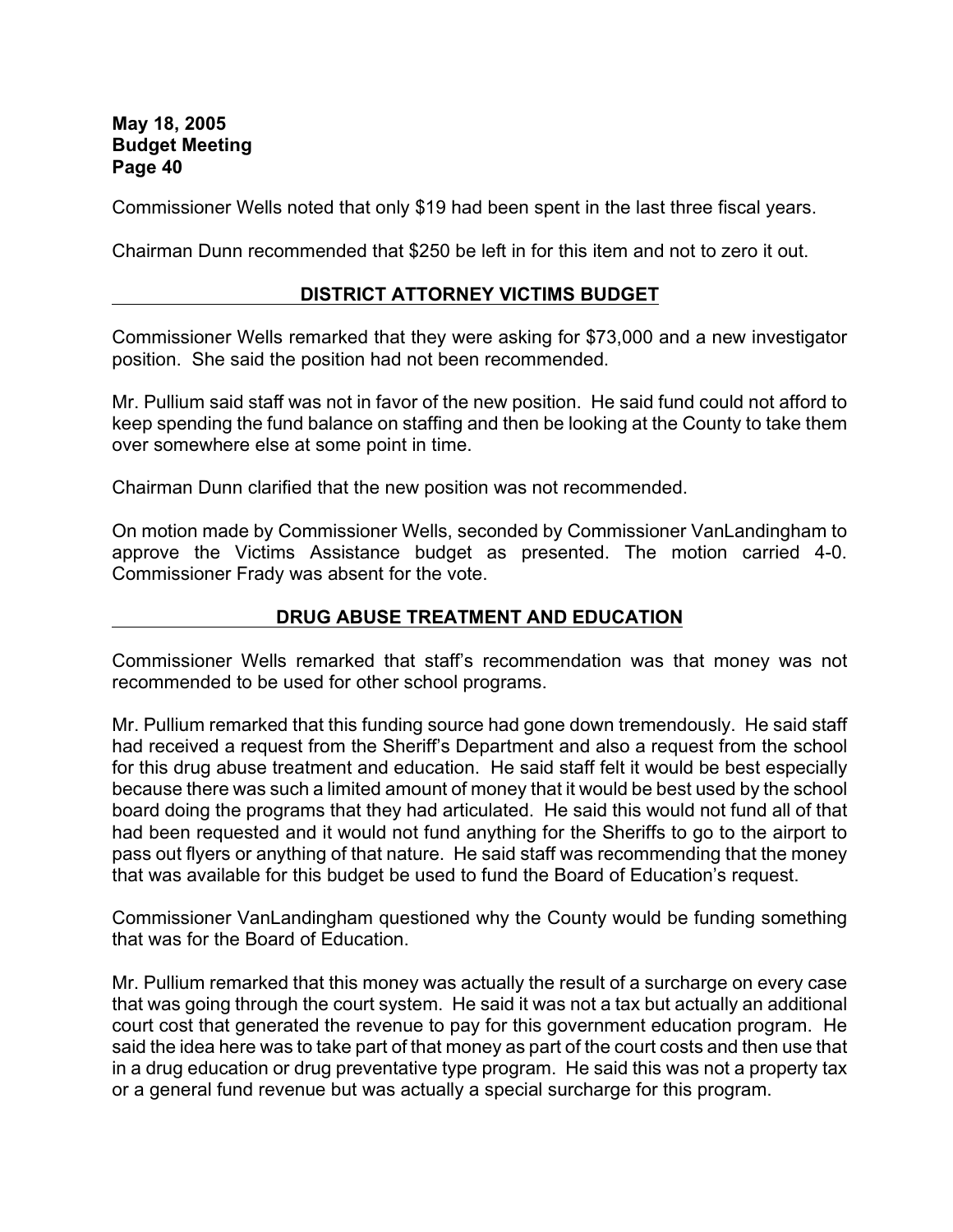On motion made by Commissioner Wells, seconded by Chairman Dunn to approve the drug abuse, treatment and education budget as presented by staff. The motion carried 4-0. Commissioner Frady was absent for the vote.

### **FIRE OPERATIONS, FIRE PREVENTION, FIRE TRAINING, FIRE RESERVE AND TRANSFER TO OTHER FUNDS**

On motion made by Commissioner VanLandingham, seconded by Commissioner Pfeifer to approve Fire Operations, Fire Prevention, Fire Training, Fire Reserve and transfer to other funds, discussion followed.

Commissioner Wells remarked that there were some promotions in the Fire Operations budget.

Mrs. Venice said the same kind of scenario needed to be set up for this department as was done in the Permits and Inspections Department.

Commissioner Pfeifer questioned the request for the thermal imaging camera.

Commissioner Wells remarked that this request had been removed from their budget.

Chairman Dunn questioned the waterline extension at Station 2.

Commissioner Wells said this was necessary in case there was a fire and they had to fill up the truck.

Carol Chandler said this only involved tanker trucks and not every station had these.

Commissioner Wells said she did not feel this was necessary since it stated it was only for training. She suggested the \$22,000 be removed from this budget.

Commissioner VanLandingham said he would amend his motion to remove the \$22,000 for the fire hydrant extension.

Commissioner Pfeifer said he would second the amended motion.

The motion carried 4-0. Commissioner Frady was absent for the vote.

# **STREET LIGHT DISTRICTS**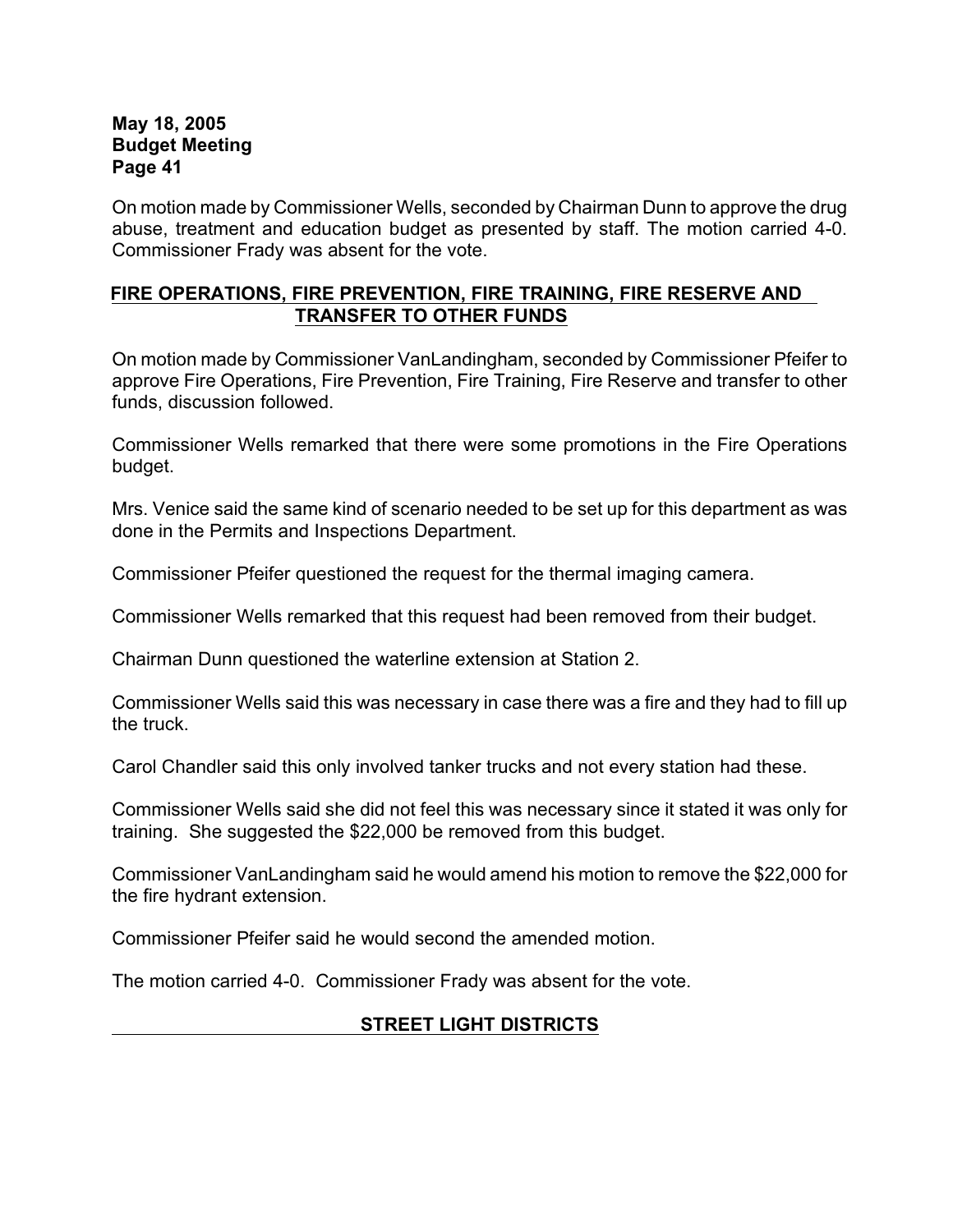On motion made by Commissioner Wells, seconded by Commissioner VanLandingham to approve the street light districts budget as presented by staff. The motion carried 4-0. Commissioner Frady was absent for the vote.

### **SPECIAL LOCAL OPTION SALES TAX FUND**

Mark Pullium said he understood that this was a County tax and the County would hold the money here. He said he had written a memorandum to that effect outlining the guidelines with that understanding. He asked the Board for guidance on how this money would be handled.

Chairman Dunn remarked that the County Attorney was researching whether or not the County could do agreements that the State would uphold. He felt the cities should have their own money, but the money would start coming to the County Finance Officer. He said Mr. Pullium would be responsible for that money under this issue was adjudicated.

Mr. Pullium remarked that under the auditing requirements before the cities begin spending their money the County would need to have a list of their projects so that each project could be tracked for each city.

On motion made by Commissioner Wells, seconded by Chairman Dunn to approve the S.P.L.O.S.T. fund as presented. The motion carried 4-0. Commissioner Frady was absent for the vote.

#### **WATER SYSTEM**

Chairman Dunn questioned the levels of positions and salaries for this department.

Mr. Pullium interjected that the different levels of utility inspectors had different responsibilities. He remarked that the new position was for a utility locator. He said the Water System received a tremendous number of locate requests on a weekly basis. He said currently they were having to take someone off of the building crew to do utility locates and this was causing them to lose production.

On motion made by Commissioner Wells, seconded by Commissioner Pfeifer to approve the Water System budget as presented by staff, discussion followed.

Chairman Dunn questioned technical services and the request for a new program in the amount of \$100,000.

Commissioner Wells remarked that this was part of the GIS.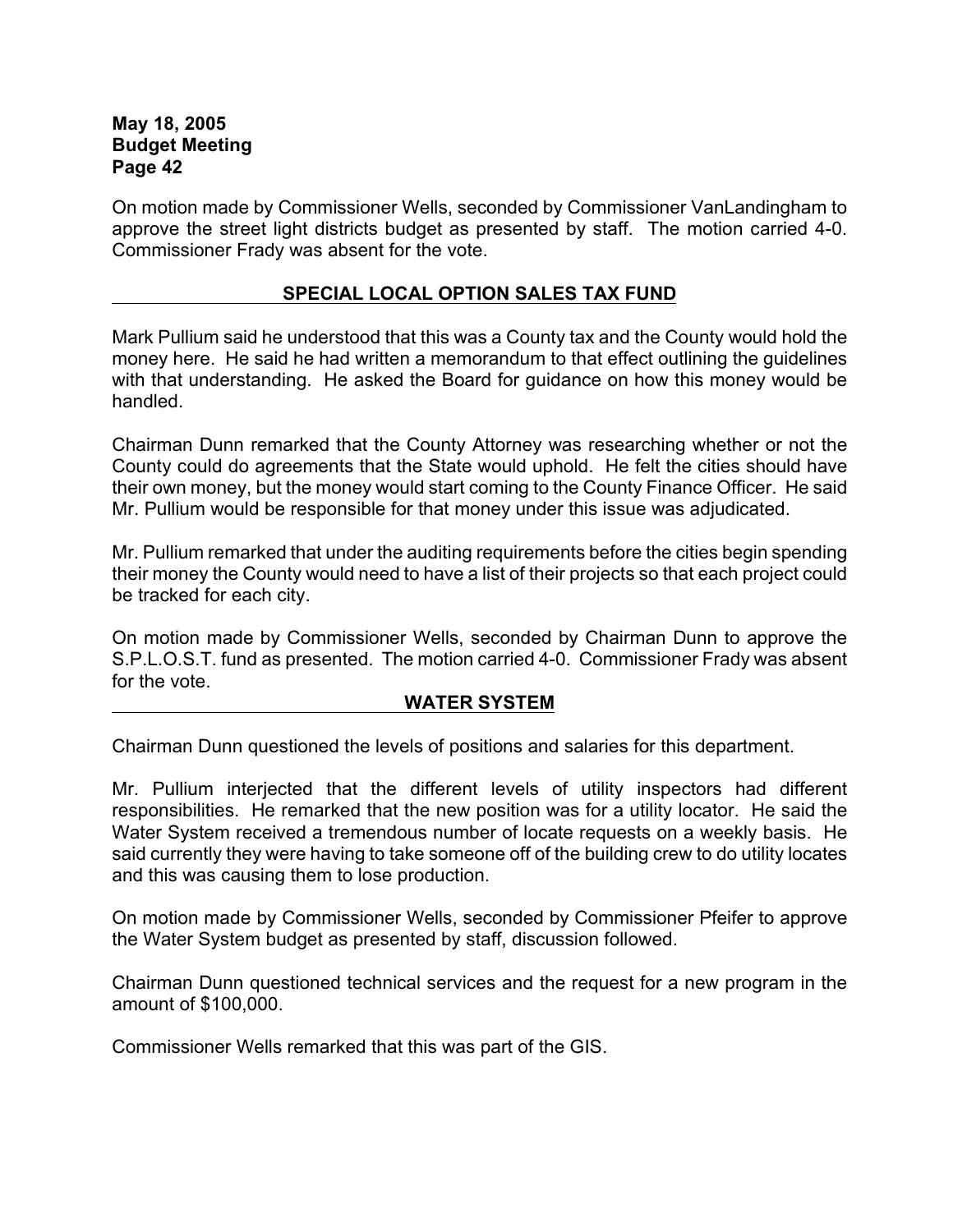Chairman Dunn questioned the need for technical services and a new person and this had worked fine previously.

Commissioner Wells said this had worked poorly and had been very costly in the past.

Mr. Pullium said this would result in an overlay for the entire county for the location of every water line. He said this would be a great resource in terms of maintenance and planning.

Chairman Dunn called for the vote.

The motion carried 4-0. Commissioner Frady was absent for the vote.

### **SOLID WASTE**

Mr. Pullium discussed funding for a person for the yard waste area who could screen people who were not Fayette County taxpaying citizens. He said it was costing the county more to dispose of the yard waste than it was taking the funds from people who come there.

Chairman Dunn asked what the person in this position would be responsible for.

Mr. Pullium said that person would handle the dead animals that were brought to the landfill for disposal as well as some other functions needed at the landfill.

Mrs. Venice remarked that currently there was nobody at the landfill who was looking at the county's interest.

Commissioner Wells felt somebody could be brought over to the landfill from the Building and Grounds Maintenance Department to handle this job.

Mr. Pullium said this budget had user charges and revenues coming in sufficient to support this position. He said if this person was brought over then he felt a position would need to be removed from the general fund.

Commissioner VanLandingham suggested the person be moved from the Building and Grounds Maintenance Department and paid for out of the solid waste budget.

Chairman Dunn remarked that Building and Grounds Maintenance Department had been approved for two new people and now the county was outsourcing what they were doing.

Mr. Pullium remarked that in 2004 this had gone from 32.4 positions to 2005 to 34.8.

Chairman Dunn suggested sending one of the positions back to solid waste.